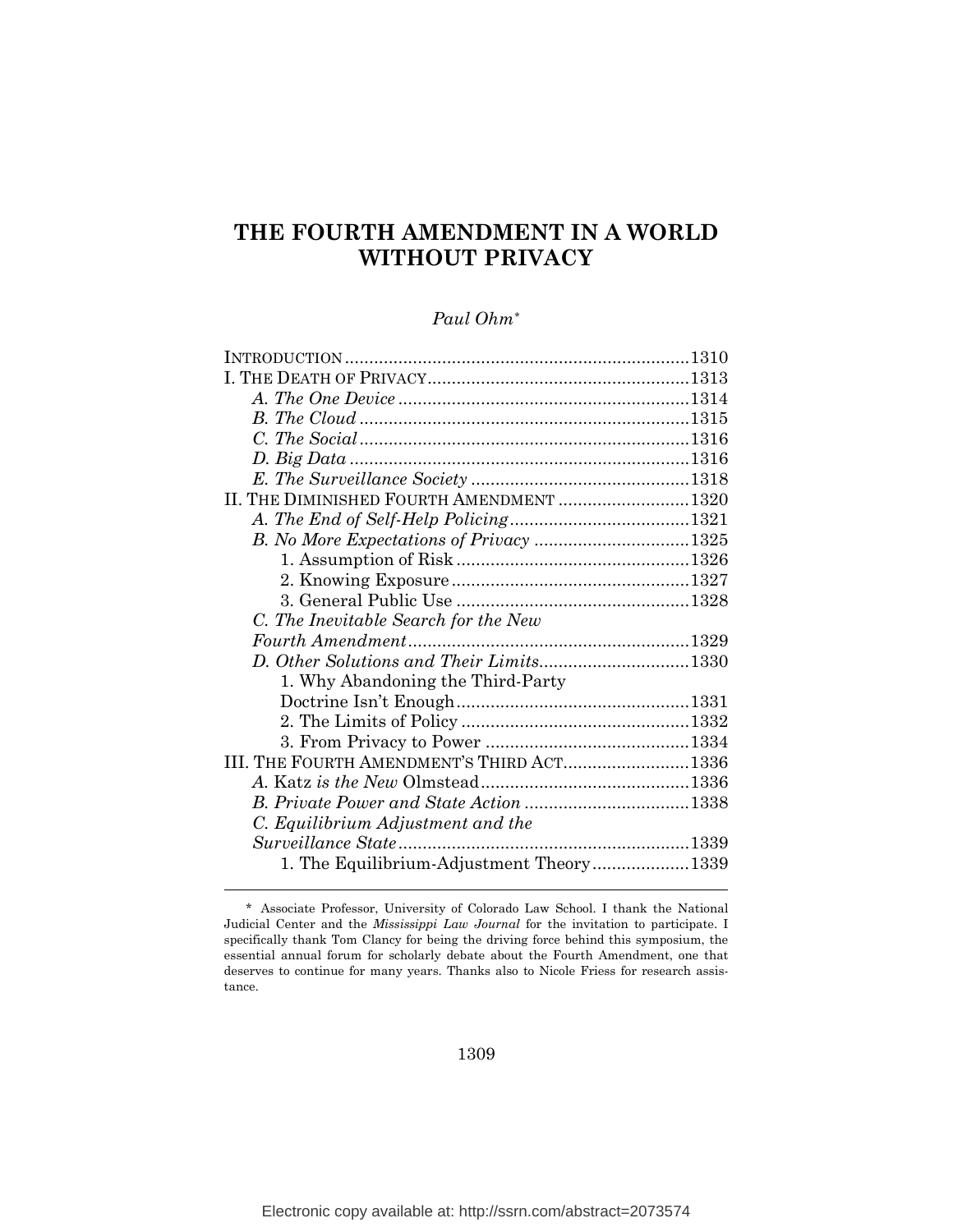| 3. New Metrics for Equilibrium Adjustment1345 |
|-----------------------------------------------|
|                                               |
| D. Beyond Warrants and Probable Cause1347     |
|                                               |
|                                               |
| 2. Breaking the Link Between the Surveillance |
|                                               |
|                                               |

#### **INTRODUCTION**

If we woke up tomorrow in a nation without privacy, one in which powerful companies watched the moves of every citizen, with the full awareness and consent of the watched, would the Fourth Amendment still apply? Does that amendment's "right of the people to be secure in their persons, houses, papers, and effects, against unreasonable searches and seizures"**[1](#page-1-0)** survive once the police can request from the private sector the fruits of comprehensive, consensual private surveillance? Were we unthinkingly to extend current Fourth Amendment doctrine, the answer to these questions might be no. If we woke up tomorrow in a world without privacy, we might also find ourselves in a world without constitutional protection from new, invasive police powers. This bleak scenario is not science fiction, for tomorrow we will likely wake up in that world.

Every year, companies, especially those that deliver services online, spend millions of dollars developing new services that track, store, and share the words, movements, and even the thoughts of their customers. **[2](#page-1-1)** These invasive services have proved to be irresistible to consumers, who have voluntarily embraced them in droves launching a social age of self-revelation. Millions now own sophisticated tracking devices (smartphones) studded with sensors and always connected to the Internet. They have been coaxed to use these devices to access fun and valuable services to share more information, more of the time. Our country is rapidly becoming a surveillance society.

<span id="page-1-0"></span>**<sup>1</sup>** U.S. CONST. amend. IV.

<span id="page-1-1"></span>**<sup>2</sup>** *See* discussion *infra* Part I.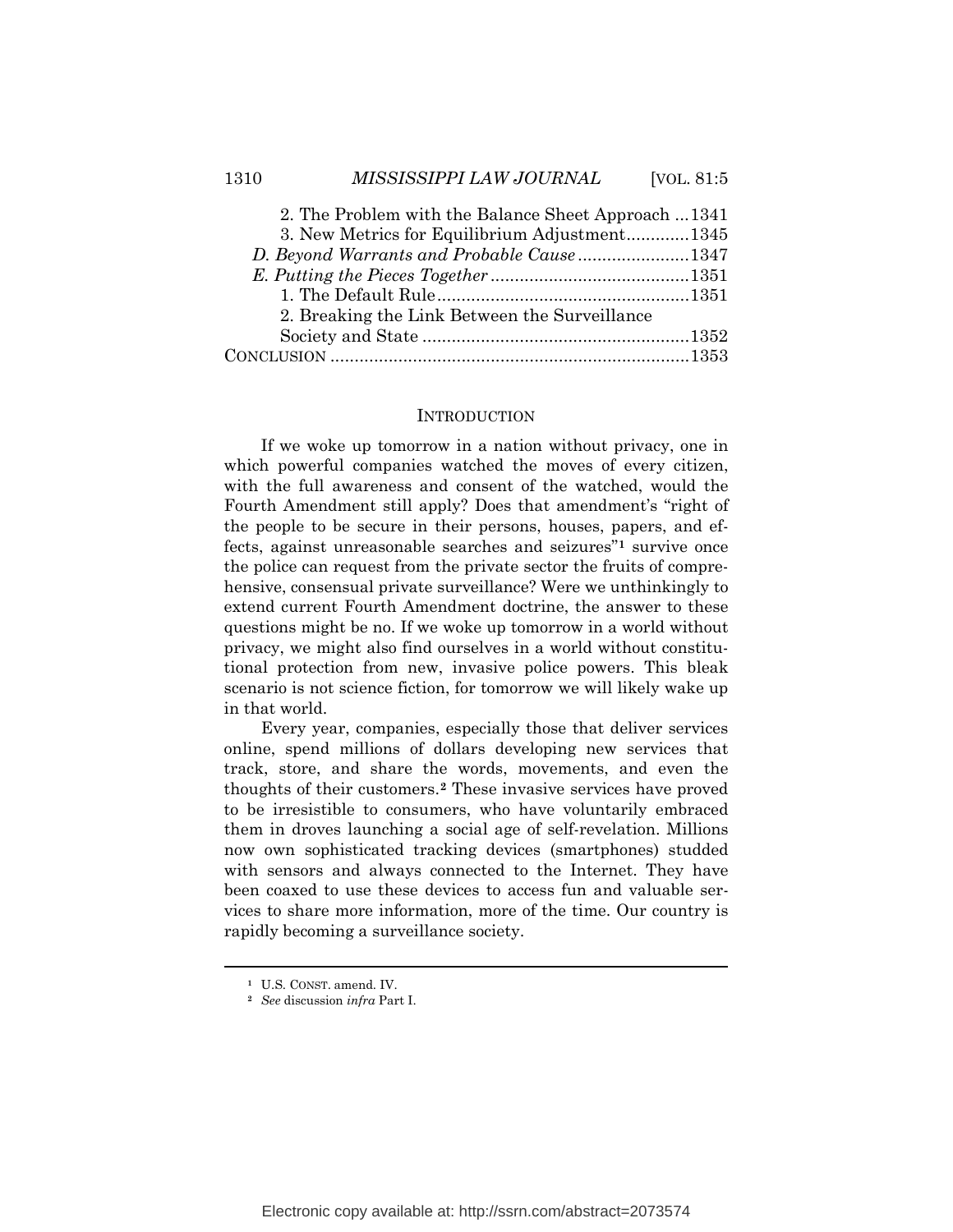Meanwhile, the police can access the records that the surveillance society produces and stores with few impediments. Current Fourth Amendment doctrine—premised on the reasonable expectation of privacy test and elaborated through principles such as assumption of risk, knowing exposure, and general public use places far fewer hurdles in front of the police when they use the fruits of somebody else's surveillance than when they do the surveillance themselves. As the surveillance society expands, the police will learn to rely more on the products of private surveillance, and will shift their time, energy, and money away from traditional self-help policing, becoming passive consumers rather than active producers of surveillance. Private industry is destined to become the unwitting research and development arm of the FBI. If we continue to interpret the Fourth Amendment as we always have, we will find ourselves not only in a surveillance society, but also in a surveillance state.

This Article explores the relationship between private and public surveillance. In one sense, this is well-trodden ground, as many Criminal Procedure scholars have written about this relationship, especially in debates over the Fourth Amendment's third-party doctrine.**[3](#page-2-0)** But few of these scholars have followed the creeping trend lines of technological evolution all the way to where they seem to be headed. Systems of private surveillance are not simply becoming more powerful and widespread, but they are becoming all-knowing and ubiquitous. What might have seemed like a slow and partial degradation of the Fourth Amendment appears instead to be a full evisceration.

But if we believe that the Fourth Amendment can and should survive the coming reach of private surveillance, it is not enough to prescribe mild tweaks to the third-party doctrine. A more thorough reinvention of the Fourth Amendment is in order. We should rebuild the Fourth Amendment atop a foundation of something other than privacy, and this Article extends the work of others who have searched for alternative theoretical underpinnings for the amendment. These scholars have convincingly suggested that

<span id="page-2-0"></span>**<sup>3</sup>** Professor Orin Kerr quipped that "[a] list of every article or book that has criticized the [third-party] doctrine would make . . . the world's longest law review footnote." Orin S. Kerr, *The Case for the Third-Party Doctrine*, 107 MICH. L. REV. 561, 563 n.5 (2009) (listing representative examples).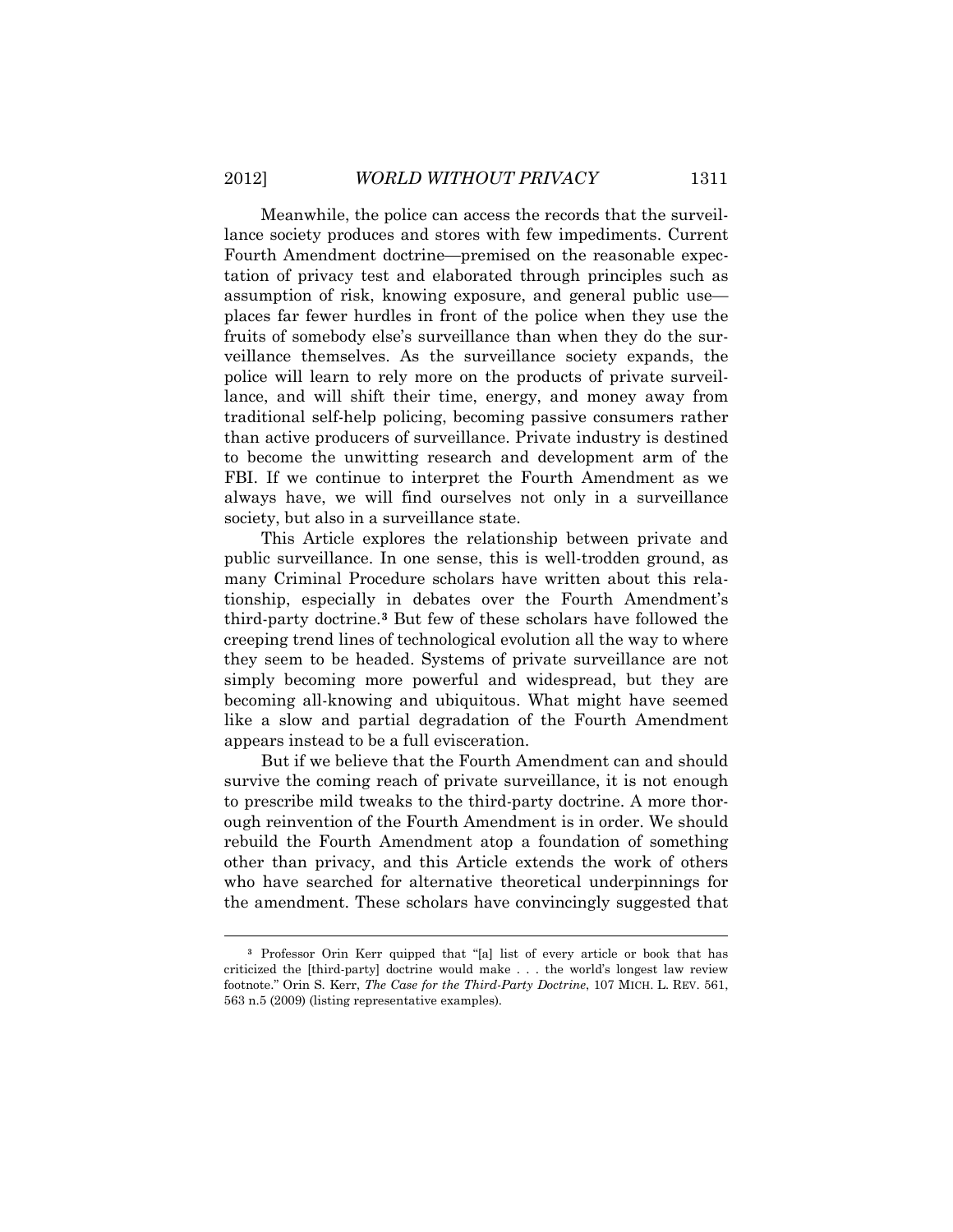the Fourth Amendment was originally intended and is better interpreted to ensure not privacy but liberty from undue government power. For more than two hundred years, privacy has served as a pretty good proxy for this value, but the rise of the surveillance society will break the connection between privacy and liberty from power and will force us to protect the core value of the Fourth Amendment through other means.

The good news is that the work of these scholars will soon take center stage, because judges are not likely to lash the Fourth Amendment to the sinking ship of privacy. The bad news is that these scholars have not yet done enough to turn their principles into concrete rules, and most importantly, they have failed to offer a workable new test to replace the venerable reasonable expectation of privacy test. Any judges convinced to shift the Fourth Amendment from privacy to liberty and power will find little in legal scholarship to help them turn their conviction into a rule.

Orin Kerr has recently offered a promising theory to fill this void. He calls it "equilibrium adjustment," the idea that Fourth Amendment rules are tailored to preserve a level playing field between the police and criminals facing technological change.**[4](#page-3-0)** I embrace this theory as not only a convincing description of what courts have done but also a normatively desirable theory of what courts should do.

But I improve on Kerr's version of the equilibriumadjustment theory, which does a good job explaining the Fourth Amendment rules that have been designed to level imbalanced, one-sided tilts in the playing field, but does not do a good job explaining what courts have done with dual-assistance technologies that aid both the police and criminals. Almost all technologies that enable new forms of private surveillance qualify as dualassistance technologies; the telephone system, for example, helps criminals develop conspiracies outside the public sphere, but it also helps the police, by generating a detailed record of spoken conversations. Because private surveillance will soon become the most important source of information for law enforcement, Kerr's theory suffers from a serious shortcoming that needs repair.

<span id="page-3-0"></span>**<sup>4</sup>** Orin S. Kerr, *An Equilibrium-Adjustment Theory of the Fourth Amendment*, 125 HARV. L. REV. 476 (2011).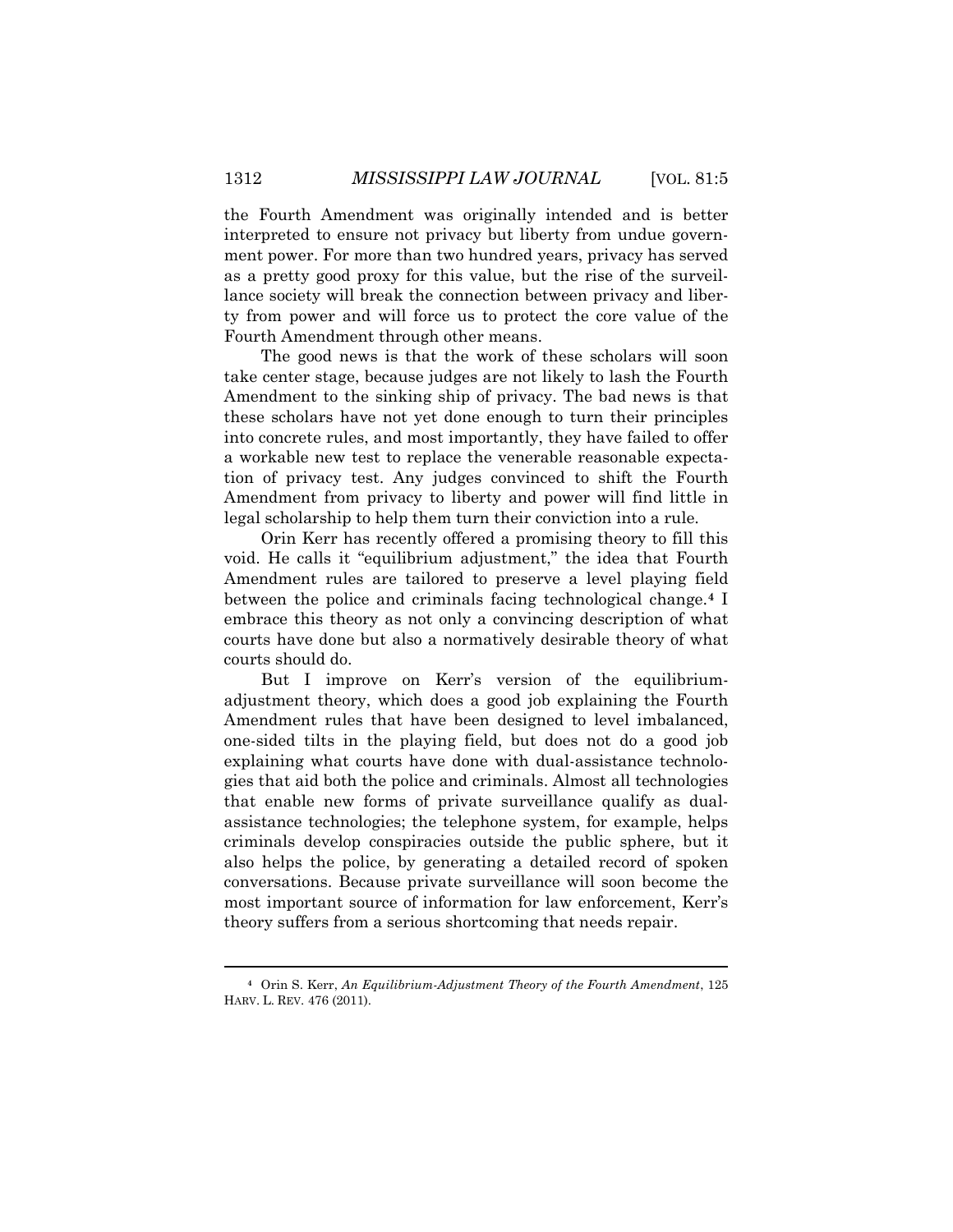The problems with Kerr's theory are its informality and indeterminacy. Essentially, it asks judges to determine which side of the crime-fighting equation benefits more from a given technology by performing an informal accounting of the benefits and burdens to each side. To lend rigor to this approach, I recommend that judges look for hard, objective measures of how much the playing field has tilted—statistical quantities like length of investigation and number of indictments. When criminals use new private services and technologies in ways that, for example, increase the average length of police investigations, judges should relax Fourth Amendment burdens on the police. Conversely, when the police use tools to decrease the average length of investigations, judges should tighten these burdens.

This Article proceeds in three parts. Part I predicts the rise of the surveillance society and focuses, in particular, on four recent innovations: the "one device," the cloud, the social, and "Big Data." Part II explains why traditional approaches to the Fourth Amendment might give rise to a surveillance state and reviews the critiques made by others of this traditional doctrine. Finally, Part III offers a new vision for the Fourth Amendment that is designed to survive the rise of the surveillance society.

## I. THE DEATH OF PRIVACY

The past decade has seen the rise of a pervasive surveillance society not that different from the one famously anticipated in 1998 by David Brin in *The Transparent Society*.**[5](#page-4-0)** Brin, a noted science fiction author writing a nonfiction book, predicted a future world in which cameras peer from every street corner, wasp-sized, pilotless drones enter our bedrooms, and companies compile massive databases tracking the purchases of every consumer.**[6](#page-4-1)** Today, this description sounds like a fairly conventional and entirely plausible prediction of the near future, far less extraordinary than it seemed when written.

More recently, another fiction writer, Gary Shteyngart, anticipated an equally bleak near future—but one updated to reflect an

<span id="page-4-1"></span><span id="page-4-0"></span>**<sup>5</sup>** DAVID BRIN, THE TRANSPARENT SOCIETY: WILL TECHNOLOGY FORCE US TO CHOOSE BETWEEN PRIVACY AND FREEDOM? (1998).

**<sup>6</sup>** *Id.* at 3-8.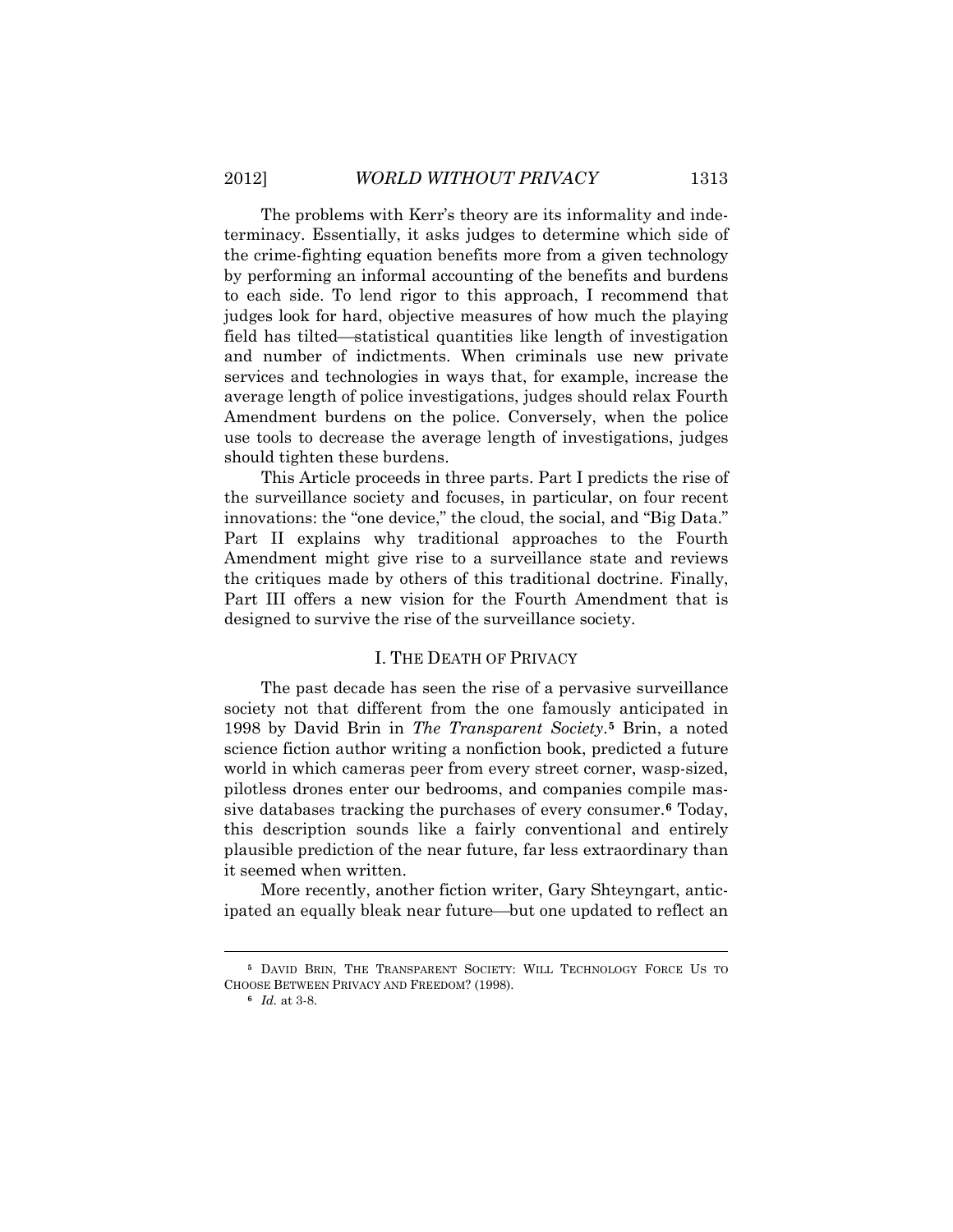additional decade of technological innovation—in his novel *Super Sad True Love Story*.**[7](#page-5-0)** In Shteyngart's dystopia, the lives of the (mostly young) New Yorkers focus on their "äppärät"; handheld devices recognizable as the offspring of today's smartphones, but smaller and sleeker, which buzz with information and constantly stream information out to the world. Not only does this make every person the potential host of a live-streaming television show about his or her life, but also it makes every social interaction an opportunity for awkward self-revelation by telling each person who walks into a bar, for example, who does (and does not) want to sleep with him, and how highly he ranks in the crowd in categories like "hotness" and "personality."**[8](#page-5-1)**

The truth is not far from the writings of these fiction writers. From among dozens of technological trends that are spurring these developments, let me focus on four: a tool, a piece of architecture, a new consumer motivation, and a class of techniques.

### *A. The One Device*

First, consider the rise of the "one device," the convergence of a person's computing needs into a single, portable, high-powered machine, equipped with an always-on, high-speed connection to the Internet, and outfitted with dozens of sensors, including multiple digital cameras (capable of capturing still or moving images), a microphone, a GPS chip, and a digital compass.**[9](#page-5-2)** Shteyngart's "äppärät" this is not, but it is close. This device knows where you are, who you are with, and what you are doing, saying, and looking at. It also sends all of this information to providers online. Today we call these devices the iPhone, iPad, and Android phone, but tomorrow they will have new names and new capabilities.

The one device enables new forms of private surveillance by giving people new modes of communication. As an already dated example, consider the text message. By giving people the ability to send short messages between phones, these devices have nearly

**<sup>7</sup>** GARY SHTEYNGART, SUPER SAD TRUE LOVE STORY: A NOVEL (2010).

**<sup>8</sup>** *Id.* at 90.

<span id="page-5-2"></span><span id="page-5-1"></span><span id="page-5-0"></span>**<sup>9</sup>** Katherine J. Strandburg, *Home, Home on the Web and Other Fourth Amendment Implications of Technosocial Change*, 70 MD. L. REV. 614, 624 (2011).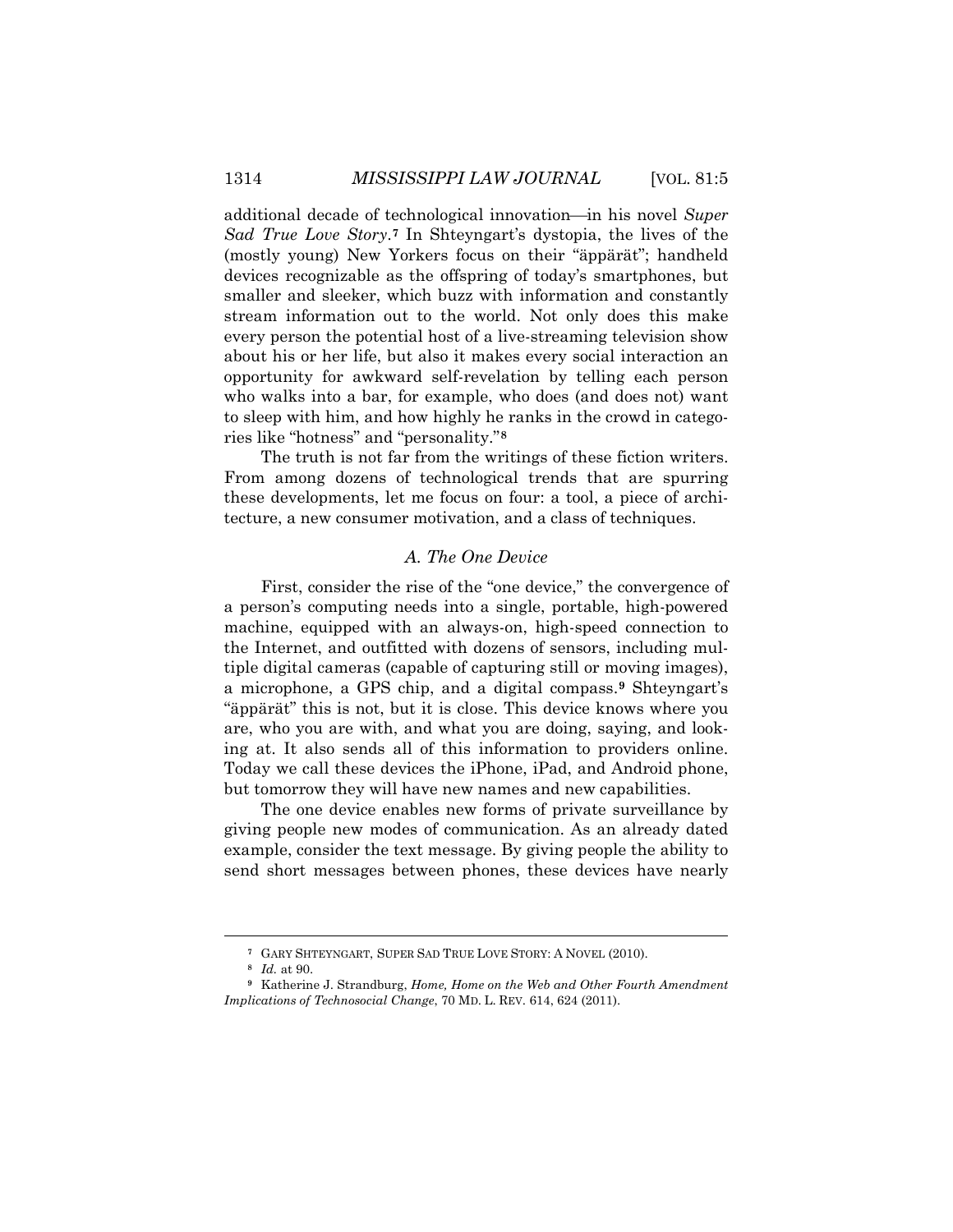$\overline{a}$ 

obsoleted the short phone call and passed note.**[10](#page-6-0)** Students gossip in class; spouses trade grocery lists; and employers (and drug lords) direct underlings using this relatively new medium. But as is true for all of the new technologies described in this Part, the replacement listens more and stores more than what it has replaced. Unlike the way telephone companies handle voice phone calls, text-messaging systems store copies of what is said on each endpoint and on network servers in the middle, too.**[11](#page-6-1)** The one device coaxes us to communicate through it, and creates archives of what we say by default.

## *B. The Cloud*

Second, and closely related to the one device, is the "cloud," the migration of essential computing and storage facilities from local devices owned by users to distant servers owned by providers.**[12](#page-6-2)** Companies have recognized the benefits of development, deployment, and control that come from letting users access their calendars, word-processing documents, and stored files online.

Like text messaging and the one device, the cloud opens new avenues for surveillance—consider electronic mail. Before the rise of cloud-based e-mail, people tended to use e-mail accounts provided by their employers or ISPs, and they tended to download all of their messages periodically to their personal computers, leaving no copies behind on third-party servers. With the rise of Yahoo! Mail and Hotmail in the early part of the last decade, and Gmail a few years later, millions of users now store all of their messages with third parties. **[13](#page-6-3)**

<span id="page-6-0"></span>**<sup>10</sup>** *See* PEW INTERNET & AMERICAN LIFE PROJECT, TEENS AND MOBILE PHONES (Apr. 20, 2010), *available at* http://pewinternet.org/~/media//Files/Reports/2010/PIP-Teensand-Mobile-2010-with-topline.pdf ("Fully two-thirds of teen texters say they are more likely to use their cell phones to text their friends than talk to them by cell phone.").

<span id="page-6-1"></span>**<sup>11</sup>** *See* Jacob Leibenluft, *Do Text Messages Live Forever? How a Dirty SMS Can Come Back to Haunt You*, SLATE (May 1, 2008, 6:51 PM), http://www.slate.com/ id/2190382/.

<span id="page-6-2"></span>**<sup>12</sup>** Christopher Soghoian, *Caught in the Cloud: Privacy, Encryption, and Government Back Doors in the Web 2.0 Era*, 8 J. TELECOMM. & HIGH TECH. L. 359, 363 (2010) (describing cloud computing).

<span id="page-6-3"></span>**<sup>13</sup>** PEW INTERNET & AMERICAN LIFE PROJECT, USE OF CLOUD COMPUTING APPLICA-TIONS AND SERVICES (Sept. 2008), *available at* http://www.pewinternet.org/ ~/media//Files/Reports/2008/PIP\_Cloud.Memo.pdf.pdf (reporting that fifty-six percent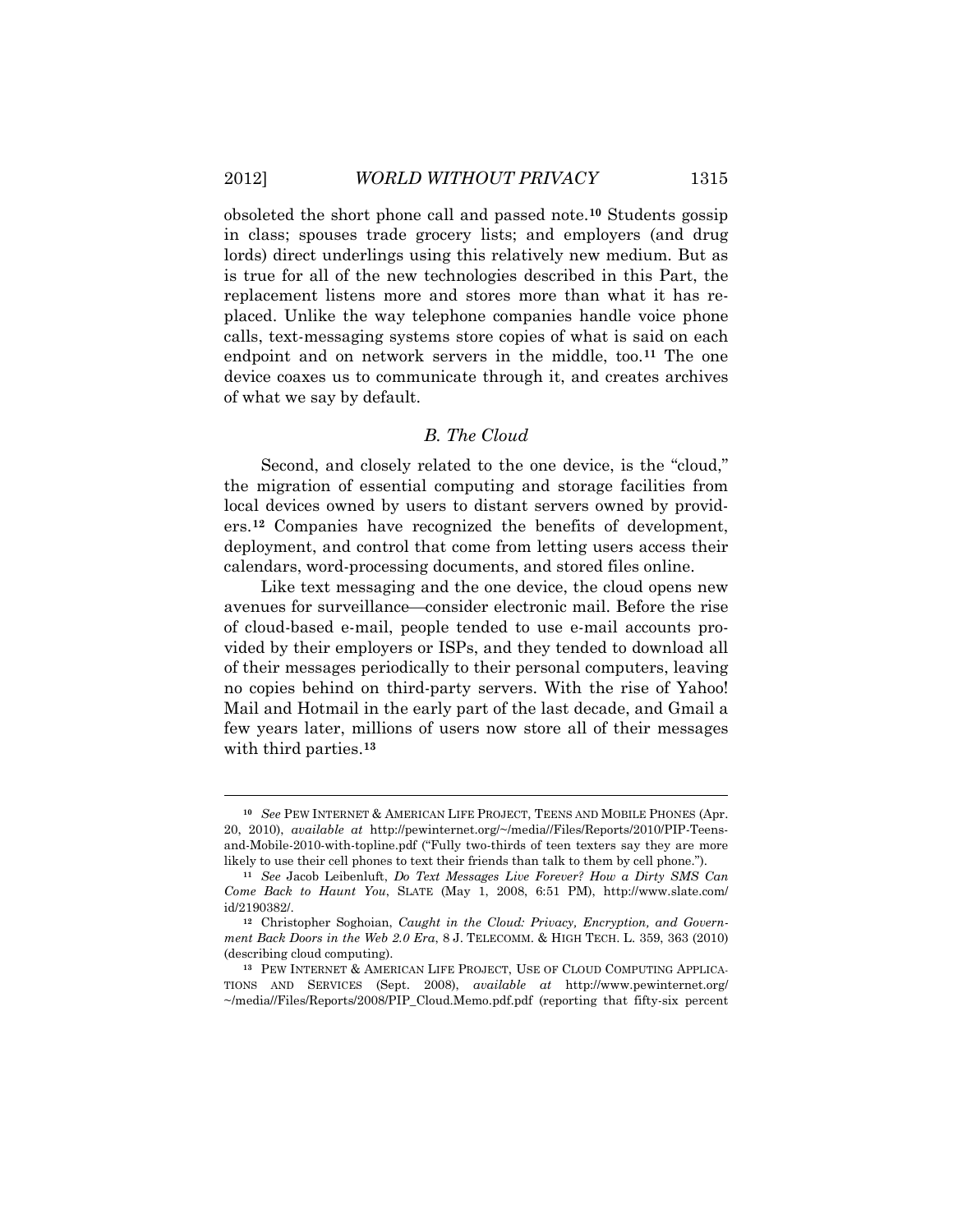A more recent shift to the cloud has been the rise of services, like Google Docs, that provide word processing and spreadsheet handling in the cloud.**[14](#page-7-0)** Before Google Docs, almost nobody systematically stored all their writings with a third party, but now some people do, and more join their ranks each week. This shift may prove even more important than the shift to cloud-based email, because it exposes not only communications, but also accounting workbooks, contracts, and formal correspondence to surveillance.

## *C. The Social*

Technical advances like smartphones and the cloud mean little if consumers choose not to adopt them. The rise of what I call "the social" has given them a reason to do so. Today's social networks—most importantly Facebook but also Twitter, Google+, and services from related companies like Zynga—build upon the innate desire of humans to want to connect to others. Software developers have realized that the simple act of allowing people to see what others are doing can trigger psychological feelings of trust and entertainment.

Once again, the rise of the social can be viewed as a boon to private surveillance. On social networks, people reveal more of their thoughts and behavior, including things they might have before chosen to hide, and to more people than they ever have before. And as with everything else that has been discussed, social networking technologies almost always store copies of all these revealed facts.

## *D. Big Data*

The last crucial development is the rise of what some have termed Big Data, the use by companies of powerful new data analytics that help companies squeeze more value from their existing data by making inferences.**[15](#page-7-1)** I have investigated some of

of American Internet users "use webmail services such as Hotmail, Gmail, or Yahoo! mail").

<span id="page-7-0"></span>**<sup>14</sup>** *Id.* (reporting that twenty-nine percent of American Internet users "[u]se online applications such as Google Documents or Adobe Photoshop Express").

<span id="page-7-1"></span>**<sup>15</sup>** *See New Rules for Big Data: Regulators are Having to Rethink Their Brief*, ECONOMIST (Feb. 25, 2010), http://www.economist.com/node/15557487; *see also* Danah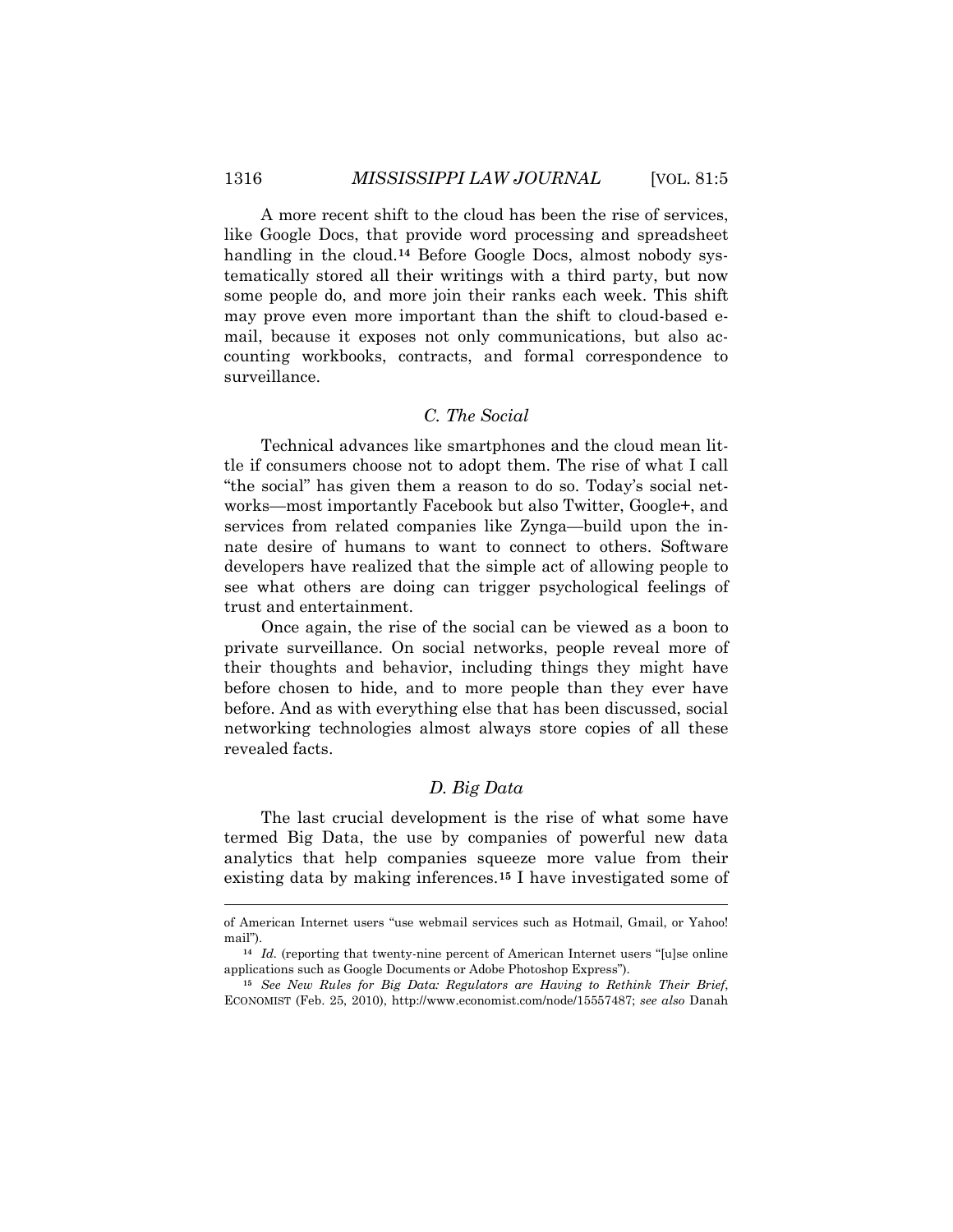the power of Big Data in my work on reidentification.**[16](#page-8-0)** To the surprise of many, computer scientists have demonstrated that they can often take a database full of anonymized data—data in which things like names, social security numbers, and photos have been intentionally removed to protect privacy—and restore identity by studying patterns in the data.**[17](#page-8-1)** Big Data will have a profound impact on privacy, one which is still being explored by legal scholars.**[18](#page-8-2)**

Big Data promises to have the biggest impact of all on law enforcement. Soon, the third parties that already hold information about us will be able to infer private details about our lives, even things we intentionally withhold from them. Students in a class at M.I.T. claimed they could determine the sexual orientation of anonymous users based only on the patterns with which they friend others on Facebook.**[19](#page-8-3)** Others have used off-the-shelf facial recognition software to connect photos taken on a cheap consumer web camera to user profiles on Facebook and a dating website.**[20](#page-8-4)** Worse yet, they used the information they learned from Facebook to guess the first five digits of the person's social security number with reasonable success, building a simple pathway from a quick glimpse of a person in public to potential identity theft.**[21](#page-8-5)**

This is just the beginning. As terrifying as these examples of Big Data seem to be, they still bear some connection to rational explanation. The worst will come when we throw rationality out the window and people begin to draw inferences that defy rational explanation and that reveal true facts about individuals that the

**<sup>21</sup>** *Id.*

Boyd, *Privacy and Publicity in the Context of Big Data*, DANAH (Apr. 29, 2010), http://www.danah.org/papers/talks/2010/WWW2010.html.

<span id="page-8-0"></span>**<sup>16</sup>** *See* Paul Ohm, *Broken Promises of Privacy: Responding to the Surprising Failure of Anonymization*, 57 UCLA L. REV. 1701 (2010).

**<sup>17</sup>** *Id.* at 1703-04.

<span id="page-8-2"></span><span id="page-8-1"></span>**<sup>18</sup>** *Id.*; Paul M. Schwartz & Daniel J. Solove, *The PII Problem: Privacy and a New Concept of Personally Identifiable Information*, 86 N.Y.U. L. REV. 1814 (2011).

<span id="page-8-3"></span>**<sup>19</sup>** Nadia Wynter, *'Gaydar' Project at MIT Attempts to Predict Sexuality Based on Facebook Profiles*, N.Y. DAILY NEWS, Sept. 22, 2009, at A1, *available at* http://articles.nydailynews.com/2009-09-22/entertainment/17932462\_1\_gay-sexualityfacebook ("Gay men had proportionally more gay friends than straight men, giving the computer program a way to infer a person's sexuality based on their friends.").

<span id="page-8-5"></span><span id="page-8-4"></span>**<sup>20</sup>** Alessandro Acquisti et al., Presentation at BackHat 2011: Faces of Facebook: Privacy in the Age of Augmented Reality (Aug. 4, 2011), *available at*  https://www.blackhat.com/docs/webcast/acquisti-face-BH-Webinar-2012-out.pdf.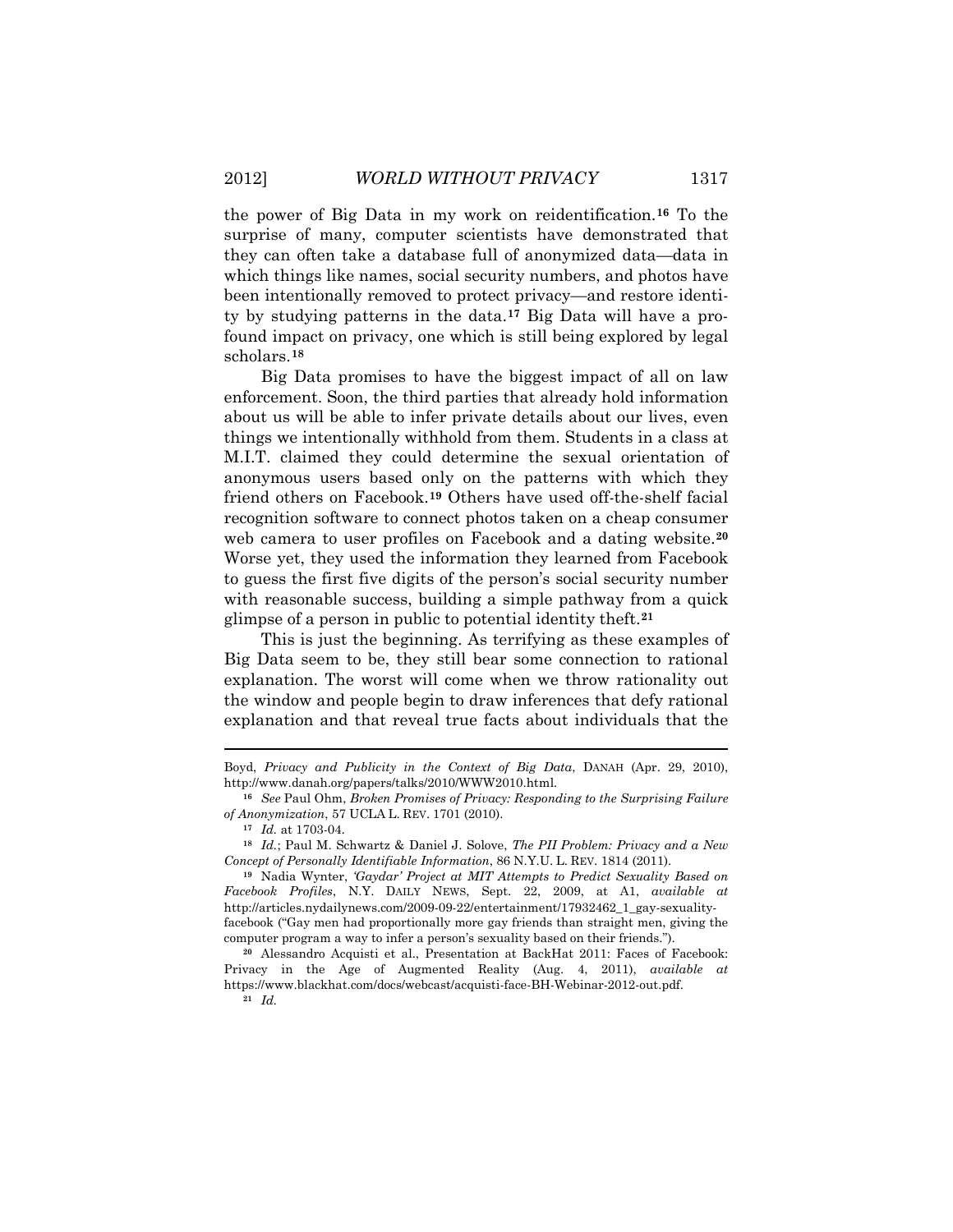subjects may not even realize about themselves.**[22](#page-9-0)** We are embarking on the age of the impossible-to-understand reason, when marketers will know which style of shoe to advertise to us online based on the type of fruit we most often eat for breakfast, or when the police know which group in a public park is most likely to do mischief based on the way they do their hair or how far from one another they walk.

## *E. The Surveillance Society*

These four trends, taken together, enable the rise of a powerful, new surveillance society, one which raises significant new threats to privacy. To understand more fully what I mean by a new surveillance society, consider what happens when you combine the four advances—the one device, the cloud, the social, and Big Data—to enable an application that has been often in the news lately: location tracking.**[23](#page-9-1)**

Before we consider the way the police can track our location today, think about how they tracked location in the past with a tracking beeper, an expensive, complex device that federal agencies expended great amounts of money to develop. These devices had to be long-lived, small enough to hide, yet big enough to hold large batteries.**[24](#page-9-2)** To install these devices, the police had to risk discovery by sneaking onto a private driveway or into a parking garage.

Today, the use of a tracking beeper seems to be an unnecessary law enforcement risk, because almost every one of us voluntarily carries a personal tracking beeper. When switched on, mobile phones periodically ping the airwaves, looking for cell

<span id="page-9-0"></span>**<sup>22</sup>** *E.g.*, Charles Duhigg, *Psst, You in Aisle 5*, N.Y. TIMES, Feb. 19, 2012, at MM30 (describing use by Target of data analytics to identify pregnant potential shoppers).

<span id="page-9-1"></span>**<sup>23</sup>** *See* Janice Y. Tsai et al., *Location-Sharing Technologies: Privacy Risks and Controls*, 6 I/S: J.L. & POL'Y INFO. SOC'Y 119 (2010); Strandburg, *supra* note 9, at 631- 33 (discussing location tracking and the Fourth Amendment).

<span id="page-9-2"></span>**<sup>24</sup>** Kim Zetter, *Caught Spying on Student, FBI Demands GPS Tracker Back*, THREAT LEVEL—PRIVACY, CRIME AND SECURITY ONLINE, WIRED (Oct. 7, 2010, 10:13 PM), http://www.wired.com/threatlevel/2010/10/fbi-tracking-device/ (quoting an unnamed former FBI agent explaining that newer tracking devices are hardwired to the tracked car's battery, obviating the need for its own power source). In 2010, two different people discovered these devices strapped to their cars and shared them with the press. *Id.*; *FBI Tracking Device Teardown*, IFIXIT BLOG (May 9, 2011), http://www.ifixit.com/blog/blog/2011/05/09/fbi-tracking-device-teardown/.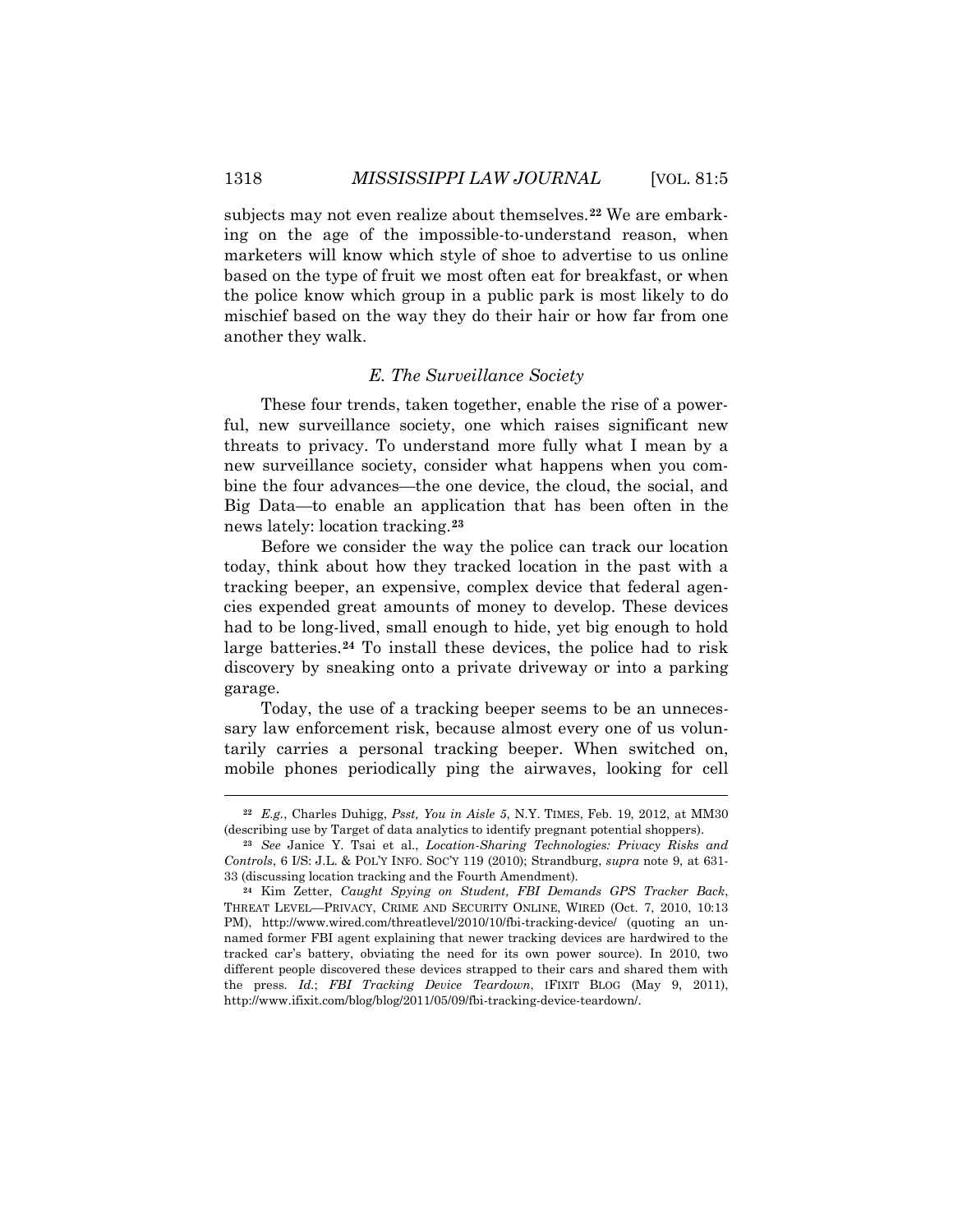towers in close proximity.**[25](#page-10-0)** Cell phone providers track these registrations to help route calls and monitor the health of their networks. But through a technique known as trilateration, one can take the record of cell tower usage and locate a person with great accuracy, even with "a level of accuracy that can approach that of GPS."**[26](#page-10-1)**

And, thanks to the rise of the smartphone, the FBI's ability to track cell phones increases every year. These phones almost always include a GPS chip and a digital compass (to indicate the direction the user is facing) and come loaded with software packages that coax the user to reveal his location to third-party services.**[27](#page-10-2)** Even three years ago, private companies rarely cared where its online users sat on the globe except at the level of granularity of the nation, state, or province.**[28](#page-10-3)** Today, location-based services are widely deployed and spreading quickly. Services like Loopt**[29](#page-10-4)** and Foursquare**[30](#page-10-5)** try to overlay social networks atop the physical grid, creating a new sport of "checking-in" to stores and restaurants. This is all fueled by new advertising models, and many companies in Silicon Valley are racing to squeeze the untapped dollars available to those who can market locally, viewing Groupon's success in this space with envy.**[31](#page-10-6)**

<span id="page-10-0"></span>**<sup>25</sup>** Noam Cohen, *It's Tracking Your Every Move and You May Not Even Know*, N.Y. TIMES, Mar. 26, 2011, at A1, *available at* http://www.nytimes.com/2011/03/ 26/business/media/26privacy.html ("[W]e are already continually being tracked whether we volunteer to be or not.").

<span id="page-10-1"></span>**<sup>26</sup>** *ECPA Reform and the Revolution in Location Based Techonologies and Services: Hearing Before the Subcomm. on the Constitution, Civil Rights, and Civil Liberties of the H. Comm. on the Judiciary*, 112th Cong. 1, 10 (2010) (testimony of Professor Matt Blaze), *available at* http://www.crypto.com/papers/blaze-judiciary-20100624.pdf. Professor Matt Blaze described "'network based' location techniques [that] can give the position of virtually every handset active in the network at all times." *Id.* at 6.

<span id="page-10-2"></span>**<sup>27</sup>** Jordan Robertson, *Your Phone, Yourself: When is tracking too much?*, USA TODAY (Apr. 23, 2011, 10:39 PM), http://www.usatoday.com/tech/news/2011-04-23 smartphone-tracking.htm.

<span id="page-10-3"></span>**<sup>28</sup>** *See generally* JACK GOLDSMITH & TIM WU, WHO CONTROLS THE INTERNET?: ILLUSIONS OF A BORDERLESS WORLD (2006).

**<sup>29</sup>** LOOPT.COM, https://www.loopt.com/ (last visited Feb. 21, 2012).

**<sup>30</sup>** FOURSQUARE.COM, https://foursquare.com/ (last visited Feb. 21, 2012).

<span id="page-10-6"></span><span id="page-10-5"></span><span id="page-10-4"></span>**<sup>31</sup>** James Surowiecki, *Groupon Clipping*, NEW YORKER (Dec. 20, 2010), http://www.newyorker.com/talk/financial/2010/12/20/101220ta\_talk\_surowiecki ("The market for local advertising, which is really the business Groupon is in, is huge (more than \$130 billion a year) and still relatively untapped online."); *see also* Scott Thurm & Yukari Iwatani Kane, *Your Apps Are Watching You*, WALL ST. J. (Dec. 17, 2010, 10:01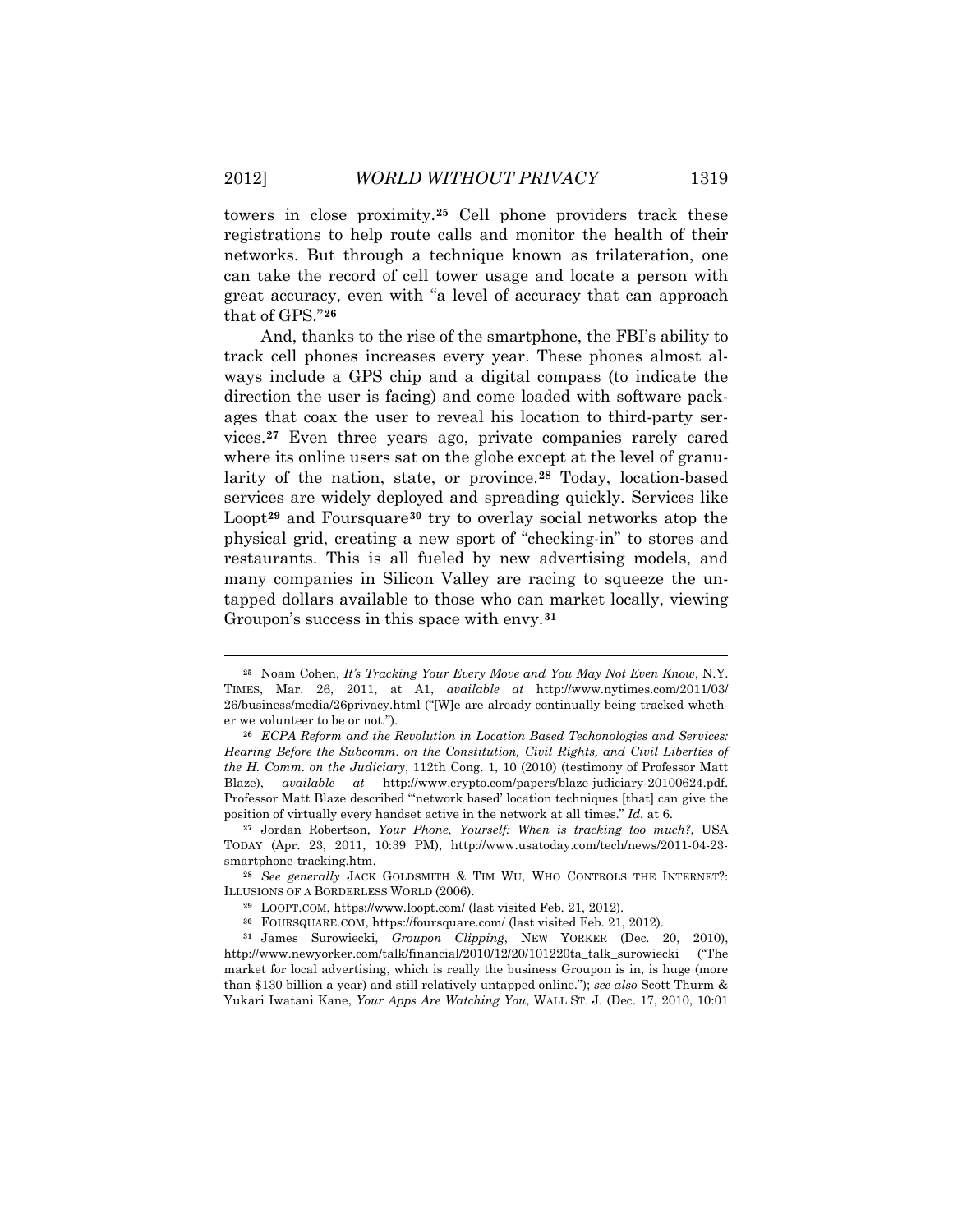Of course, the disintegration of privacy to the commercial sector is an old trend that has been remarked upon for years. Even so, these four relatively new advances—the one device, the cloud, the social, and Big Data—mark an acceleration of the trend. We have turned a corner in the graph of power/invasiveness over time. Thanks to the increasing power of portable devices and their emphasis on location awareness, the rise of the cloud, and the power of Big Data, the power, extent, sophistication, and interrelatedness of private systems of surveillance are increasing at rates that suggest a difference in kind not just degree.

## II. THE DIMINISHED FOURTH AMENDMENT

While some legal scholars have argued that we abandon the reasonable expectation of privacy test, and still others have anchored the Fourth Amendment in principles other than privacy, none of these scholars has considered the central question of this Article: what if we are headed for a world without privacy? This shift in focus gives a different, more urgent impetus to some of the prescriptions that others have offered, but it also gives rise to the need for new prescriptions.

In a world without privacy, a Fourth Amendment focused on privacy becomes nearly a dead letter. Today's Fourth Amendment has been built around the reasonable expectation of privacy test, but no expectation of privacy will be deemed reasonable in a world without privacy. Even worse, the great bulwark of the Fourth Amendment, probable cause and a warrant, will become much less important as pervasive monitoring and record collection will give the police probable cause most of the time.

The diminishment of the Fourth Amendment will change police behavior. Police agencies will begin to abdicate their traditional role as conductor of surveillance, because it will be eclipsed by the powerful new systems of private surveillance. The FBI and other law enforcement agencies will shift from being active producers of surveillance to passive consumers, essentially outsourcing all of their surveillance activities to private third parties, ones

PM), http://online.wsj.com/article/SB10001424052748704694004576020083703574602 .html ("[A]ds targeted by location bring in two to five times as much money as untargeted ads.").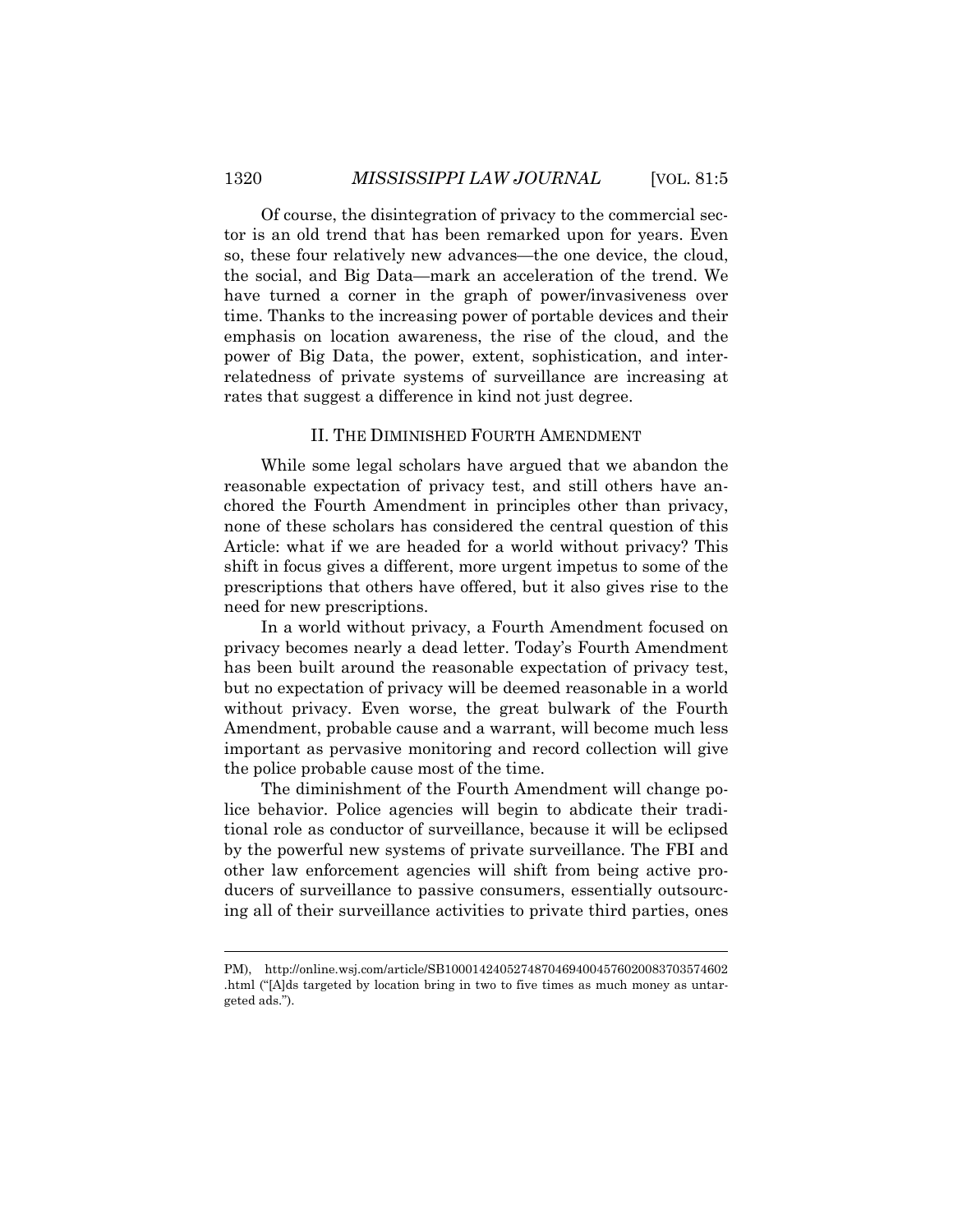who are not only ungoverned by the state action requirements of the Fourth Amendment, but also who have honed the ability to convince private citizens to agree to be watched.

It is likely, however, that courts will resist this change, refusing to accept a nugatory Fourth Amendment. To save the Fourth Amendment, they will transform it, abandoning the reasonable expectation of privacy test. To replace it, courts may turn to legal scholarship, which to date has failed to fully elaborate what should come next.

### *A. The End of Self-Help Policing*

Before examining what the rise of the surveillance society means for the Fourth Amendment, consider what it means for the practicalities of policing. We should expect a major shift in the center of activity of crime fighting from the police to private industry. The surveillance society will greatly diminish the importance of self-help policing.

In constitutional criminal procedure, the difference between self-help policing and assisted policing has received little attention, because almost all court attention has focused on the former. In the near century since *Olmstead*,**[32](#page-12-0)** almost all of the cases discussing what new technology means for the Fourth Amendment have involved police self-help and home-grown tools. The police inserted the wires into the telephone lines in *Olmstead*,**[33](#page-12-1)** mounted the recording device in *Katz*,**[34](#page-12-2)** deployed its own microphones in *Goldman***[35](#page-12-3)** and *Silverman*,**[36](#page-12-4)** chartered aircraft for their own use in *Ciraolo***[37](#page-12-5)** and *Dow Chemical*,**[38](#page-12-6)** and installed their own tracking beepers in *Karo***[39](#page-12-7)** and *Knotts*.**[40](#page-12-8)** Future students of the amendment are likely to marvel at these historical relics, trying to imagine a time when the FBI was forced to build its own tools and collect its own data. It will likely seem a far cry from the FBI they

<span id="page-12-0"></span>**<sup>32</sup>** Olmstead v. United States, 277 U.S. 438 (1928).

<span id="page-12-1"></span>**<sup>33</sup>** *Id.* at 457.

<span id="page-12-2"></span>**<sup>34</sup>** Katz v. United States, 389 U.S. 347, 348 (1967).

<span id="page-12-3"></span>**<sup>35</sup>** Goldman v. United States, 316 U.S. 129, 131 (1942).

<span id="page-12-4"></span>**<sup>36</sup>** Silverman v. United States, 365 U.S. 505, 506 (1961).

**<sup>37</sup>** California v. Ciraolo, 476 U.S. 207, 209 (1986).

<span id="page-12-7"></span><span id="page-12-6"></span><span id="page-12-5"></span>**<sup>38</sup>** Dow Chem. Co. v. United States, 476 U.S. 227, 229 (1986).

**<sup>39</sup>** United States v. Karo, 468 U.S. 705, 708 (1984).

<span id="page-12-8"></span>**<sup>40</sup>** United States v. Knotts, 460 U.S. 276, 277 (1983).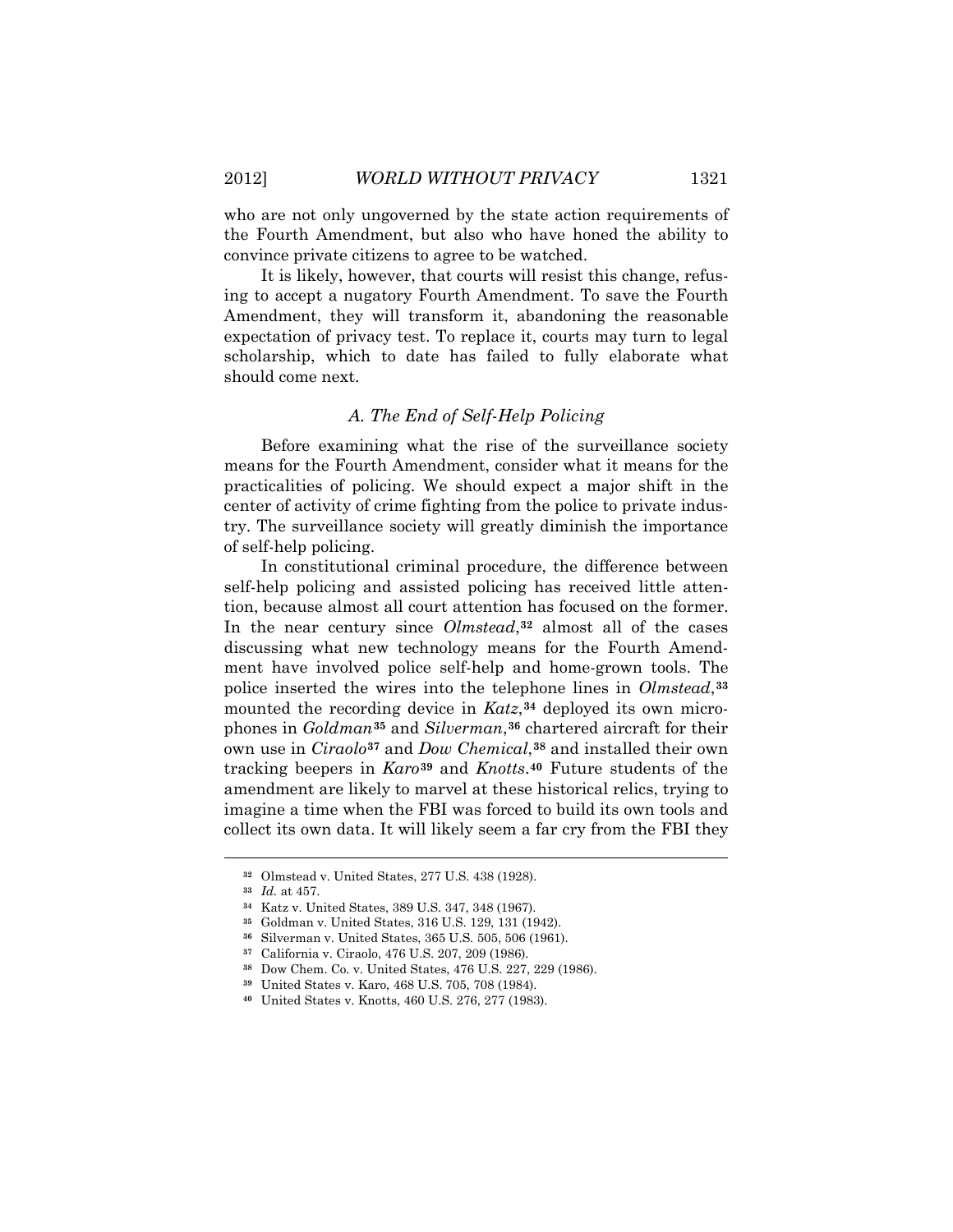know: agents sitting in offices, acting as a central clearing house for the observations of private industry, mining their way through mountains of data collected by other people and for other purposes.

It is as if today's FBI has developed a sophisticated surveillance research-and-development arm with field offices named Apple, Google, Facebook, Comcast, and AT&T.**[41](#page-13-0)** On the surface, these private labs seem similar to FBI labs with big buildings and smart engineers. But peel back a layer and it is obvious these labs can do something important that no FBI lab could ever hope to do—convince the surveillance targets of the world to consensually adopt their surveillance technologies, acting as a neat end-around circumventing the Fourth Amendment.**[42](#page-13-1)**

Although few scholars have noted what the end of self-help policing means for the Fourth Amendment, some have noted the descriptive shift in the amount the police and intelligence community rely on the fruits of private surveillance. Jon Michaels has carefully tracked the increasing reliance on technological advances and private surveillance by the intelligence community.**[43](#page-13-2)** Others have noted how much the CIA, FBI, and Defense Department rely on the services of data aggregators like ChoicePoint.**[44](#page-13-3)**

As proof of the shift away from a self-help police force, consider the annual Wiretap Report. By statute, the Administrative Office of the United States Courts is charged with issuing a report each year that tallies the number of applications for court-ordered wiretaps in state and federal court and requires a small number of summary statistics about each jurisdiction.**[45](#page-13-4)**

<span id="page-13-0"></span>**<sup>41</sup>** *See* David A. Sklansky, *The Private Police*, 46 UCLA L. REV. 1165, 1177 (1999) (discussing "out-contracting, in which government agencies hire private security companies to perform work previously carried out by law enforcement officers," at the time, a rapidly growing practice).

<span id="page-13-1"></span>**<sup>42</sup>** *See* Jon D. Michaels, *All the President's Spies: Private-Public Intelligence Partnerships in the War on Terror*, 96 CALIF. L. REV. 901, 908 (2008) ("People simply do not interface with the government in the same ways or with the same frequency as they do with the private sector, and thus the intelligence agencies find themselves particularly drawn to, and in some respects dependent upon, private data resources.").

**<sup>43</sup>** *Id.* at 901-66.

<span id="page-13-4"></span><span id="page-13-3"></span><span id="page-13-2"></span>**<sup>44</sup>** Joshua L. Simmons, Note, *Buying You: The Government's Use of Fourth-Parties to Launder Data about "The People*,*"* 2009 COLUM. BUS. L. REV. 950, 994 (2009).

**<sup>45</sup>** 18 U.S.C. § 2519 (2006).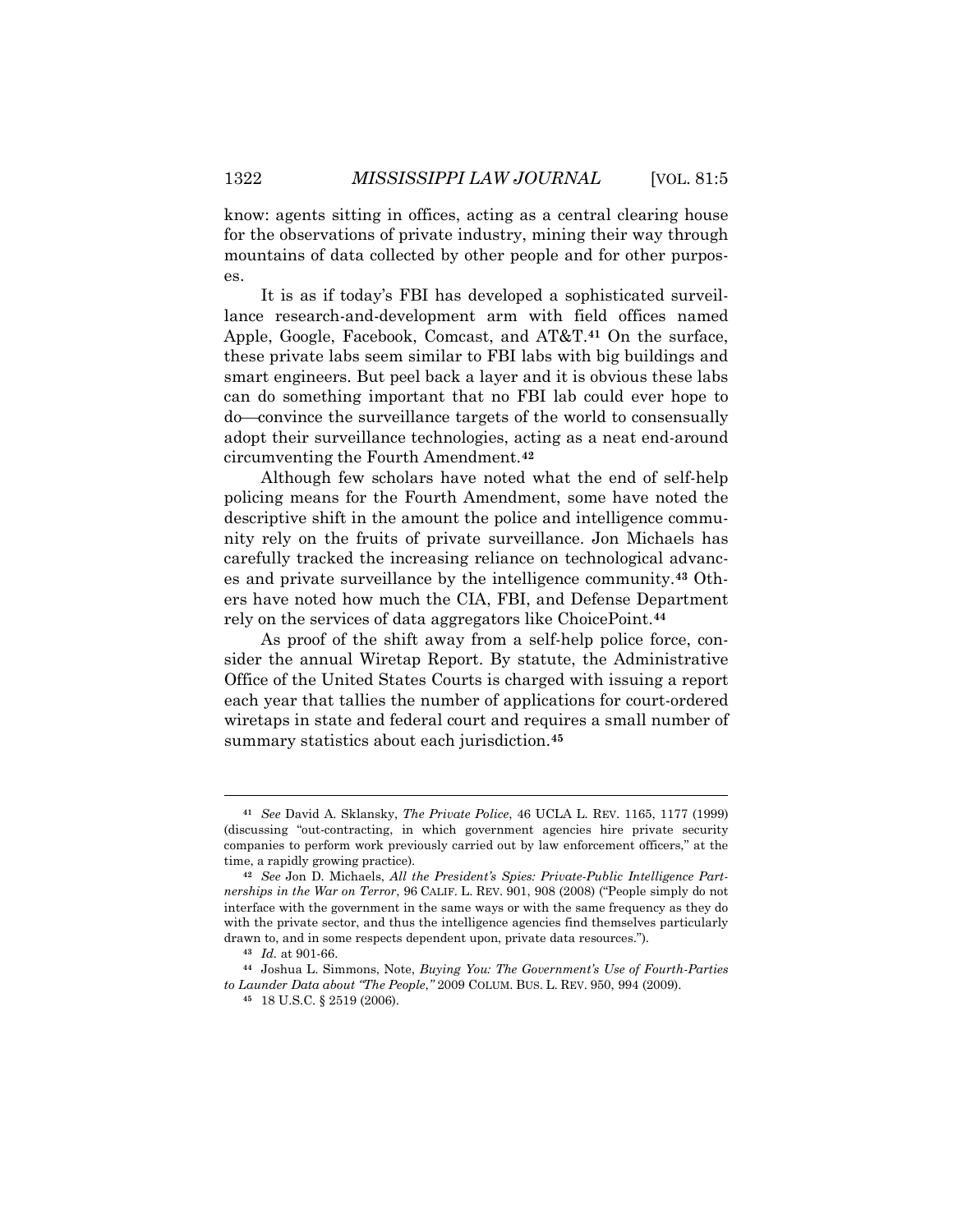One table of the report breaks down wiretap orders by the "type of surveillance used," oral (voice), wire (telephone), electronic (computer network).**[46](#page-14-0)** Some have expressed surprise, even suspicion, at the low number of electronic orders granted every year. For example, in calendar year 2010, out of 2,311 wiretaps ordered nationwide, only sixteen involved electronic surveillance (defined as "Digital Pager, Fax, and Computer"), or approximately 0.7%.**[47](#page-14-1)** This is not an outlier, as indicated by Figure 1, which plots both the total number and percentage of all wiretaps that involved electronic surveillance for the past fifteen years.



Figure 1: Court-Ordered Wiretaps Involving Digital Evidence (1997-2010)**[48](#page-14-2)**

Figure 1 provides a compelling visual image of the decline of self-help policing. Clearly, the number of court ordered wiretaps involving electronic evidence dropped precipitously at the turn of the century. Chris Soghoian, a close watcher of these statistics,

<span id="page-14-0"></span>**<sup>46</sup>** *See, e.g.*, DIR. OF THE ADMIN. OFFICE OF THE U.S. COURTS, REPORT ON APPLICA-TIONS FOR ORDERS AUTHORIZING OR APPROVING THE INTERCEPTION OF WIRE, ORAL, OR ELECTRONIC COMMUNICATIONS 27 tbl.6 (June 2011), *available at* http://www.uscourts.gov/uscourts/Statistics/WiretapReports/2010/Table6.pdf.

**<sup>47</sup>** *Id.*

<span id="page-14-2"></span><span id="page-14-1"></span>**<sup>48</sup>** Figure 1 was constructed using data from the 1997 through 2010 *Wiretap Reports* issued by the Director of the Administrative Office of the United States Courts. For the detailed data see *Wiretap Reports*, UNITED STATES COURTS, http://www.uscourts.gov/Statistics/WiretapReports.aspx (follow "Wiretap Report YEAR" hyperlink for each yearly report; then follow "Table 6" hyperlink) (last visited Feb. 21, 2012).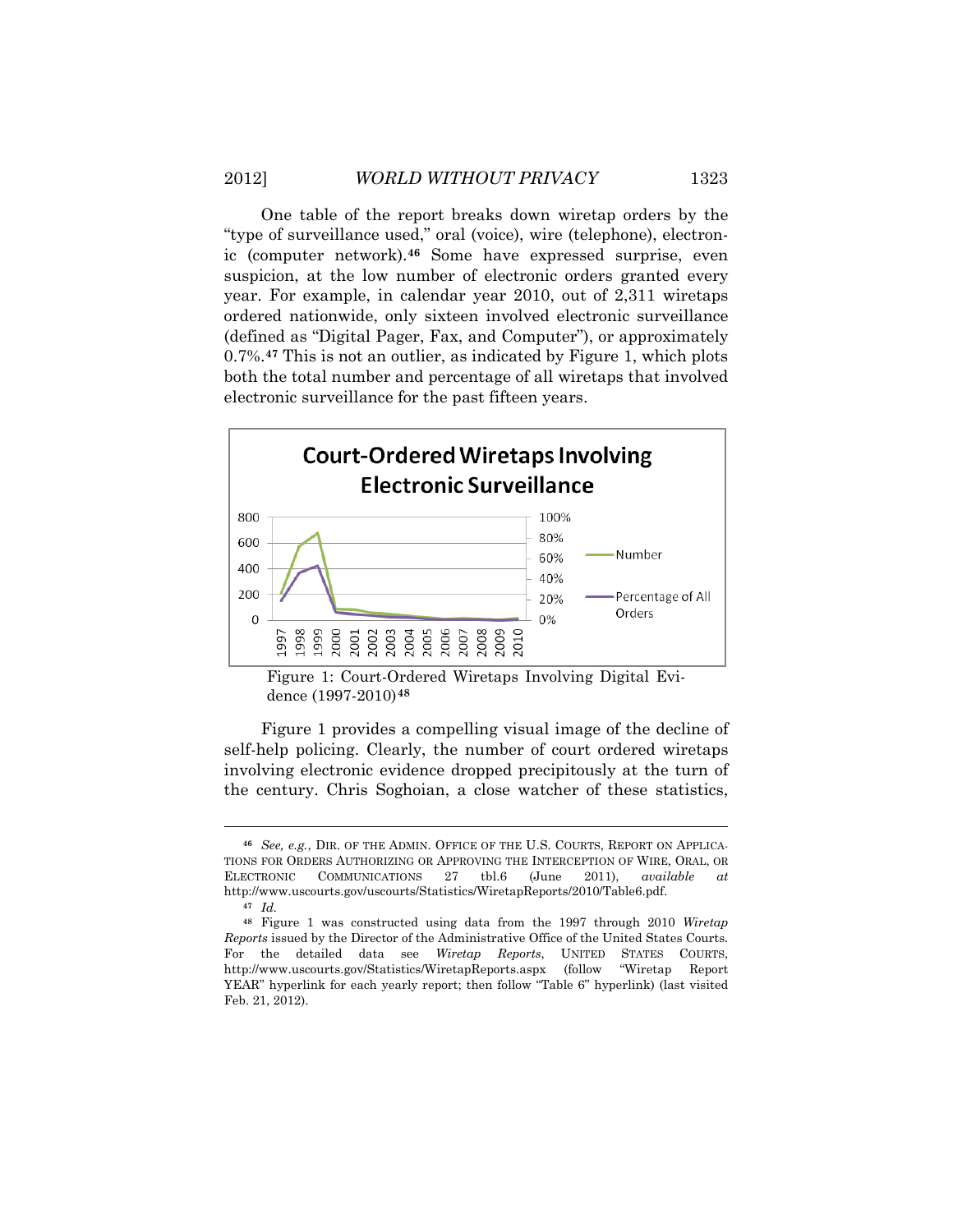speculates that this is proof of the declining importance of fax transmissions in criminal surveillance, which are included in this reporting category.**[49](#page-15-0)** But the drop since 2000 is nearly as pronounced, with a near linear decline from 2000 (eighty-nine intercepts, nearly eight percent of all)**[50](#page-15-1)** to 2006 (thirteen intercepts, 0.76%).**[51](#page-15-2)** Since 2006, the nation's courts have authorized fewer than twenty wiretaps of digital networks a year, never topping one percent of all orders in that time span.**[52](#page-15-3)**

The dramatic decrease is almost certainly not an indication that criminals use computer networks less or that the police rely less on network surveillance. Instead, it likely represents a shift in police tactics away from self-help. Today, it makes little sense for the police to engage in court-ordered wiretapping. Not only is it easier to secure private cooperation than judicial sanction, but also the fruits of private surveillance are simply better—fed as

<span id="page-15-0"></span>**<sup>49</sup>** Christopher Soghoian, *8 Million Reasons for Real Surveillance Oversight*, SLIGHT PARANOIA BLOG (Dec. 1, 2009, 7:00 AM), http://paranoia.dubfire.net/2009/12/8-millionreasons-for-real-surveillance.html ("I suspect that the nearly 700 electronic intercept orders granted in 1998 were largely for fax machines and pagers. Thus, as these technologies died out, it is only natural that the number of electronic intercept orders declined[.]").

<span id="page-15-1"></span>**<sup>50</sup>** DIR. OF THE ADMIN. OFFICE OF THE U.S. COURTS, REPORT ON APPLICATIONS FOR ORDERS AUTHORIZING OR APPROVING THE INTERCEPTION OF WIRE, ORAL, OR ELECTRON-IC COMMUNICATIONS 27 tbl.6 (Apr. 2001), *available at* http://www.uscourts.gov/ uscourts/Statistics/WiretapReports/2000/table600.pdf.

<span id="page-15-2"></span>**<sup>51</sup>** DIR. OF THE ADMIN. OFFICE OF THE U.S. COURTS, REPORT ON APPLICATIONS FOR ORDERS AUTHORIZING OR APPROVING THE INTERCEPTION OF WIRE, ORAL, OR ELECTRON-IC COMMUNICATIONS 27 tbl.6 (Apr. 2007), *available at* http://www.uscourts.gov/ uscourts/Statistics/WiretapReports/2006/Table62006.pdf.

<span id="page-15-3"></span>**<sup>52</sup>** The Wiretap Reports indicate also the number of "Combination" wiretaps, which "refers to installed intercepts for which more than one type of surveillance was used." DIR. OF THE ADMIN. OFFICE OF THE U.S. COURTS, *supra* note 46. Since there are only three types of surveillance that might be joined in combination—oral, wire, and electronic—the odds are that some of the combination wiretaps involve electronic surveillance. Even if we assume that all combination wiretaps involve electronic surveillance—an unlikely possibility—the addition of these numbers does not change the trend substantially. To take one representative year, in 2008, out of 1809 wiretaps, ten were classified as involving electronic surveillance and thirty-three were combination, increasing the percentage from 0.55% to 2.38% of all wiretaps. DIR. OF THE ADMIN. OFFICE OF THE U.S. COURTS, REPORT ON APPLICATIONS FOR ORDERS AUTHORIZING OR APPROVING THE INTERCEPTION OF WIRE, ORAL, OR ELECTRONIC COMMUNICATIONS 27 tbl.6 (Apr. 2009), *available at* http://www.uscourts.gov/uscourts/Statistics/ WiretapReports/2008/Table6.pdf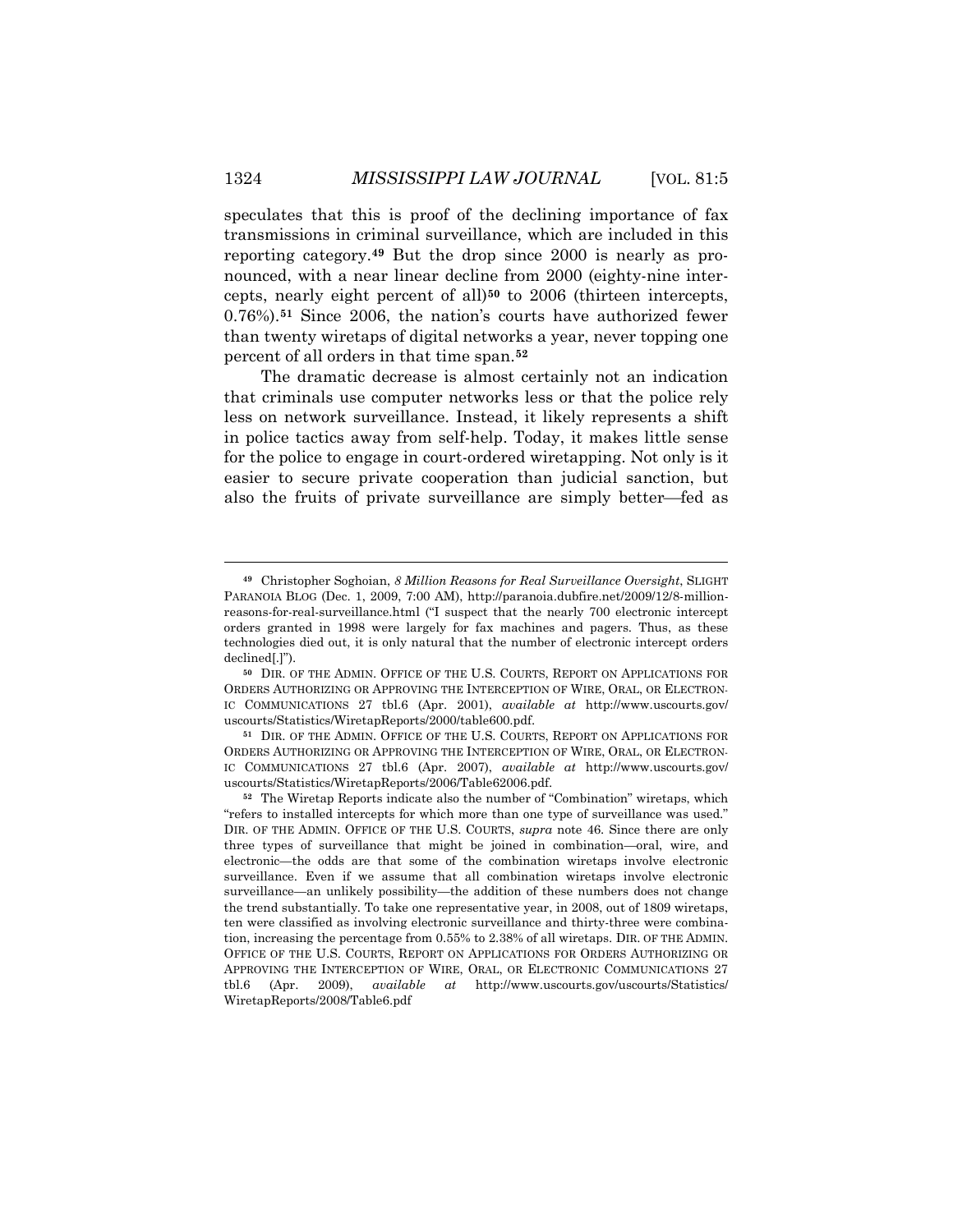they are by our sensor-laden world and empowered by consensual sharing.

Figure 1 is a bellwether not an outlier. With each passing year, the police will learn to borrow and beg rather than build. Our mental image of the FBI agent conducting surveillance, wearing headphones in a white van parked on the curb, clipping alligator clips to telephone wires, and working with a white-coated FBI scientist will soon be replaced by an agent sitting in his office, hitting the refresh button on his web browser, and reading the latest log file dump sent from private industry.

Consider one final example. In the late 1990s, the FBI faced a firestorm surrounding its Carnivore system—a piece of software developed in-house and designed to perform electronic wiretapping on digital networks—in technical terms, a filtering packet sniffer.**[53](#page-16-0)** The public story is well known: the press dug deep, the public complained, and Congress raged, ultimately passing laws requiring better reporting about the FBI's use of the system.**[54](#page-16-1)** The less-well-known denouement is also telling: a few years after the controversy, the FBI abandoned Carnivore's successor, realizing that the private computer security industry had designed better filtering packet sniffers than the FBI could do on its own.**[55](#page-16-2)** This shift is a herald of the shift in role and responsibility for surveillance from FBI labs to private companies, which we will see repeated constantly in the years to come.

### *B. No More Expectations of Privacy*

In *Katz*, the Supreme Court embraced a new doctrine of the Fourth Amendment built on privacy. This took the form of the majority's pronouncement that "the Fourth Amendment protects people, not places,"**[56](#page-16-3)** and Justice Harlan's "reasonable expectation of privacy" test in a concurring opinion,**[57](#page-16-4)** which was later embraced by the Court as the test for the meaning of search within

<span id="page-16-0"></span>**<sup>53</sup>** Orin S. Kerr, *Internet Surveillance Law After the USA Patriot Act: The Big Brother That Isn't*, 97 NW. U. L. REV. 607, 648-54 (2003).

**<sup>54</sup>** *Id.* at 654-58.

<span id="page-16-4"></span><span id="page-16-3"></span><span id="page-16-2"></span><span id="page-16-1"></span>**<sup>55</sup>** Ted Bridis, *FBI Abandons its Software for Online Wiretaps, Bureau Switching to Commercial Snooping System*, CHI. TRIB., Jan. 19, 2005, at 12.

**<sup>56</sup>** Katz v. United States, 389 U.S. 347, 351 (1967).

**<sup>57</sup>** *Id.* at 360-61 (Harlan, J., concurring).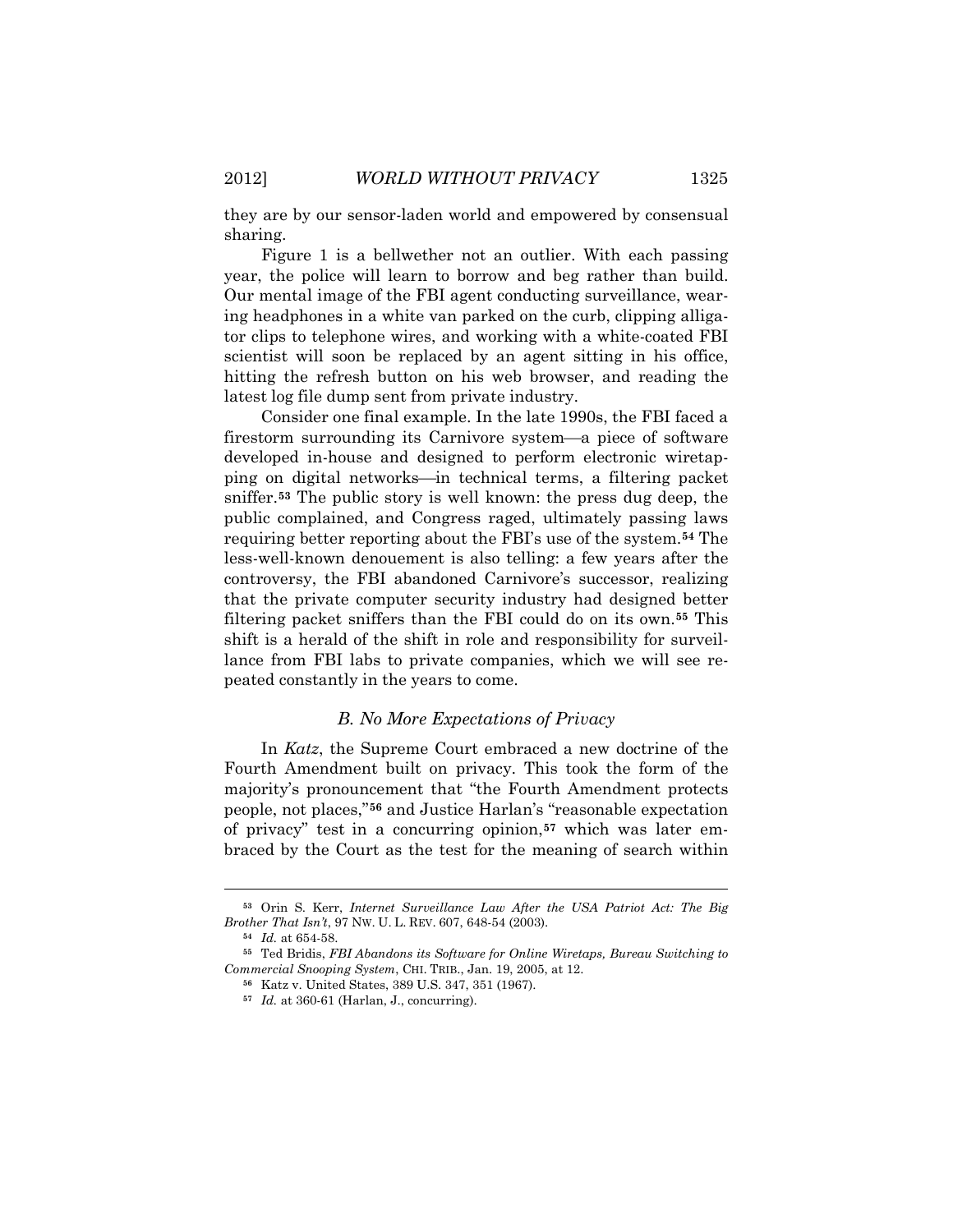the amendment.**[58](#page-17-0)** Although the rest of this Part will examine indepth what happens to a privacy-centric Fourth Amendment in a world without privacy, the punch line is both easy to state and preordained almost to the point of being tautological—in a world without privacy, a Fourth Amendment built around reasonable expectations of privacy will no longer apply.

Specifically, the courts have given the reasonable expectation of privacy test three additional elaborations, and each suggests that when courts face fact patterns arising from the rise of the surveillance society, they might hold that the Fourth Amendment does not apply.

#### 1. Assumption of Risk

### According to the Supreme Court, an individual

takes the risk, in revealing his affairs to another, that the information will be conveyed by that person to the Government. . . . [E]ven if the information is revealed on the assumption that it will be used only for a limited purpose and the confidence placed in the third party will not be betrayed.**[59](#page-17-1)**

This reasoning has been applied in at least two important and broad contexts, which are both implicated by the surveillance society: the false friends rule and the third-party doctrine. Under the false friends rule, exemplified by cases like *Hoffa v. United States*,**[60](#page-17-2)** we share secrets with other people at our own risk, and if the people we think are trusted confidants turn out instead to be government agents wearing a wire, we have only ourselves to blame, and the Constitution provides no relief.**[61](#page-17-3)**

The reasoning has extended not only to friends but also to the companies we use for essential services. The Supreme Court has declared that the Fourth Amendment does not apply to our bank's

<span id="page-17-0"></span>**<sup>58</sup>** Smith v. Maryland, 442 U.S. 735, 740 (1979).

**<sup>59</sup>** United States v. Miller, 425 U.S. 435, 443 (1976).

<span id="page-17-2"></span><span id="page-17-1"></span>**<sup>60</sup>** 385 U.S. 293 (1966).

<span id="page-17-3"></span>**<sup>61</sup>** *Id.* at 302.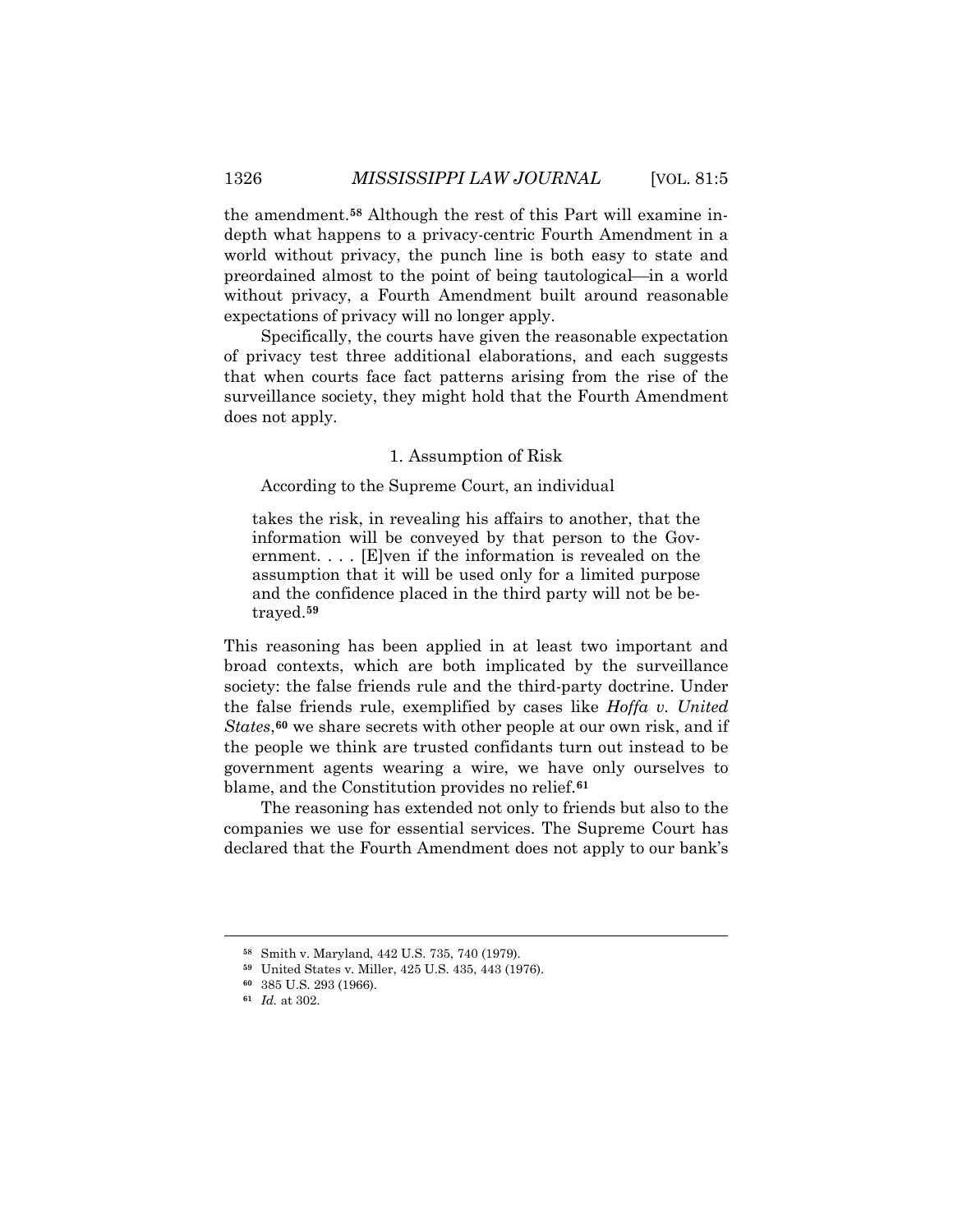records of our financial transactions,**[62](#page-18-0)** or to our phone company's lists of numbers we have dialed.**[63](#page-18-1)**

Notice how this rule automatically expands police power to some of the new forms of private surveillance. Consider for example the location records people now share regularly with Loopt**[64](#page-18-2)** and Foursquare.**[65](#page-18-3)** Because we share our location consensually with companies like these, courts are likely to treat this information as constitutionally unprotected under the reasoning of the assumption of risk cases.

#### 2. Knowing Exposure

Under the knowing exposure rule, "[w]hat a person knowingly exposes to the public, even in his own home or office, is not a subject of Fourth Amendment protection."**[66](#page-18-4)** The Supreme Court has used this reasoning to rule that the police can track a car with an electronic beeper as it moves around city streets, because the car remains on public thoroughfares.**[67](#page-18-5)** It has also used the concept of knowing exposure to deem outside the Fourth Amendment the use by the police of airplanes and helicopters to look at the open fields and even the curtilage next to a person's home.**[68](#page-18-6)**

Knowing exposure means that some of the information shared online through private services may be accessed by the police, because new online services obscure the already blurry line between what we treat as private and public. Consider for example what you say on your Facebook account. Is a Facebook account a public or private space? Does it depend on the number of friends you have or the configuration of your privacy settings? Complicating this considerably is Facebook's ongoing war with its users about those privacy settings and, in particular, what the default settings should be. A court could reasonably hold that some of the content posted to Facebook has been knowingly exposed to the

<span id="page-18-0"></span>**<sup>62</sup>** *Miller*, 425 U.S. at 442-43.

**<sup>63</sup>** *Smith*, 442 U.S. at 744-45.

**<sup>64</sup>** LOOPT.COM, *supra* note 29.

**<sup>65</sup>** FOURSQUARE.COM, *supra* note 30.

**<sup>66</sup>** Katz v. United States, 389 U.S. 347, 351 (1967).

**<sup>67</sup>** United States v. Knotts, 460 U.S. 276, 282 (1983).

<span id="page-18-6"></span><span id="page-18-5"></span><span id="page-18-4"></span><span id="page-18-3"></span><span id="page-18-2"></span><span id="page-18-1"></span>**<sup>68</sup>** Dow Chem. Co. v. United States, 476 U.S. 227, 238-39 (1986); California v. Ciraolo, 476 U.S. 207, 214-15 (1986).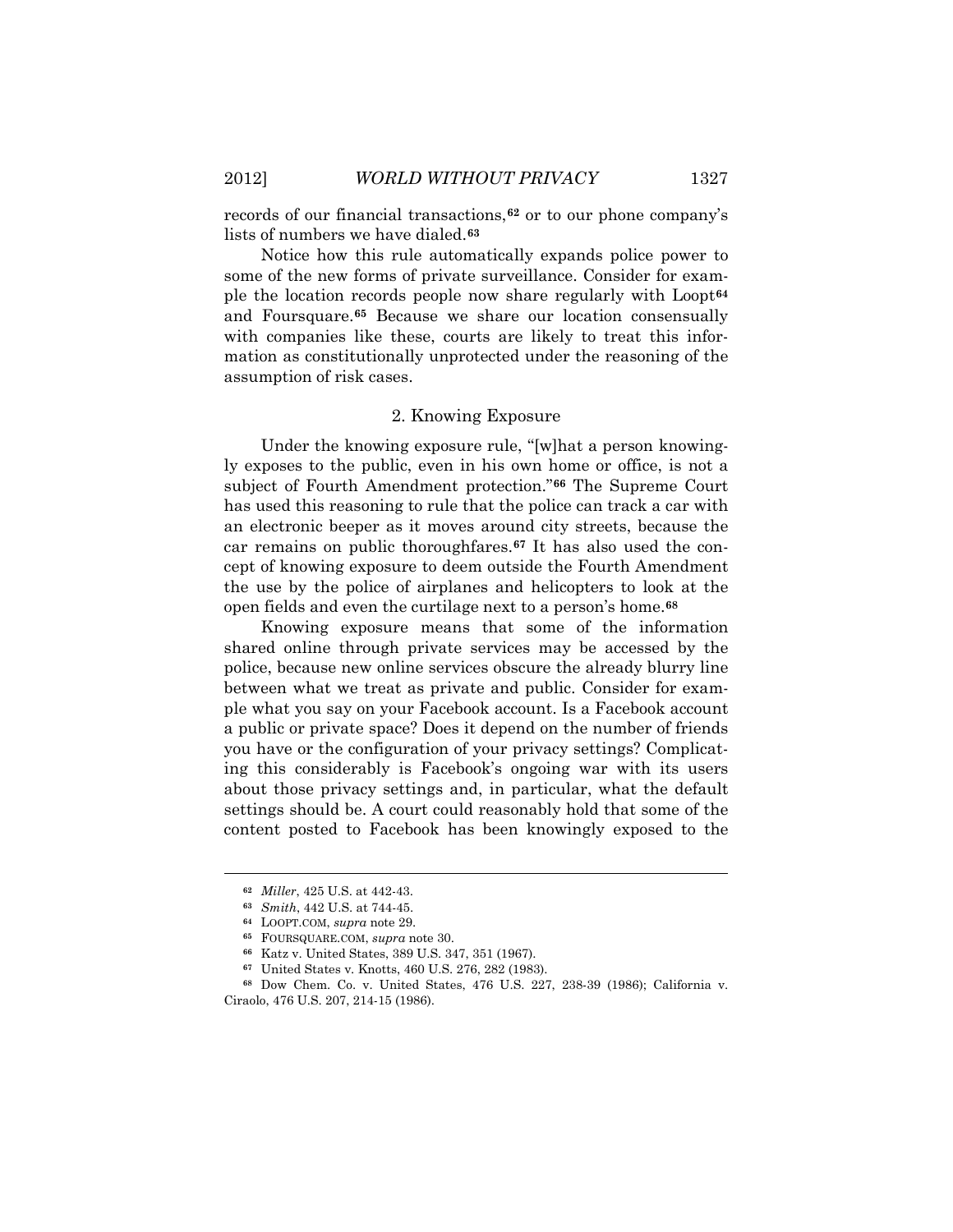public and, following conventional Fourth Amendment law, rule that it may be obtained by the police without a warrant.

## 3. General Public Use

Finally, the general public use rule comes from two cases, *Dow Chemical***[69](#page-19-0)** and *Kyllo*.**[70](#page-19-1)** According to this rule, the police may deploy powerful surveillance devices to track suspects without a warrant so long as the tool is generally accessible to the public. In *Dow Chemical*, the court held that a \$22,000 camera qualified under this rule.**[71](#page-19-2)** Although the Court backtracked a bit in *Kyllo*, finding a \$1000 thermal heat-imaging machine did not qualify as one in general public use, it refused to overrule *Dow Chemical*.**[72](#page-19-3)**

As the power of private surveillance increases, the devices and systems they create may be available to the police without process because of this rule. Consider for example powerful reidentification techniques. Some day, private companies may develop a tool to convert the supposedly anonymous comments on a public message board into the commenter's true identity by cross-referencing the attributes of the communication with rich outside databases using powerful reidentification techniques.**[73](#page-19-4)** Whether the police could use technology like this without a warrant may turn on the general public use test, which means a warrant may not be needed once reidentification tools become cheap and widespread.

Because of these three rules, the systems of private surveillance I sketched in Part I may become, by default and in lockstep, a system of public surveillance. The coming surveillance system could give rise to a powerful, pervasive surveillance state, at least if traditional approaches to the Fourth Amendment apply. With each passing year, the police might find that their power grows with every industry product launch. The people would be watched

**<sup>69</sup>** 476 U.S. at 227.

**<sup>70</sup>** Kyllo v. United States, 533 U.S. 27 (2001).

**<sup>71</sup>** 476 U.S. at 238.

**<sup>72</sup>** *Kyllo*, 533 U.S. at 39 n.6.

<span id="page-19-4"></span><span id="page-19-3"></span><span id="page-19-2"></span><span id="page-19-1"></span><span id="page-19-0"></span>**<sup>73</sup>** *Cf.* Farkhund Iqbal et al., *A Novel Approach of Mining Write-Prints for Authorship Attribution in E-Mail Forensics*, 5 DIGITAL INVESTIGATION 42-51 (2008), *available at* http://www.dfrws.org/2008/proceedings/p42-iqbal.pdf (describing statistical techniques that can identify authors of anonymous writings).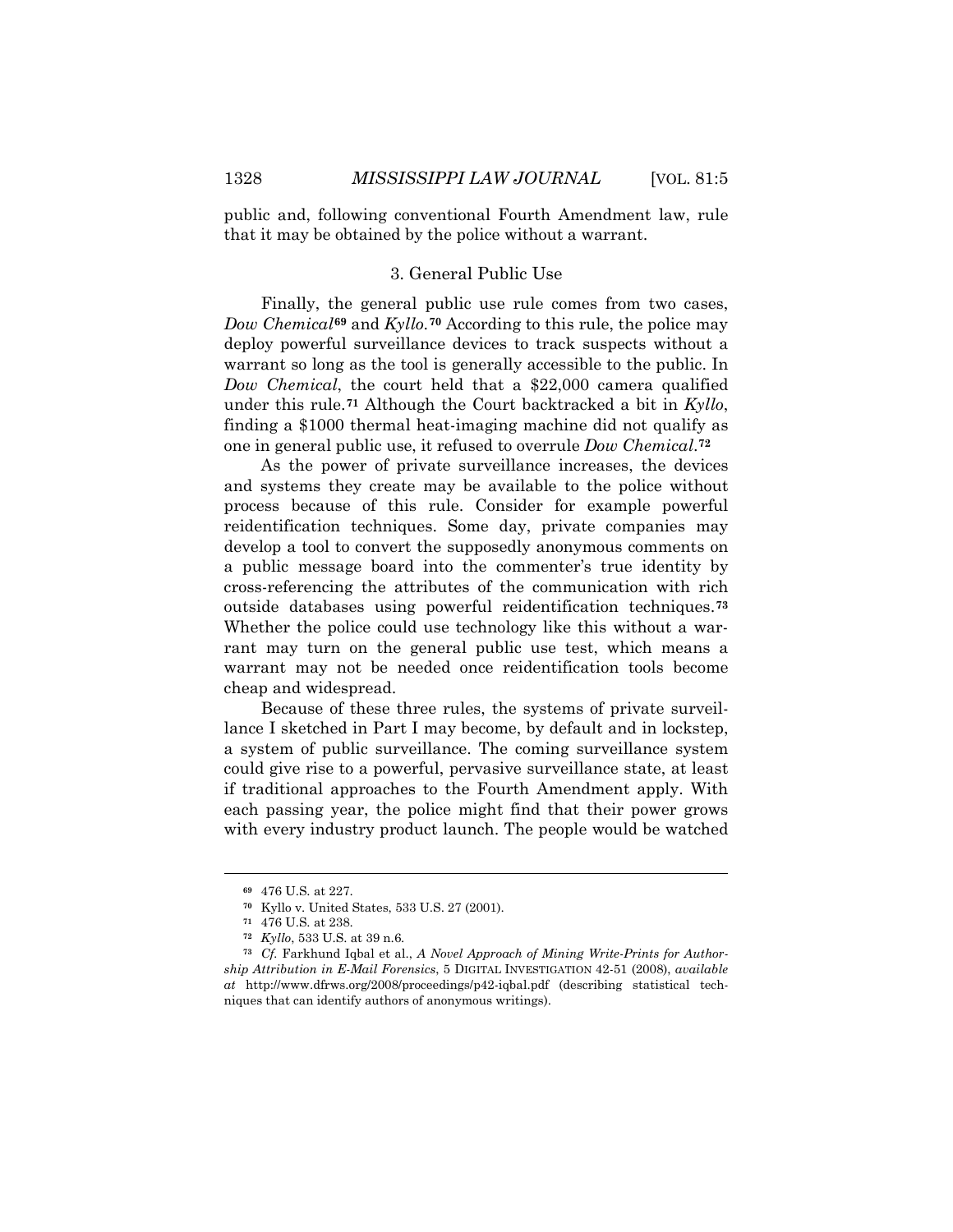$\overline{a}$ 

in ways that they would not have been; records of their behavior would be created and retained when once they would have been never created or destroyed; and traditional forms of surveillance would occur much more thoroughly and efficiently than they have before.

#### *C. The Inevitable Search for the New Fourth Amendment*

It is possible that courts will follow the doctrinal path sketched above, issuing a series of opinions that render the Fourth Amendment a dead letter. Perhaps the Fourth Amendment will fade into the dustbin of history, following the Third Amendment's right against state mandated quartering of soldiers as another idea that galvanized the founding generation but one that speaks to outmoded fears and superseded values. Future courts might reason that as privacy fades, because the citizenry forfeits more and more sensitive information to the private sphere, it takes with it the need for this particular constitutional protection. They might see changing social norms spurred by shifting technological possibilities as a fundamental shift in the foundation upon which the original Framers built, a reason to redefine reasonableness, search, and seizure.

But it seems unlikely that courts will take this particular path. Courts seem unlikely to abandon one of the principle limitations of state power in our founding document, an amendment that Akhil Amar argues "literally and in every other way, belongs at the center of the Bill of Rights."**[74](#page-20-0)** This is true regardless of the political priors of judges considering the question and the method of constitutional interpretation he or she embraces. Originalists and textualists will argue that the amendment was never really about privacy at all. Living constitutionalists will find within the open texture of the amendment's language the freedom to shape the concept of unreasonable search and seizure to changed circumstances.

The result will be a concerted effort to find new underpinnings for a new interpretative theory and jurisprudence of the Fourth Amendment. Unfortunately, the judges engaged in this

<span id="page-20-0"></span>**<sup>74</sup>** Akhil Reed Amar, *Fourth Amendment First Principles*, 107 HARV. L. REV. 757, 811 (1994).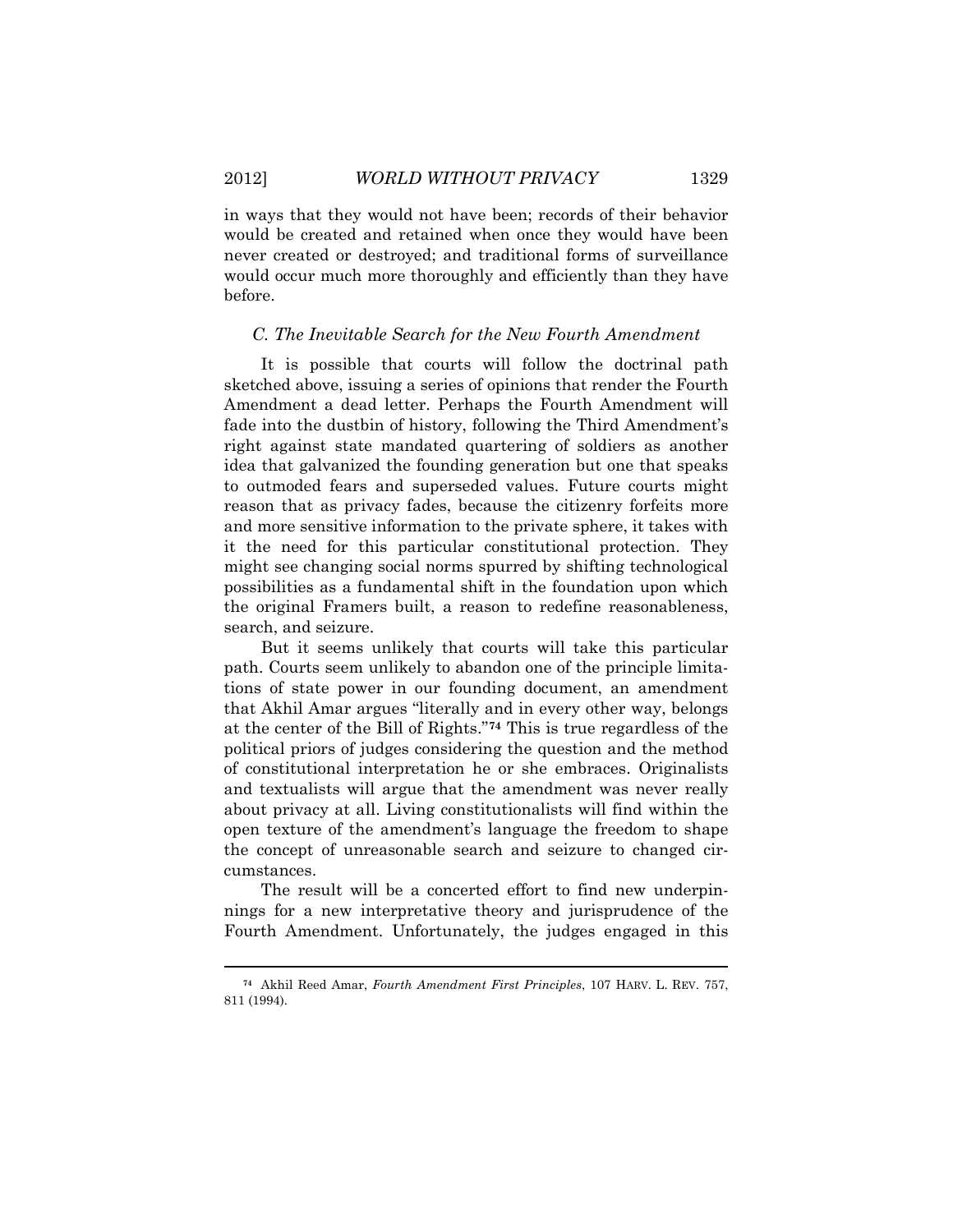effort will find very little concrete guidance in legal scholarship, because even though many scholars have grumbled about the amendment's shortcomings, the answers they have offered are inchoate, only partially defined, and ultimately not nearly enough to provide a way forward.

## *D. Other Solutions and Their Limits*

Today, few legal scholars speak in favor of *Katz* and the reasonable expectation of privacy test, and even fewer can muster anything kind to say about the third-party doctrine.**[75](#page-21-0)** One would expect, therefore, to find answers in the prescriptive approaches that they have presented. Although some of these scholars have discovered useful frameworks pointing to what comes next, none has yet come close to offering the judges who will soon abandon reasonable expectations of privacy a detailed and concrete way forward.

Some authors have proposed abandoning the third-party doctrine. **[76](#page-21-1)** Others have advocated a redefined Fourth Amendment that focuses on power instead of privacy.**[77](#page-21-2)** Still others have recommended viewing the Fourth Amendment as a question of policy rather than mere expectations.**[78](#page-21-3)** These writers offer useful starting points, but none comes close to offering a fully realized theory. Some offer abstract prescriptions that are too difficult to translate into useful, predictable rules. Others offer solutions that are more concrete but unfortunately do not go far enough to restoring a meaningful role for the Fourth Amendment.

One reason why none of these authors has gone far enough may be because none has been willing to follow the conceit of this Article—that privacy may soon vanish from this country. These authors have all recognized, to greater or lesser extent, that privacy is on the decline or has rapidly been redefined, but these middle-strength observations and predictions have given rise to proportionate half measures. But if privacy is almost a dead letter, and if the end of it will come soon, then the limits of these past prescriptions are clear.

<span id="page-21-0"></span>**<sup>75</sup>** *But see* Kerr, *supra* note 3 (offering a defense of the third-party doctrine).

**<sup>76</sup>** *See infra* Part II.D.1.

<span id="page-21-2"></span><span id="page-21-1"></span>**<sup>77</sup>** *See infra* Part II.D.3.

<span id="page-21-3"></span>**<sup>78</sup>** *See infra* Part II.D.2.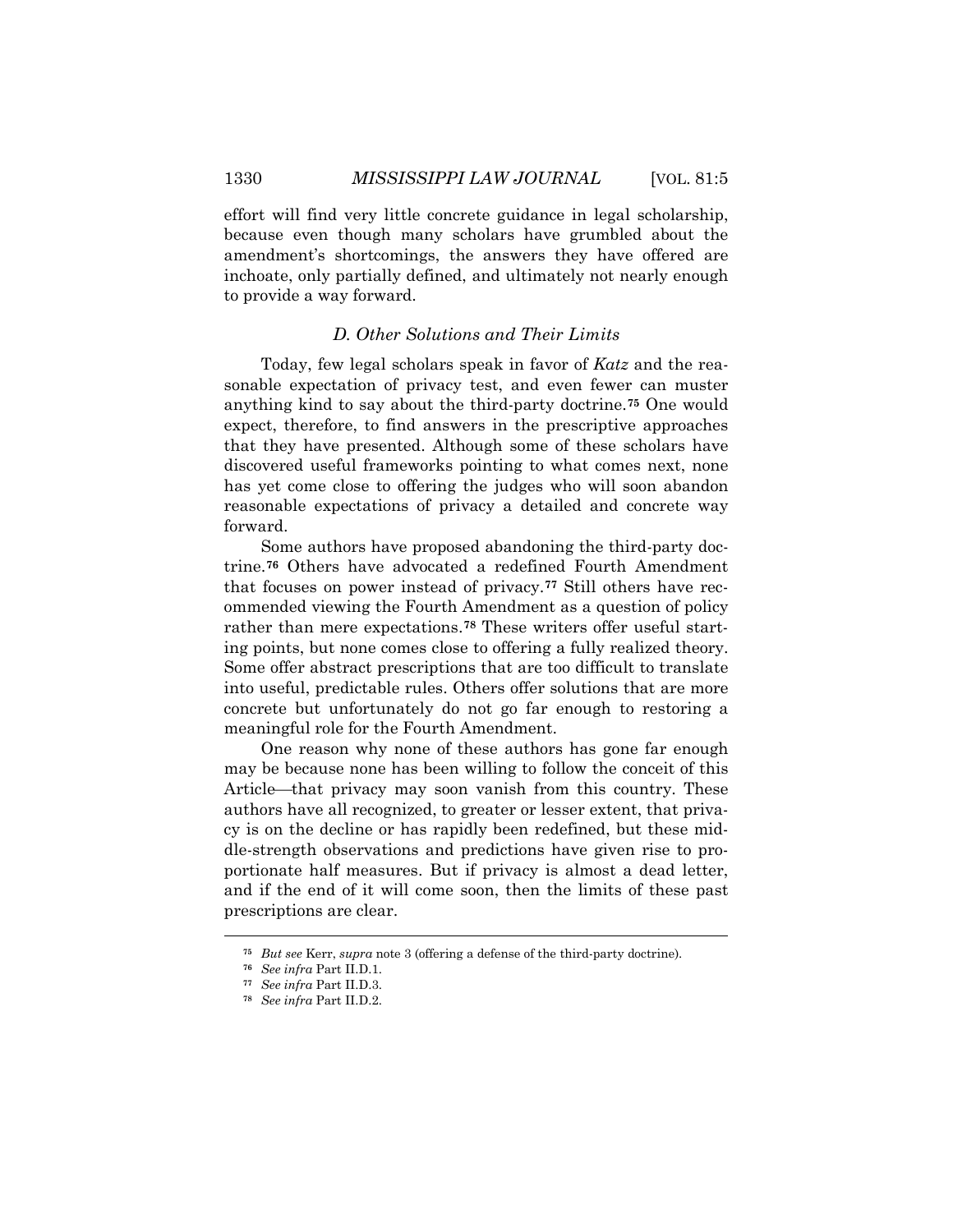The standard move made by legal scholars in articles like this is to focus on the third-party doctrine—the rule that states:

[T]he Fourth Amendment does not prohibit the obtaining of information revealed to a third party and conveyed by him to Government authorities, even if the information is revealed on the assumption that it will be used only for a limited purpose and the confidence placed in the third party will not be betrayed.**[79](#page-22-0)**

Or, more concisely, "[b]y disclosing to a third party, the subject gives up all of his Fourth Amendment rights in the information revealed."**[80](#page-22-1)**

Some critics contend that the third-party rule is a mistake in every context and should be overturned.**[81](#page-22-2)** Others would restrict it to its original contexts—bank records and telephone numbers dialed—but prevent it from spreading to other network services like electronic mail, cloud computing, and mobile location.**[82](#page-22-3)** What remains consistent throughout this literature is the idea that the third-party doctrine deserves to be our central focus, that if only we could rein it in, we could right the balance between police power and privacy. Fixing the third-party doctrine, in short, is both necessary and sufficient to fixing the problem of police surveillance of private behavior.

In a world without privacy, however, getting rid of the thirdparty doctrine is necessary but not nearly sufficient to ensure the appropriate protection of the Fourth Amendment. The third-party

**<sup>79</sup>** United States v. Miller, 425 U.S. 435, 443 (1976).

**<sup>80</sup>** Kerr, *supra* note 3, at 563.

<span id="page-22-2"></span><span id="page-22-1"></span><span id="page-22-0"></span>**<sup>81</sup>** Susan W. Brenner & Leo L. Clarke, *Fourth Amendment Protection for Shared Privacy Rights in Stored Transactional Data*, 14 J.L. & POL'Y 211, 265 (2006).

<span id="page-22-3"></span>**<sup>82</sup>** Patricia L. Bellia, *Surveillance Law Through Cyberlaw's Lens*, 72 GEO. WASH. L. REV. 1375, 1407 (2004) ("[T]he argument that, under *Miller*, the mere fact that a subscriber places his or her communications with a third-party service provider eliminates any expectation of privacy in those communications is doctrinally and normatively unsound."); Susan Freiwald, *First Principles of Communications Privacy*, 2007 STAN. TECH. L. REV. 3, ¶ 41, *available at* http://stlr.stanford.edu/pdf/freiwald-firstprinciples.pdf ("The analogy between banking records and stored e-mails does not hold."); Deirdre K. Mulligan, *Reasonable Expectations in Electronic Communications: A Critical Perspective on the Electronic Communications Privacy Act*, 72 GEO. WASH. L. REV. 1557, 1578 (2004).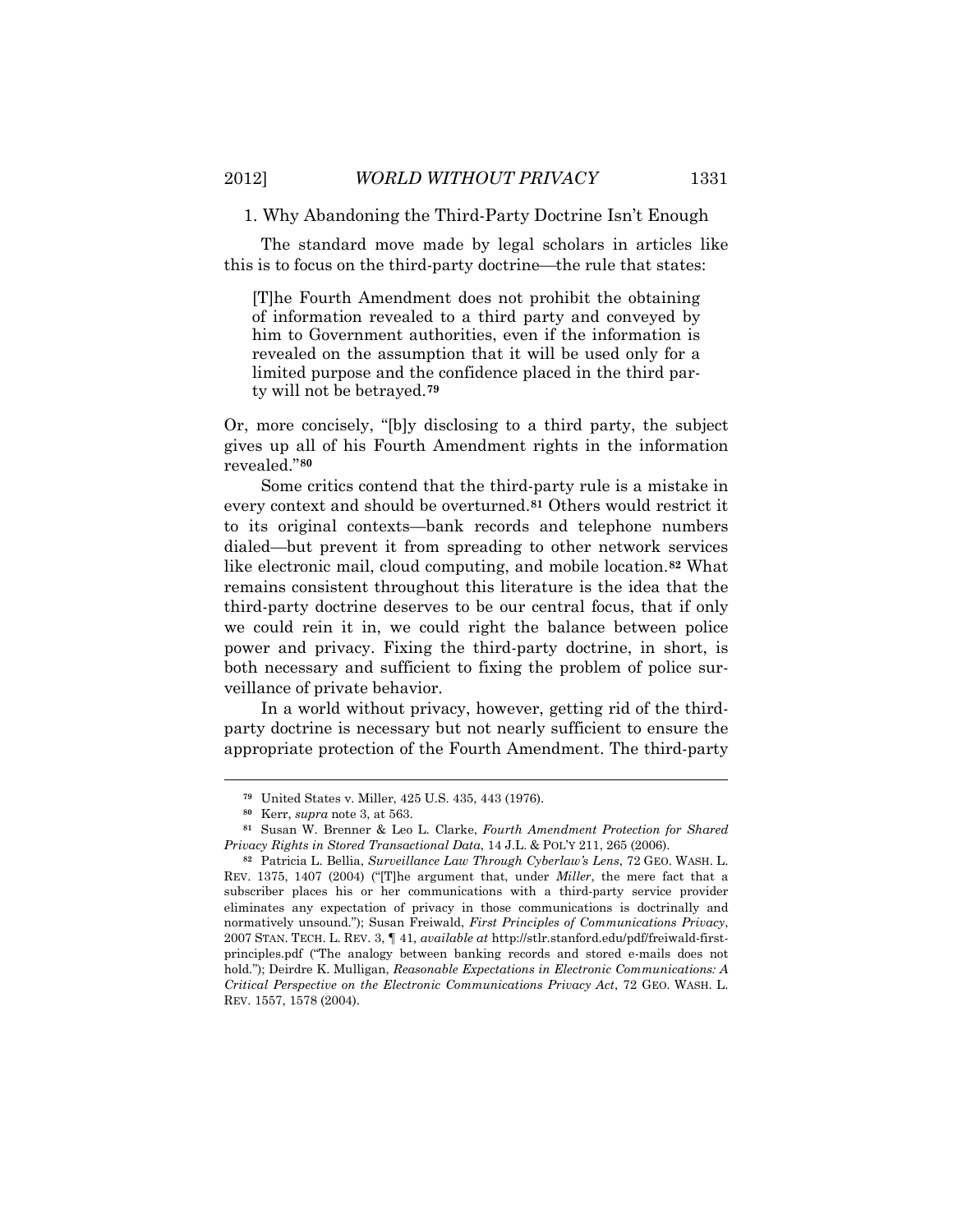doctrine and, more broadly, the Fourth Amendment have traditionally evolved to focus attention almost entirely on the requirement that a search warrant be issued only with probable cause and particularity.

In a world without privacy, probable cause and a warrant by themselves will not do enough to give effect to the full protection of the amendment. Although judges will be able to squelch fishing expeditions, fishing expeditions will no longer be necessary.**[83](#page-23-0)** This is the power of a widespread surveillance society. It produces interconnected databases that track the behavior of millions in excruciating detail, gives companies (and the police agencies they assist) detailed records of what every one has done, and produces chains of evidence that can connect criminals to crime with no breaks and no ambiguous midway points.**[84](#page-23-1)**

The result is that even if we increase probable cause and warrant requirements, we still will be subject to far too much arbitrary surveillance. If the police are tracking a person knowing only the time and place of the crime and a general description of the perpetrator, they will be able to access cell phone location databases or video surveillance log files (with probable cause) to make the match. If they know that a particular e-mail address was used, then they will be able to search the login databases for the e-mail provider.

Reversing or narrowing the third-party doctrine will help stem official arbitrariness, but it will not do enough to reverse the unprecedented increase in police power that the surveillance society has created. The problem with the surveillance society is not simply how it empowers the bored police officer on a fishing expedition; it is a broader problem with an increase in the power of the state to watch, listen, and follow every one of us.

#### 2. The Limits of Policy

Many scholars dissatisfied with the evolution of the reasonable expectation of privacy test since *Katz* recommend that judges replace it or implement it using a first-principles, free-wheeling,

<span id="page-23-1"></span><span id="page-23-0"></span>**<sup>83</sup>** Paul Ohm, *Probably Probable Cause: The Diminishing Importance of Justification Standards*, 94 MINN. L. REV. 1514, 1544 (2010).

**<sup>84</sup>** *Id.* at 1530-32. *See also infra* Part III.D.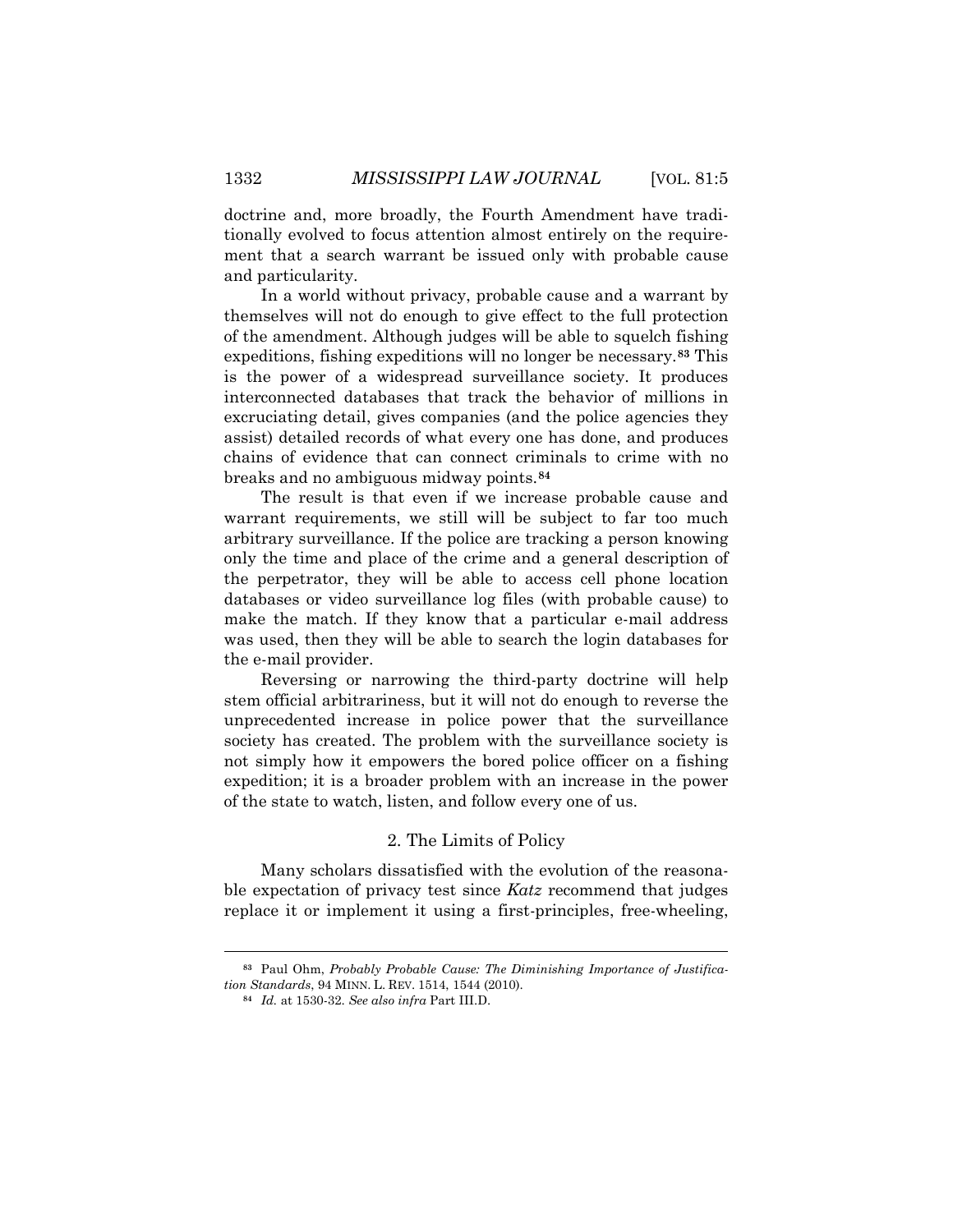normative style of analysis. They take as both their inspirational model and precedential green light Justice Harlan, who not only invented the reasonable expectation of privacy test in his *Katz* concurrence, but also shortly thereafter tried (in dissent) to modify it to embrace this kind of naked, normative mode of analysis.**[85](#page-24-0)** Justice Harlan argued:

Since it is the task of the law to form and project, as well as mirror and reflect, we should not, as judges, merely recite the expectations and risks without examining the desirability of saddling them upon society. The critical question, therefore, is whether under our system of government, as reflected in the Constitution, we should impose on our citizens, the risks of the electronic listener or observer without at least the protection of a warrant requirement. **[86](#page-24-1)**

Justice Harlan explained further that he was proposing a balancing test of "assessing the nature of a particular practice and the likely extent of its impact on the individual's sense of security balanced against the utility of the conduct as a technique of law enforcement."**[87](#page-24-2)**

As we search for a replacement for reasonable expectation of privacy, Justice Harlan provides a potential starting point, but not more than that. The problem with the purely normative inquiry is its imprecision and variability. A test that explores solely "the desirability of saddling [particular practices] upon society"**[88](#page-24-3)** is a non-test, which invites little more than rules based on the prior predilections of each judge. Even worse, such a starting point will lead to complete unpredictability, at least to start, which will leave police officers incapable of knowing what to do in most situations, particularly those involving new, untested waters. Given

<span id="page-24-1"></span><span id="page-24-0"></span>**<sup>85</sup>** *See, e.g.*, Aya Gruber, *Garbage Pails and Puppy Dog Tails: Is That What* Katz *is Made Of?*, 41 U.C. DAVIS L. REV. 781, 795 (2008) (discussing the "is-ought' problem" of the reasonable requirement); Catherine Hancock, *Warrants for Wearing a Wire: Fourth Amendment Privacy and Justice Harlan's Dissent in* United States v. White, 79 MISS. L.J. 35, 35 (2009); Freiwald, *supra* note 82, ¶¶ 30-31 (discussing the need for a "normative inquiry").

**<sup>86</sup>** United States v. White, 401 U.S. 745, 786 (1971) (Harlan, J., dissenting).

<span id="page-24-3"></span><span id="page-24-2"></span>**<sup>87</sup>** *Id.*

**<sup>88</sup>** *Id*.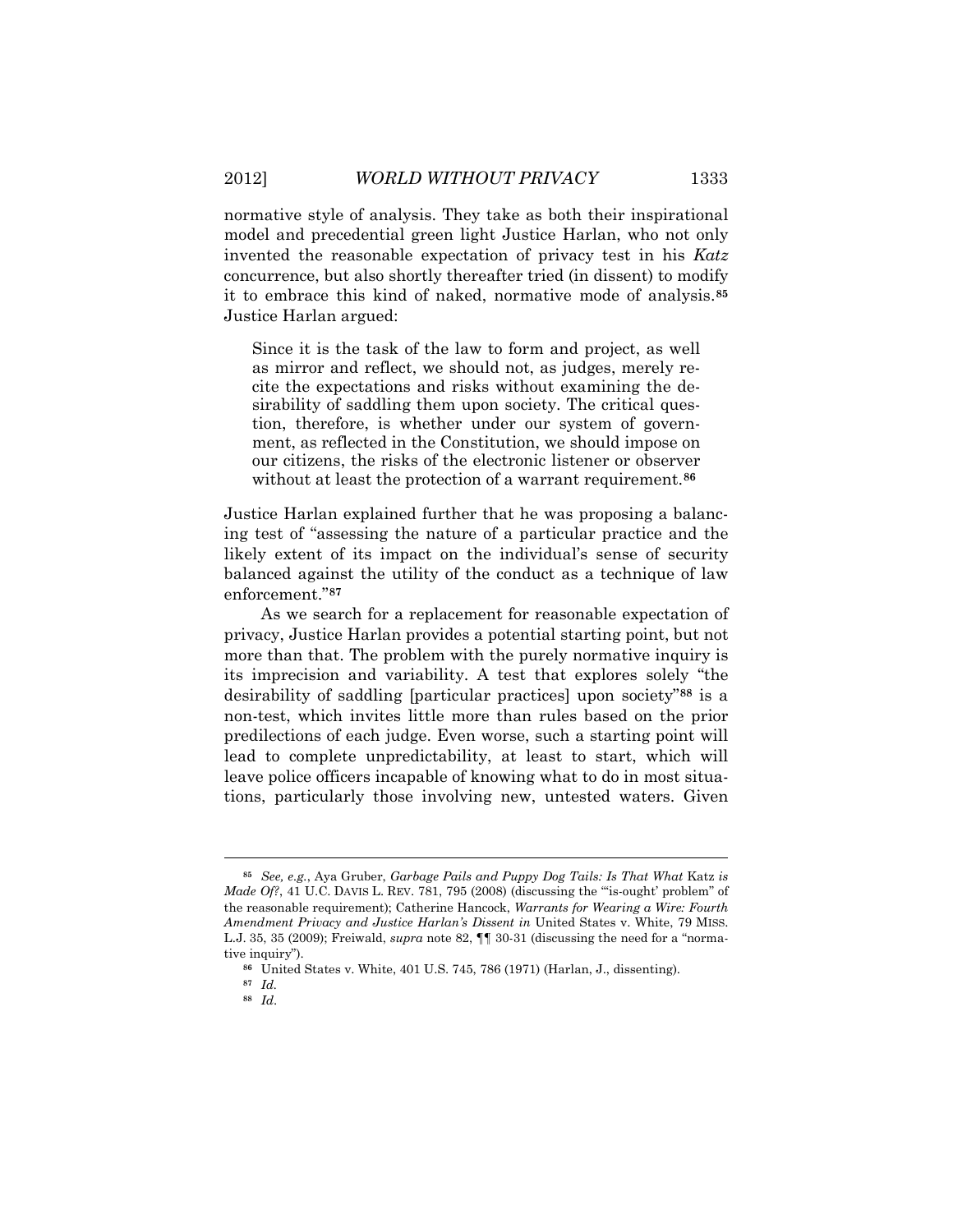the severe sanction of the exclusionary rule, this kind of uncertainty is unacceptable.**[89](#page-25-0)**

The other reason to be wary of a pure policy interpretation of the Fourth Amendment is the tendency for policy debates about privacy and security to end up one-sided. In his book, *Nothing to Hide*, Daniel Solove catalogs a number of distorting features of the debate between privacy and security that tend to push decision makers to privilege security.**[90](#page-25-1)** For example, he discusses the common retort that privacy is needed only for those with something embarrassing or shameful they want to conceal—the nothing-to-hide argument**[91](#page-25-2)**—or the fallacy that privacy and security are inversely proportional qualities locked in a zero-sum tournament—the all-or-nothing belief.**[92](#page-25-3)**

#### 3. From Privacy to Power

If the Fourth Amendment does not intrinsically promise privacy, what does it provide? Many scholars have argued that the Fourth Amendment should be interpreted as being about power, not just privacy. Some place this in an originalist frame. The colonists designed the amendment to respond to the Crown's use of general warrants, blanket authorities that entitled British troops to search people and homes (and "papers and effects") indiscriminately and without suspicion.**[93](#page-25-4)** Although these indignities involved privacy harms, the more important problem seemed to be the way they defined their relationship with the state, a relationship marked by insecurity and imbalanced power.

Now that privacy is fading, we need to take the claims of these scholars more seriously if the Fourth Amendment is to survive. The end of privacy disrupts the rules we use to give action to the amendment, and we must shift away from *Katz*'s reasonable

<span id="page-25-0"></span>**<sup>89</sup>** Orin S. Kerr, *Four Models of Fourth Amendment Protection*, 60 STAN. L. REV. 503, 527 (2007) ("The Fourth Amendment's suppression remedy . . . generates tremendous pressure on the courts to implement the Fourth Amendment using clear ex ante rules rather than vague ex post standards.").

<span id="page-25-2"></span><span id="page-25-1"></span>**<sup>90</sup>** DANIEL J. SOLOVE, NOTHING TO HIDE: THE FALSE TRADEOFF BETWEEN PRIVACY AND SECURITY (2011).

**<sup>91</sup>** *Id.* at 21-32.

**<sup>92</sup>** *Id.* at 33-37.

<span id="page-25-4"></span><span id="page-25-3"></span>**<sup>93</sup>** Morgan Cloud, *Pragmatism, Positivism, and Principles in Fourth Amendment Theory*, 41 UCLA L. REV. 199, 296-97 (1993).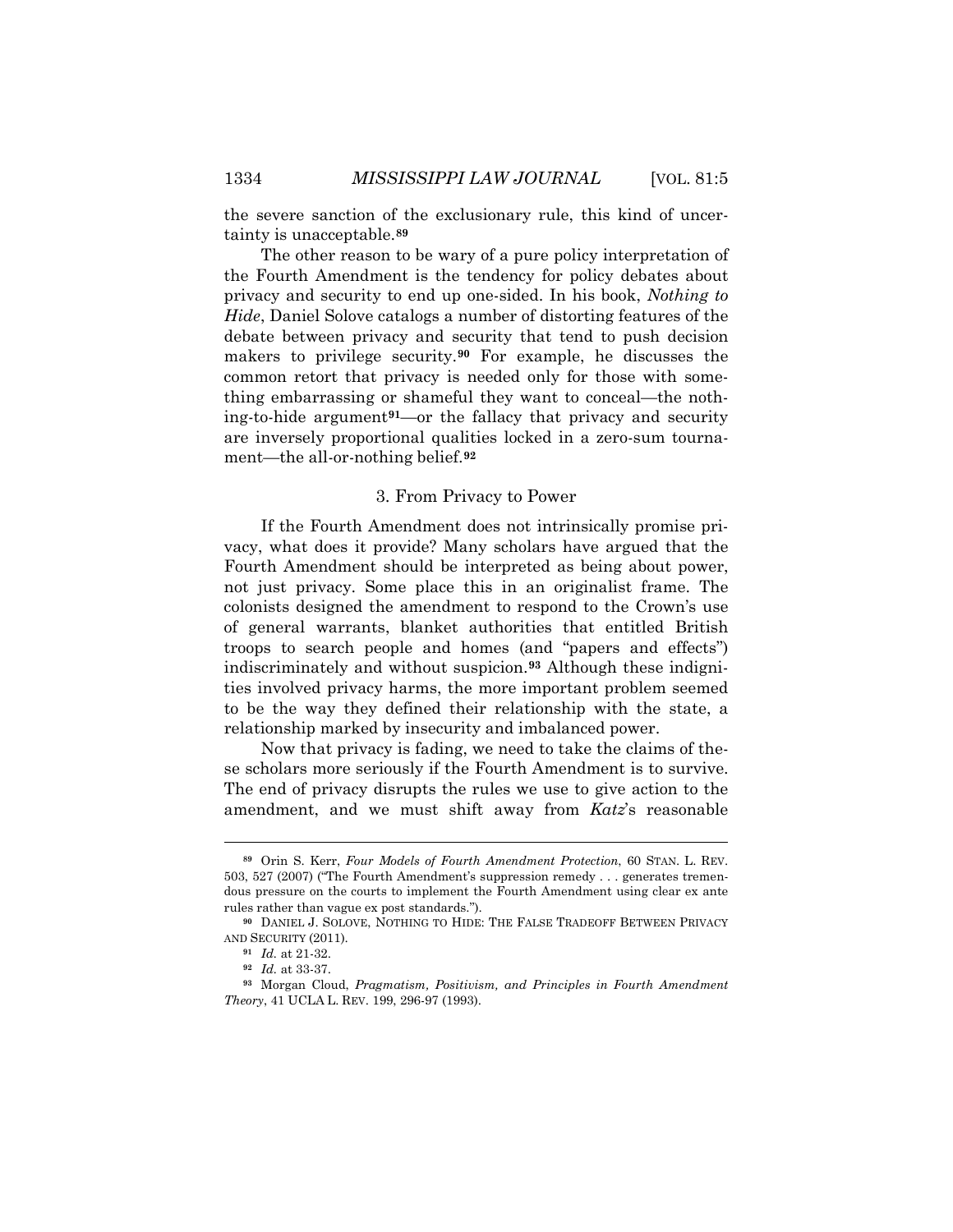expectation of privacy to rules that focus instead on the balance of power between the police and the people.

In his book, *Nothing to Hide*, Dan Solove recommends that we abandon the reasonable expectation of privacy test, because it is "not focused on the right question."**[94](#page-26-0)** This is because "[i]n many instances, what is or isn't protected by the Fourth Amendment bears no relation to the problems caused by government information gathering"—namely, "whether it is best to have judicial oversight of law enforcement activity, what that oversight should consist of, how much limitation we want to impose on various government activities, and how we should guard against abuses of power."**[95](#page-26-1)**

Law professor Thomas Clancy has sounded a similar theme in urging courts and legal scholars to conceptualize the Fourth Amendment as not only about privacy and property but also "security from unreasonable governmental intrusion."**[96](#page-26-2)** This interpretation of the amendment, which of course finds better textual support than "privacy,"**[97](#page-26-3)** stemmed from the colonists' experience with the "arbitrary exercise of [British] power to invade their property."**[98](#page-26-4)** "The Framers valued security and intimately associated it with the ability to exclude the government."**[99](#page-26-5)** In similar terms, Jed Rubenfeld has argued that "[t]he Fourth Amendment does not guarantee a right of privacy. It guarantees—if its actual words mean anything—a right of *security*."**[100](#page-26-6)**

Other scholars have made similar points. Morgan Cloud has argued that "[t]he text and history of the Fourth Amendment demonstrate that it exists to enhance individual liberty by constraining government power."**[101](#page-26-7)** Bill Stuntz argued that the

**<sup>94</sup>** SOLOVE, *supra* note 90, at 114.

**<sup>95</sup>** *Id.* at 115.

<span id="page-26-2"></span><span id="page-26-1"></span><span id="page-26-0"></span>**<sup>96</sup>** Thomas K. Clancy, *What Does the Fourth Amendment Protect: Property, Privacy, or Security?*, 33 WAKE FOREST L. REV. 307, 351 (1998) (internal quotation marks omitted).

<span id="page-26-4"></span><span id="page-26-3"></span>**<sup>97</sup>** *See* U.S. CONST. amend. IV ("The right of the people to be *secure* in their persons, houses, papers, and effects, against unreasonable searches and seizures, shall not be violated" (emphasis added)).

**<sup>98</sup>** Clancy, *supra* note 96, at 352.

**<sup>99</sup>** Clancy, *supra* note 96, at 353.

**<sup>100</sup>** Jed Rubenfeld, *The End of Privacy*, 61 STAN. L. REV. 101, 104 (2008).

<span id="page-26-7"></span><span id="page-26-6"></span><span id="page-26-5"></span>**<sup>101</sup>** Morgan Cloud, *The Fourth Amendment During the* Lochner *Era: Privacy, Property, and Liberty in Constitutional Theory*, 48 STAN. L. REV. 555, 618-19 (1996)*; see*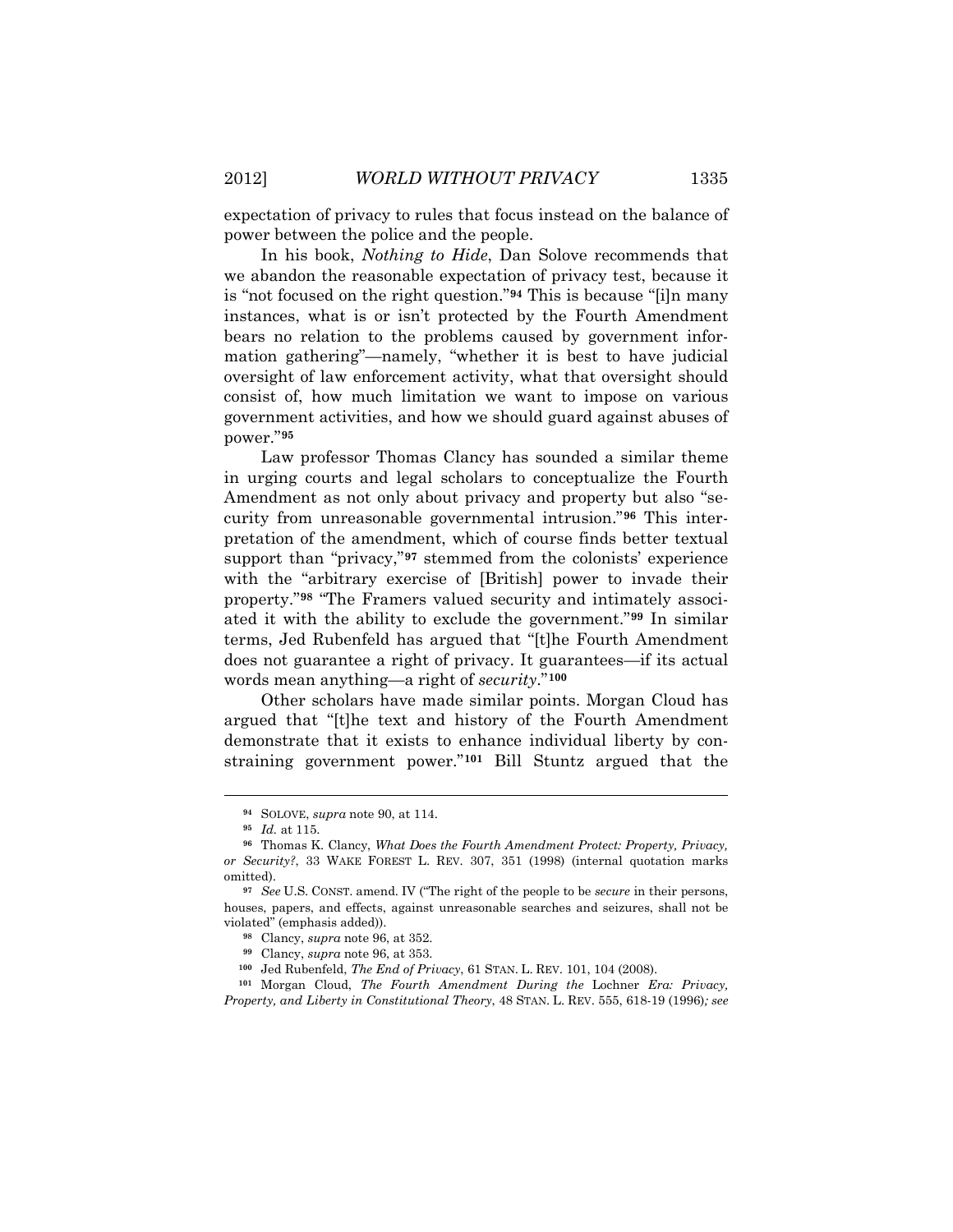Fourth Amendment should focus not only on privacy, but also on "concern with coercion and violence."**[102](#page-27-0)** Thomas Crocker finds that the Fourth Amendment does not adapt well to new forms of "social privacy," suggesting instead that it "should be refocused in light of the protections provided interpersonal liberty."**[103](#page-27-1)**

## III. THE FOURTH AMENDMENT'S THIRD ACT

#### *A.* Katz *is the New* Olmstead

In one hundred years, when we look back on the history of the Fourth Amendment, we will realize that for a long time we misunderstood the relationship between privacy and the amendment. We think of them today as intrinsically connected, but this is an illusion.

Privacy is simply a proxy for what the amendment protects. It is a proxy that served us well for a long time because technology and social practices have historically moved so slowly. But today, nothing seems to move as quickly as technology, and nothing in the text of the amendment explicitly depends on privacy or on a society that respects privacy. This may seem surprising, both because the Fourth Amendment has for so many decades focused on privacy, but also as a matter of textual analysis. The amendment's central focus on the word "search" suggests a natural connection to the concept of privacy.

But the age of using privacy as a measuring stick for Fourth Amendment protection is likely soon to draw to a close. Of course, a similarly radical shift has happened before. The earliest cases conceived of the Fourth Amendment as designed to protect property, with this view reaching its zenith in the *Olmstead* Court's refusal to extend the amendment to wiretapping because "[t]he language of the Amendment cannot be extended and expanded to include telephone wires reaching to the whole world from the defendant's house or office. The intervening wires are not part of

*also* Cloud, *supra* note 93, at 295 ("The fourth amendment exists for the very purpose of enhancing individual liberty by constraining government power.").

<span id="page-27-0"></span>**<sup>102</sup>** William J. Stuntz, *The Substantive Origins of Criminal Procedure*, 105 YALE L.J. 393, 446 (1995).

<span id="page-27-1"></span>**<sup>103</sup>** Thomas P. Crocker, *From Privacy to Liberty: The Fourth Amendment After*  Lawrence, 57 UCLA L. REV. 1, 56 (2009).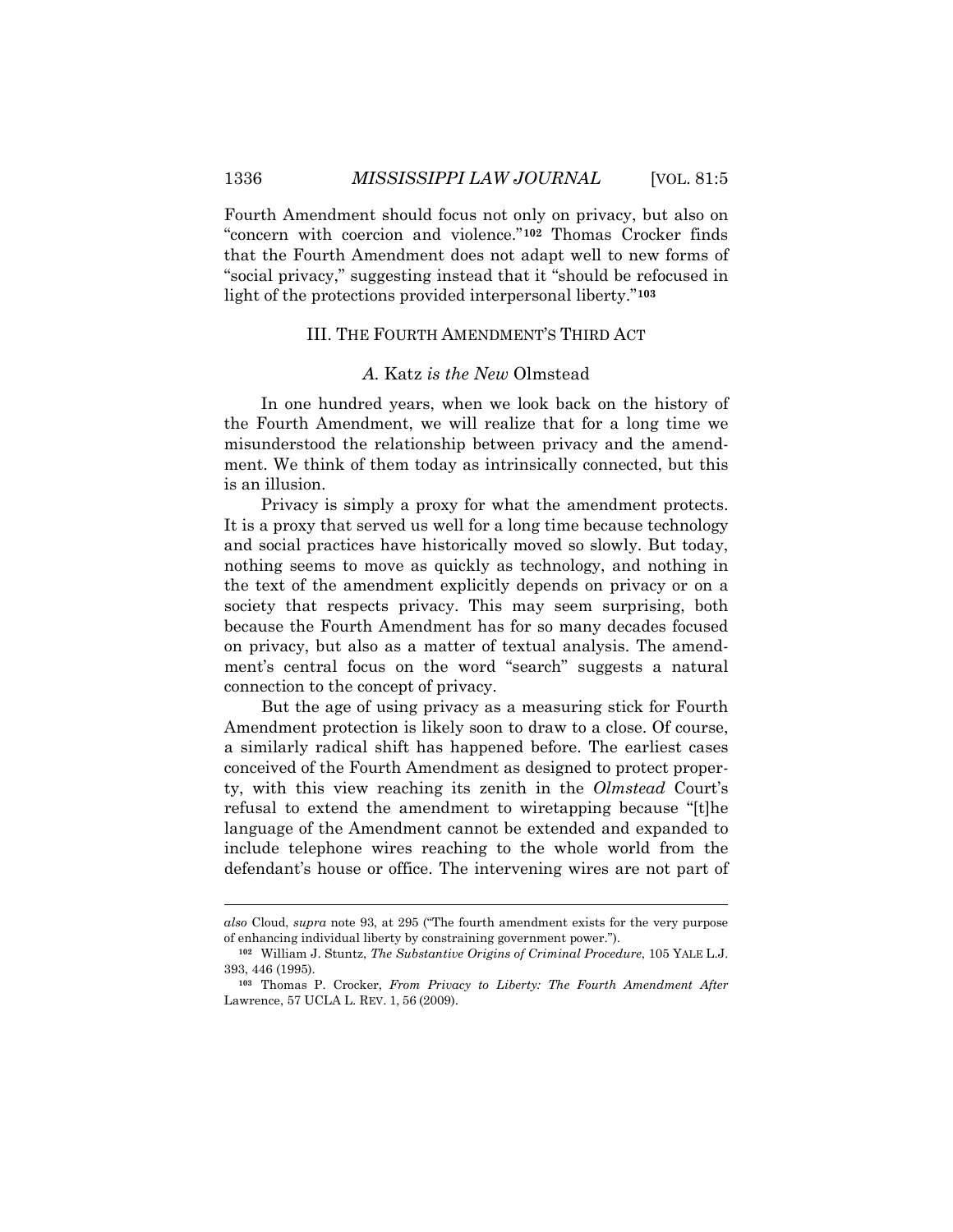his house or office any more than are the highways along which they are stretched."**[104](#page-28-0)** Almost four decades later, this style of reasoning was entirely repudiated, and the foundation of the Fourth Amendment was swapped out completely, replaced by the reasonable expectation of privacy test.**[105](#page-28-1)** The Fourth Amendment survived one fundamental shift; it is due for another.

And when the history of our current epoch—the Fourth Amendment's second act—is written, we will probably consider it a happy accident that our conceptions of privacy and power served one another so well for so long. As Thomas Crocker puts it:

Fourth Amendment privacy and the liberty ordinarily protected under due process may overlap, and the former may be valued for its ability to foster the latter, but the two need not always coincide. Thus, if the Fourth Amendment is understood to protect liberty as well as privacy, new constitutional possibilities emerge for shielding interpersonal relations from state intrusion.**[106](#page-28-2)**

Privacy, with all of its messy connotations and contextual variation, has seemed to map, more or less appropriately, with the balance of power we wanted vis-à-vis the state. It does no more, and we need to start over, again.

We will be eased in our task of abandoning the fundamental underpinning of the Fourth Amendment by learning lessons from the last time we did something similar. The most important lesson we can learn is that though today we look past property in elaborating the Fourth Amendment, we have never really abandoned it. Contrary to Justice Stewart's admonishment that the "Fourth Amendment protects people, not places,"**[107](#page-28-3)** today's Fourth Amendment rules continue to treat different places in different ways.**[108](#page-28-4)** Privacy has given us new protections in new contexts, but

**<sup>104</sup>** Olmstead v. United States, 277 U.S. 438, 465 (1928).

**<sup>105</sup>** *See* Katz v. United States, 389 U.S. 347 (1967).

**<sup>106</sup>** Crocker, *supra* note 103, at 59.

**<sup>107</sup>** *Katz*, 389 U.S. at 351.

<span id="page-28-4"></span><span id="page-28-3"></span><span id="page-28-2"></span><span id="page-28-1"></span><span id="page-28-0"></span>**<sup>108</sup>** Orin S. Kerr, *The Fourth Amendment and New Technologies: Constitutional Myths and the Case for Caution*, 102 MICH. L. REV. 801, 809 (2004) ("[T]he basic contours of modern Fourth Amendment doctrine are largely keyed to property law.").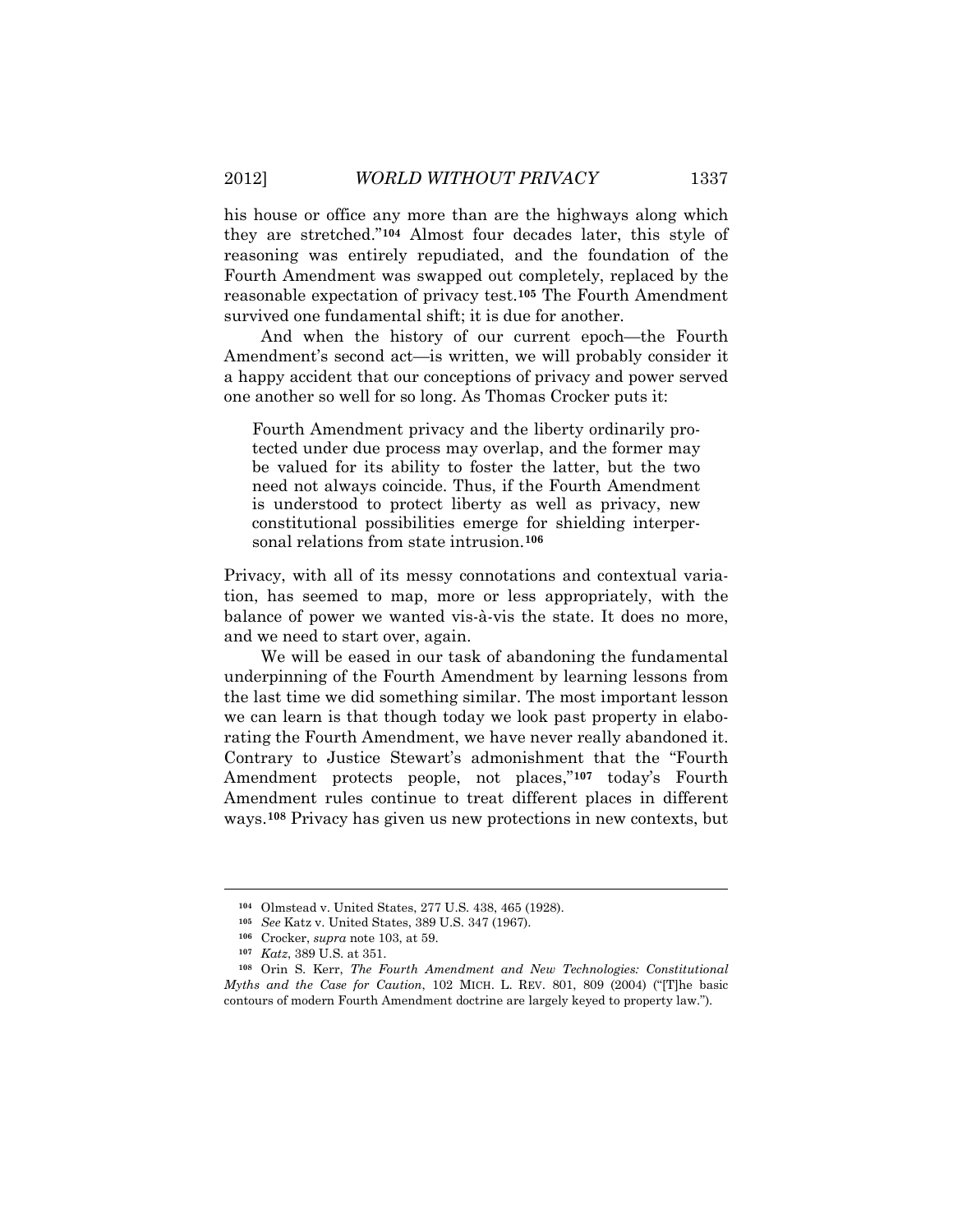property still remains.**[109](#page-29-0)** Similarly, as we transition to a Fourth Amendment based on power not privacy, we should expect to continue to talk and think about privacy for many years.

Moreover, what property and privacy have in common is that they were both imperfect proxies for what the amendment actually protects. Until the advent of the telephone, property served as a bright-line proxy for the border between state scrutiny and private action. With the rise of the telephone, airplanes, and heat-sensing devices, privacy stood as an imperfect, but still reasonable, proxy for drawing that same borderline.

With the rise of widespread intermediation, portable sensing, and content storage, privacy is no longer serving as an appropriate proxy. The new constitutional lodestar, power, is the Fourth Amendment's third act. There is reason to believe, however, that this might be the final act. Power seems to be the amendment's essence, not merely a proxy for something deeper. If power (and liberty) is not the core of the amendment, it is close to being so, much closer than anything we have used before.

## *B. Private Power and State Action*

In the coming world, when the police outsource surveillance to private third parties, a revised Fourth Amendment focused on maintaining a constitutional balance of power should cast much more scrutiny than it does today on how the private choices of private actors can disrupt this balance of power. But constitutional jurisprudence, built firmly atop a foundation of state action, does not lend itself easily to the idea that private action can give rise to constitutional problems.**[110](#page-29-1)** This seemingly fundamental barrier to the development of a new foundation for the Fourth Amendment misses an important point. With the rise of the sur-

<span id="page-29-0"></span>**<sup>109</sup>** Shortly before the final editing stages of this Article, the Supreme Court decided the landmark GPS-tracking case, *United States v. Jones*, 132 S. Ct. 945 (2012). The majority opinion by Justice Scalia embraces a decidedly property-centric view of the Fourth Amendment. *Id.* at 949.

<span id="page-29-1"></span>**<sup>110</sup>** This is similar to, but ultimately different from, the welcome attention David Sklansky has paid to the private police. *See* Sklansky, *supra* note 41. Sklansky's discussion of the legal implications of the private police involves a rich account of the state action doctrine as it has been applied to criminal procedure, a topic that "has been largely neglected both by constitutional scholars and by criminal procedure scholars." *Id.* at 1230.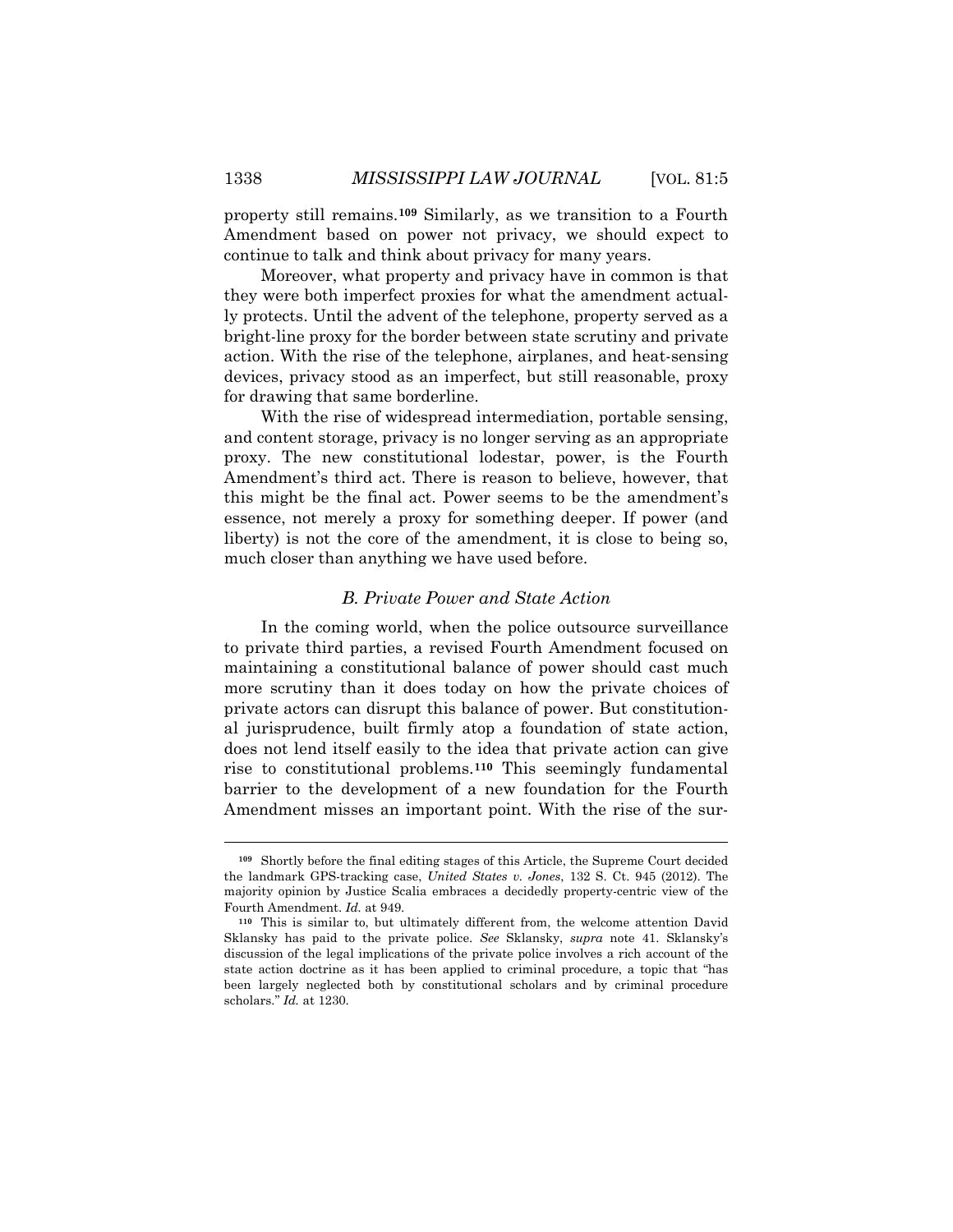veillance society and the concomitant decline of police self-help, although the police will no longer be collecting information in the initial instance, they will still need to request the information from some third party, an unambiguous state action.

In the future, the police request alone will satisfy state action. This form of state action will seem different from the kind we witness today in two seemingly important ways that courts should acknowledge without getting too bogged down. First, the "action" of the state will seem thin compared to the cases we think about today. The police will not be climbing telephone poles or running packet sniffers, but instead will receive DVD-ROMs by messenger. Second, although tomorrow's state-action requirement will be met by little more than a simple police request, this should not bar a jurisprudence of Fourth Amendment "reasonableness" that focuses on the contents and structure of databases held by private parties, which means that the constitutionality of a search under the Fourth Amendment might depend on what happened during the time before state action. The decision of reasonableness might turn, for example, on why a private company has, say, a database tracking the location of private citizens to begin with, which will lead to a constitutional decision that will turn on pre-state-action facts.

## *C. Equilibrium Adjustment and the Surveillance State*

How then does a Fourth Amendment designed to limit undue government power operate? What takes the place of the venerable reasonable expectation of privacy test, and do we preserve the historically important role of the warrant and probable cause requirements?

## 1. The Equilibrium-Adjustment Theory

In his recent article, *An Equilibrium-Adjustment Theory of the Fourth Amendment*, Professor Orin Kerr identifies an underappreciated but, to his mind, near-universal goal driving how the courts have interpreted the Fourth Amendment in the face of technological change: balance**[111](#page-30-0)** Kerr argues:

<span id="page-30-0"></span>**<sup>111</sup>** Kerr, *supra* note 4.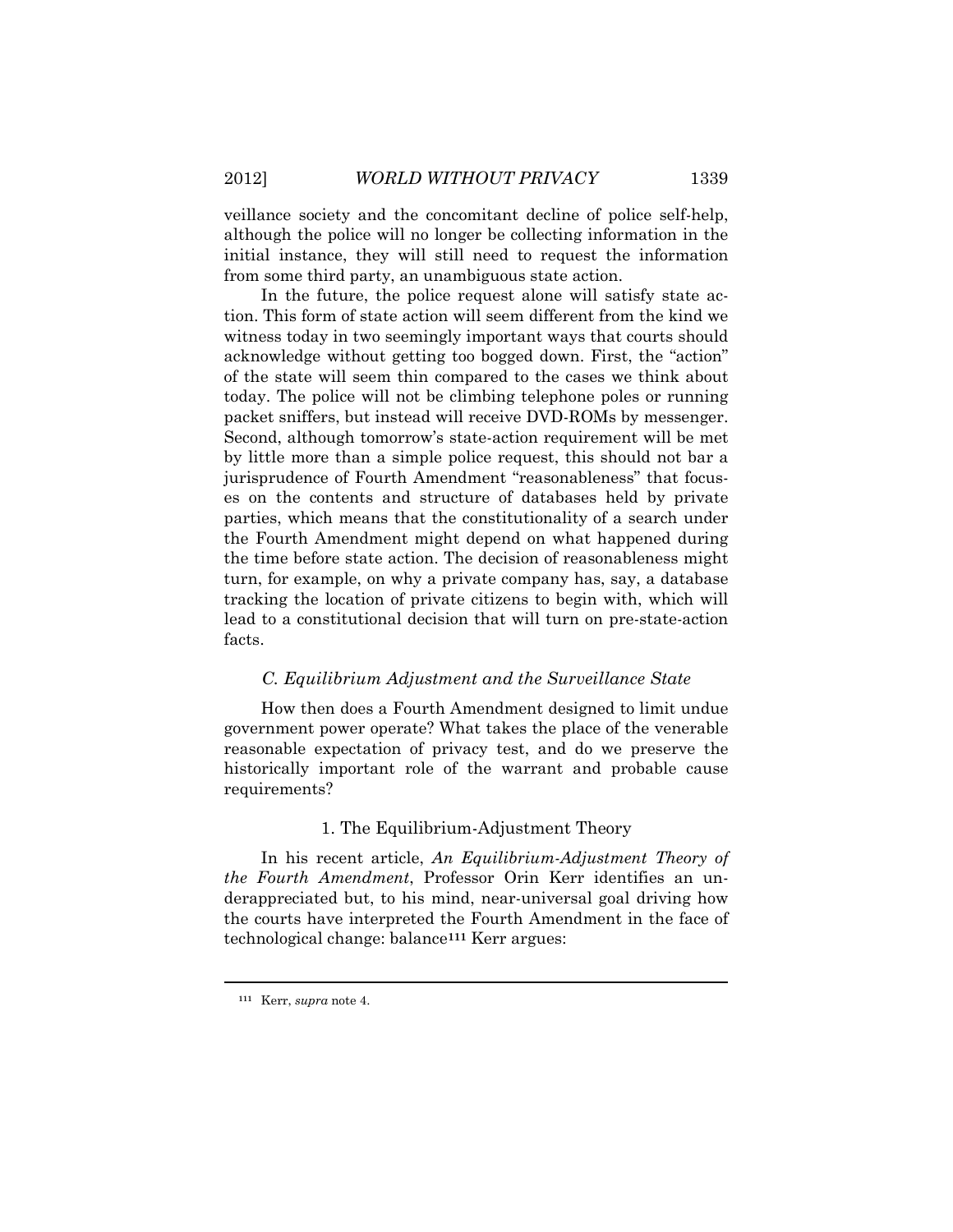When changing technology or social practice makes evidence substantially harder for the government to obtain, the Supreme Court generally adopts lower Fourth Amendment protections for these new circumstances to help restore the status quo ante level of government power. On the other hand, when changing technology or social practice makes evidence substantially easier for the government to obtain, the Supreme Court often embraces higher protections to help restore the prior level of privacy protection. Fourth Amendment protection resembles the work of drivers trying to maintain constant speed over mountainous terrain. Judges add extra gas when facing an uphill climb and ease off the pedal on the downslopes.**[112](#page-31-0)**

Kerr is adding rigor to several common intuitions about the Fourth Amendment: it should be technology-neutral and it should protect a level playing field.**[113](#page-31-1)** Kerr argues that he has identified a theory that finds common ground among almost every Supreme Court Justice and interpretative theory that has ever tackled constitutional search and seizure. He argues that his "equilibrium-adjustment" theory can explain the approach of living constitutionalists, textualists, and originalists alike.**[114](#page-31-2)**

Kerr is onto something. He identifies a pervasive and underappreciated thread running through the Fourth Amendment jurisprudence of technological change. I share his enthusiasm for this construct and his optimistic belief that we might be able to use it—properly fleshed out—to both rationalize some of the hardto-theorize differences in doctrine as well as convince those who disagree about a given outcome that they are closer together than they appear.

Kerr's theory does a reasonably good job rationalizing past cases. For example, he convincingly explains how equilibrium adjustment can explain the "rather strange line" that regulates the use of tracking beepers by the police—no warrant needed on city streets but warrant needed inside the home**[115](#page-31-3)** —as the Court's

**<sup>112</sup>** *Id.* at 480.

**<sup>113</sup>** *Id.*

**<sup>114</sup>** *Id.* at 526-27.

<span id="page-31-3"></span><span id="page-31-2"></span><span id="page-31-1"></span><span id="page-31-0"></span>**<sup>115</sup>** *See* United States v. Karo, 468 U.S. 705, 714-15 (1984); United States v. Knotts, 460 U.S. 276, 282 (1983). Kerr wrote his article before the Supreme Court revisited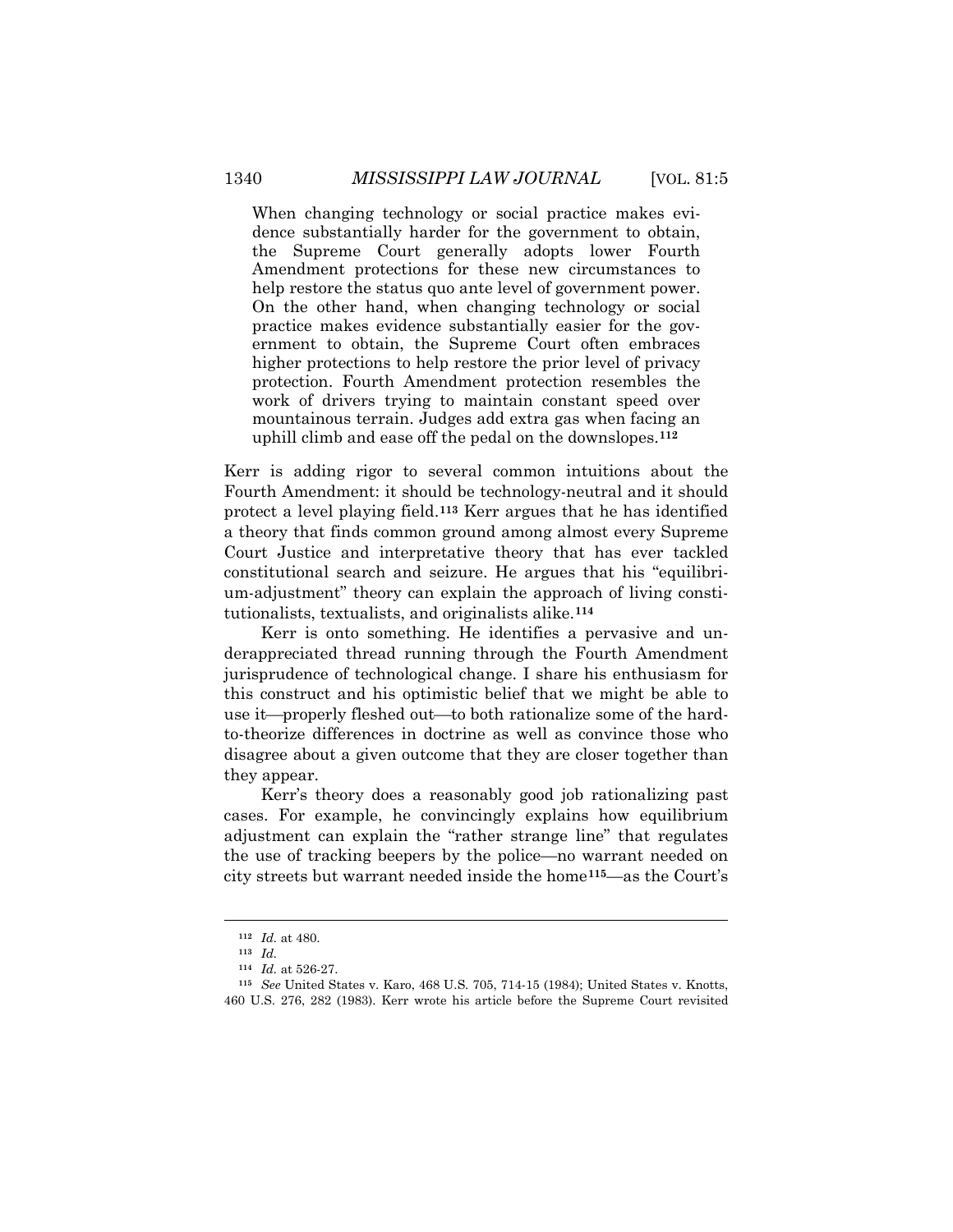attempt to draw lines to try to maintain balance in the face of technological change.**[116](#page-32-0)** He likewise does a nice job bringing a bit of coherence and rigor to the automobile cases, which hold that people enjoy fewer Fourth Amendment protections in cars than in other contexts, a notable accomplishment given how the judges themselves tend to provide only thin justifications.**[117](#page-32-1)** Whereas these judges offer platitudes about how the mobility of automobiles can thwart crime fighting, or hopelessly circular arguments about how we expect less privacy in vehicles that are so often stopped without a warrant,**[118](#page-32-2)** Kerr argues that the exception has stemmed mostly from equilibrium adjustment, and from attempts to level the playing field.**[119](#page-32-3)**

But these two examples share one important feature in common—they each involve a technology that benefits only one side of the crime-fighting equation: the police (tracking beepers) or the criminals (automobiles). Kerr's theory, at least as he explicates it, performs not nearly as well when applied to new technologies used by "both criminals and the police."**[120](#page-32-4)** Notably, most of the technologies in this problematic category tend to be the very same technologies that are the focus of this Article, technologies developed by private parties for private purposes that generate records useful to the police.

#### 2. The Problem with the Balance Sheet Approach

When faced with technologies that create avenues for both committing and detecting crime, the problem for equilibrium adjustment is trying to figure out how to account for which direction and by how much the level playing field has shifted. The advent of the telephone made the life of a criminal both easier and more difficult. The theory of equilibrium adjustment requires us to determine which of these two impacts outweighs the other.

<span id="page-32-0"></span>tracking beepers in *United States v. Jones*, 132 S. Ct. 945 (2012), decided shortly before this Article entered its final editing stage.

**<sup>116</sup>** Kerr, *supra* note 4, at 499-501.

**<sup>117</sup>** *Id.* at 502-08.

<span id="page-32-4"></span><span id="page-32-3"></span><span id="page-32-2"></span><span id="page-32-1"></span>**<sup>118</sup>** *E.g.,* California v. Carney, 471 U.S. 386, 392 (1985) (explaining that automobiles deserve a "reduced expectation of privacy" because they are so often searched without a warrant).

**<sup>119</sup>** Kerr, *supra* note 4, at 507-08.

**<sup>120</sup>** *Id.* at 489.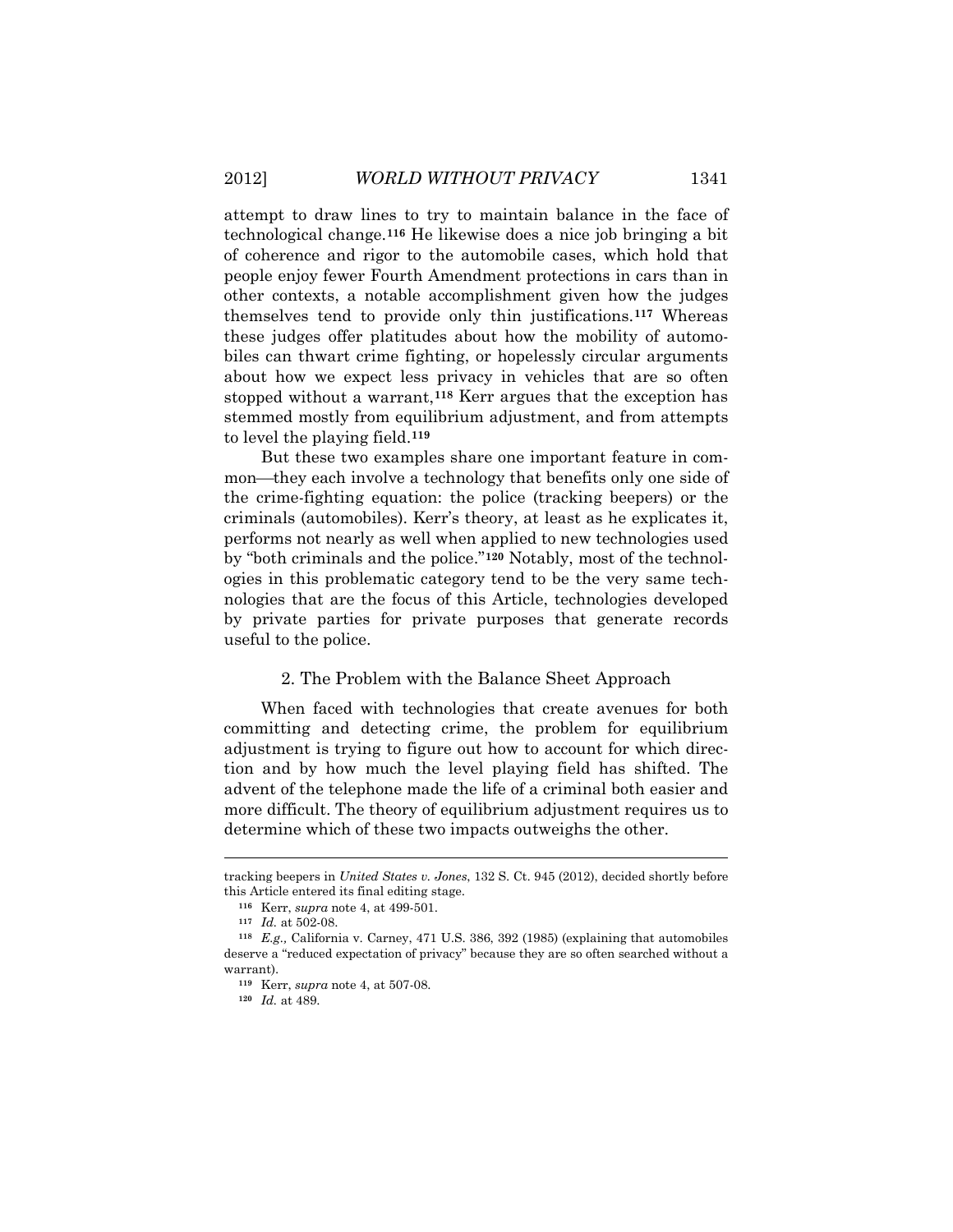Kerr tackles this problem using an informal accounting.**[121](#page-33-0)** A judge should "recreat[e] the same limits on surveillance over the telephone network that exist on equivalent surveillance in the physical world."**[122](#page-33-1)** The judge must account for all of the upsides and downsides the telephone brought to crime and crime fighting by comparing the new balance of the playing field to the one that existed before the invention of the phone.**[123](#page-33-2)** To answer this empirical question, Kerr seems to suggest that judges should make lists that summarize the technological pros and cons experienced by criminals or the police.**[124](#page-33-3)** This is not precise and feels intuitive and squishy. It turns out to be a messy, imprecise undertaking.

Perhaps too conveniently, Kerr's informal accounting leads him to support precisely the mix of Fourth Amendment rules we have today. Telephone surveillance, Kerr argues, triggers the Fourth Amendment because "the contents of phone calls . . . played the modern-day role of private meetings that were protected" before the telephone. **[125](#page-33-4)** "As a result, the power to monitor communications in a phone booth when a person placed a call was the modern equivalent to the power to break into a home and listen to conversations there."**[126](#page-33-5)** With this part of the analysis, I agree.

Where I disagree with Kerr is in his treatment of non-voice surveillance of numbers dialed. Pen registers and trap and trace devices should not trigger the Fourth Amendment under equilibrium adjustment he concludes, because they help level the playing field in favor of the police to make up for the advantages felt by criminals. **[127](#page-33-6)** "The telephone network," Kerr explains, "provides criminals a substitute for traveling out in public and then meeting with conspirators in private, and the *Katz/Smith* line maintains the equilibrium of privacy that existed with the physical meeting for the telephone equivalent."**[128](#page-33-7)** For this proposition, he does not cite studies or specific cases; this is an exercise mostly in common

**<sup>121</sup>** *Id.* at 512-17.

<span id="page-33-2"></span><span id="page-33-1"></span><span id="page-33-0"></span>**<sup>122</sup>** *Id.* at 513.

**<sup>123</sup>** *Id.* at 512-17.

**<sup>124</sup>** *Id.*

<span id="page-33-5"></span><span id="page-33-4"></span><span id="page-33-3"></span>**<sup>125</sup>** *Id.* at 515.

**<sup>126</sup>** *Id.*

<span id="page-33-7"></span><span id="page-33-6"></span>**<sup>127</sup>** *Id.* at 516-17. **<sup>128</sup>** *Id.* at 517.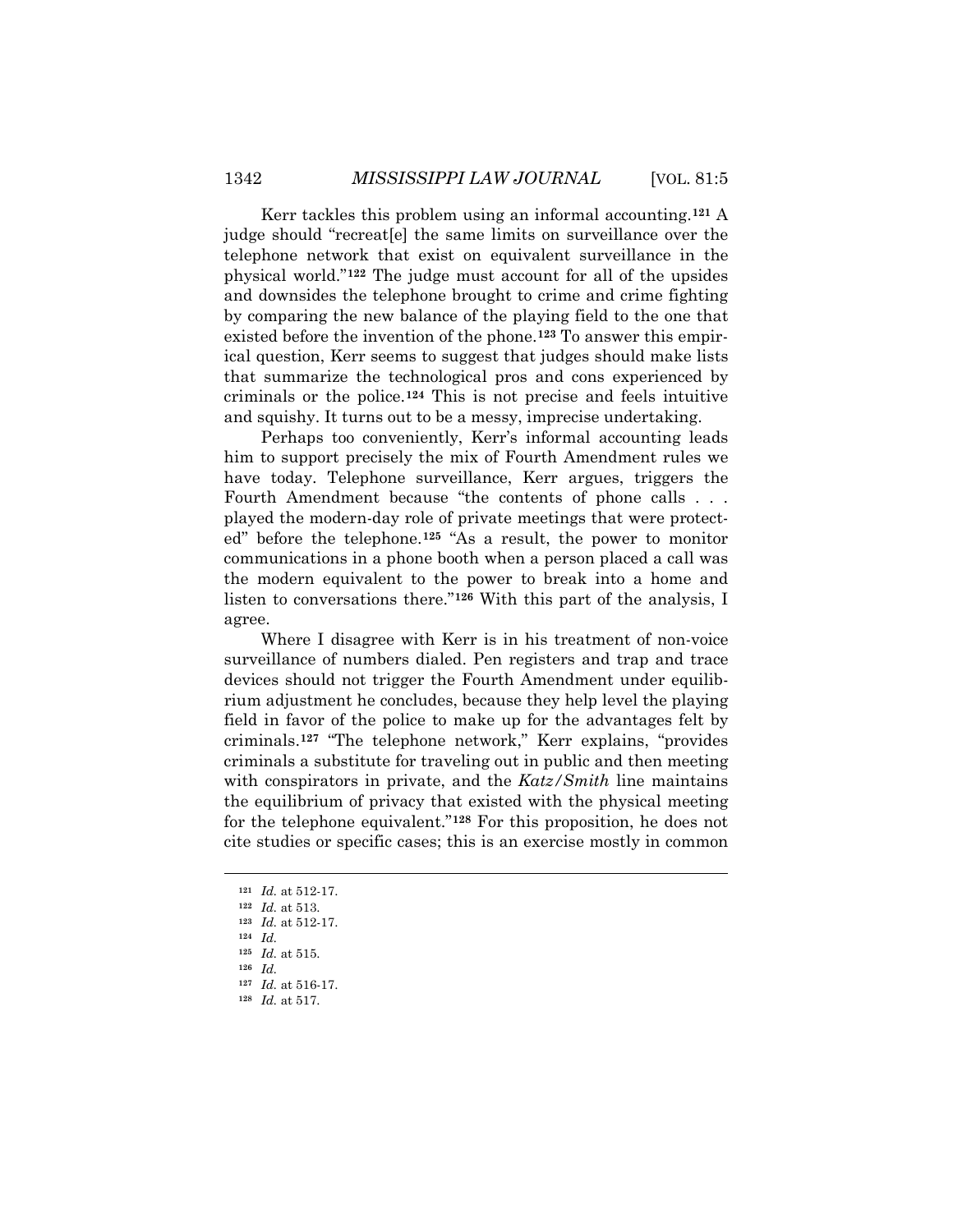sense intuition. Because the telephone has tilted the playing field too far in favor of criminals, Kerr concludes that, at least for pen register and trap and trace surveillance, the courts should create a rule weighted in favor of the police: the police should be allowed, without a warrant, to compile a list, in real time, of the circle of people a person communicates with on the phone in order to restore a power they used to have before the phone.**[129](#page-34-0)**

Unfortunately, this informal accounting fills in only half of the balance sheet. The criminals are not the only ones who benefited from the rise of the telephone.**[130](#page-34-1)** Telephone companies develop sophisticated systems of private surveillance that collect new pieces of information about communications (and, by simple extension, relationships and conduct) that once were never stored anywhere. Because these records—most importantly the record of calls made—get stored by default and retained for a long time, the police can recreate past behavior dating back before the target was even a target. The telephone, in other words, dramatically improves law enforcement's ability to conduct ex post investigations when compared to pre-telephone, physical world crimes. Crimes committed in the physical world, say stalking or the whispered conversations between co-conspirators, do not leave permanent records as a matter of course. In the pre-telephonic era, the police did not know where to look until the crime was detected and

<span id="page-34-0"></span>**<sup>129</sup>** *Id.* ("Under *Smith*, the police can watch the network equivalent of public space to learn who the suspect called and when.").

<span id="page-34-1"></span>**<sup>130</sup>** I am not the first to lodge this critique at Kerr. In response to an earlier, lessdeveloped version of the argument, which Kerr called one of substitution effects, several commenters made similar points. *See, e.g.*, Erin Murphy, *The Case Against the Case For Third-Party Doctrine: A Response to Epstein and Kerr*, 24 BERKELEY TECH. L.J. 1239, 1244 (2009) ("[I]t seems probable that the more that third-parties are involved or technology is deployed, even with a robust conception of third-party protections, the more likely it becomes that the criminal will be apprehended. This is for the simple reason that enlisting third-party assistance in crime tends to generate, rather than obfuscate, opportunities to get caught. Third parties increase the possibility that a trail will be left or witnesses will be created, all of which only helps the state in building its case."); *see also* Blake Ellis Reid, Note, *Substitution Effects: A Problematic Justification for the Third-Party Doctrine of the Fourth Amendment*, 8 J. TELECOMM. & HIGH TECH. L. 613 (2010). "The neutrality argument, however, relies on the false premise that law enforcement has an *unlimited* capability to surveil low-tech public activities and a limited capability to surveil high-tech private activities. As discussed below—both generally and in the context of *Miller* and *Smith*—the opposite is often true." *Id.* at 620.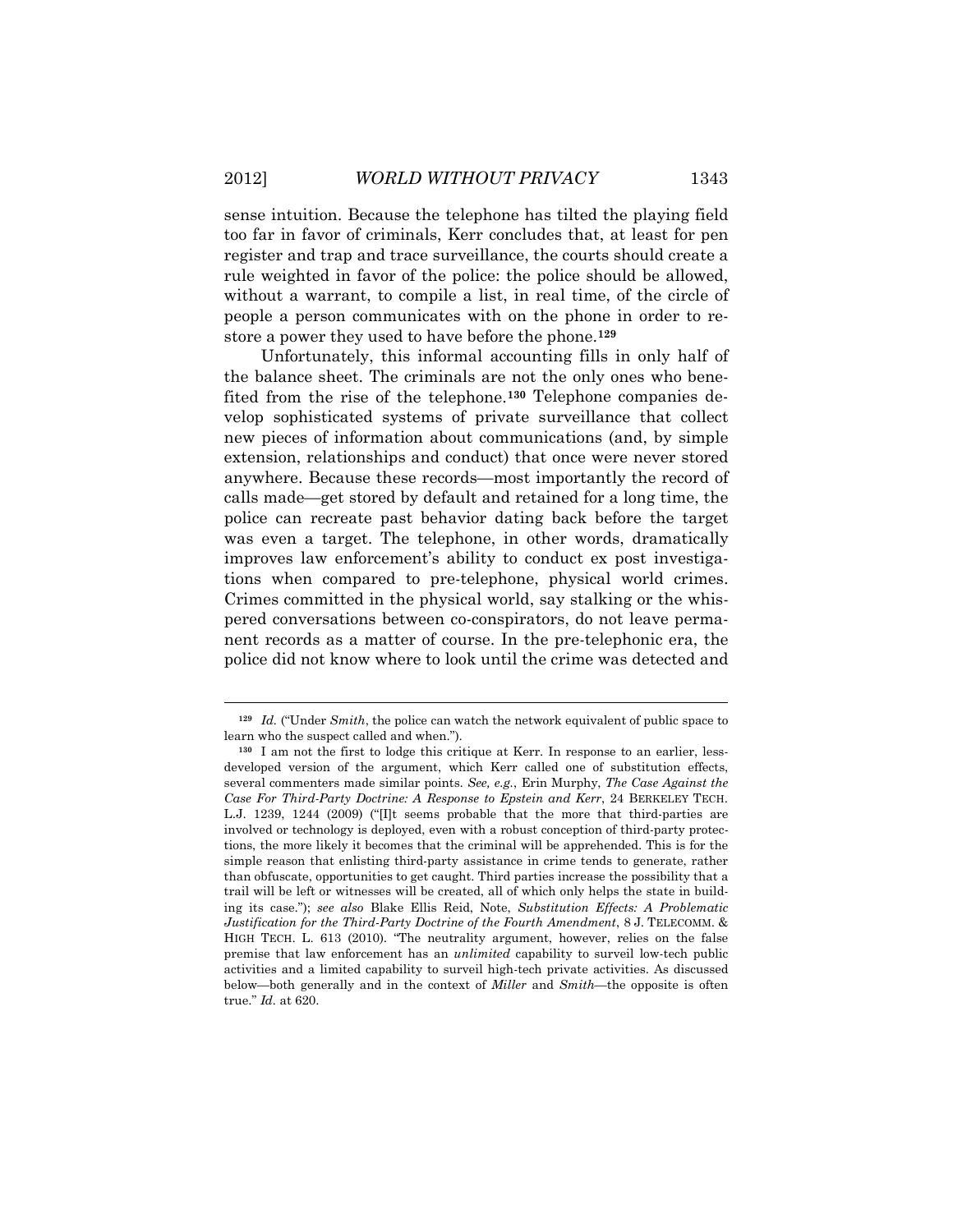reported. The phone, in other words, has made crime fighting much easier.

This problem is not specific to telephones. Kerr's balance sheet approach is hard to use with any new technology for many reasons. First, every technology is a moving target, so it is a daunting task to ask a judge to characterize it accurately at one frozen moment in time. Second, lawyers and judges quite often explain and understand technology using analogies and metaphors. But, analogical comparisons seem to be a poor tool for a judge trying to make the kind of accurate and detailed accounting Kerr proposes.**[131](#page-35-0)**

Third, most complex technologies present multiple levels of generality, and it is not clear at which level of generality the court should focus. For example, assume a court had to apply Kerr's test not to the 1970's *Smith v. Maryland* telephone network, but instead to the 2012 telephone network. Weighing both pros and cons, do criminals experience a net benefit or burden from the shape and configuration of the modern phone network? The court faced with this question will face a dizzying array of levels of generality. The traditional circuit-switched network discussed in *Smith* was made less private, and thus less useful for criminals, with the introduction of Caller ID.**[132](#page-35-1)** Then again, Caller ID can be disabled easily in most places.**[133](#page-35-2)** Similarly, the privacy of a telephone line has been altered through the introduction of technologies like Signaling System 7, which separates control signals from the content of voice conversations and creates something like a structural "envelope" around phone calls.**[134](#page-35-3)** Then again, laws like the Communications Assistance for Law Enforcement Act obligates telephone companies to ensure the easy wiretapability of digital phone switches. And we have not even considered the

<span id="page-35-0"></span>**<sup>131</sup>** Professor Kerr himself has written about the perils judges face applying analogues for new technology. *See* Orin S. Kerr, *The Problem of Perspective in Internet Law*, 91 GEO. L.J. 357 (2003).

<span id="page-35-1"></span>**<sup>132</sup>** Glenn Chatmas Smith, *We've Got Your Number! (Is It Constitutional to Give It Out?): Caller Identification Technology and the Right to Informational Privacy*, 37 UCLA L. REV. 145, 149-50 (1989).

<span id="page-35-2"></span>**<sup>133</sup>** *See* FCC Calling Party Telephone Number Privacy Rule, 47 C.F.R. § 64.1601 (2005) (mandating per-call blocking of Caller ID for interstate calls).

<span id="page-35-3"></span>**<sup>134</sup>** *See* Jonathan Jacob Nadler, *Give Peace a Chance: FCC-State Relations After California III*, 47 FED. COMM. L.J. 457, 502 n.229 (1995).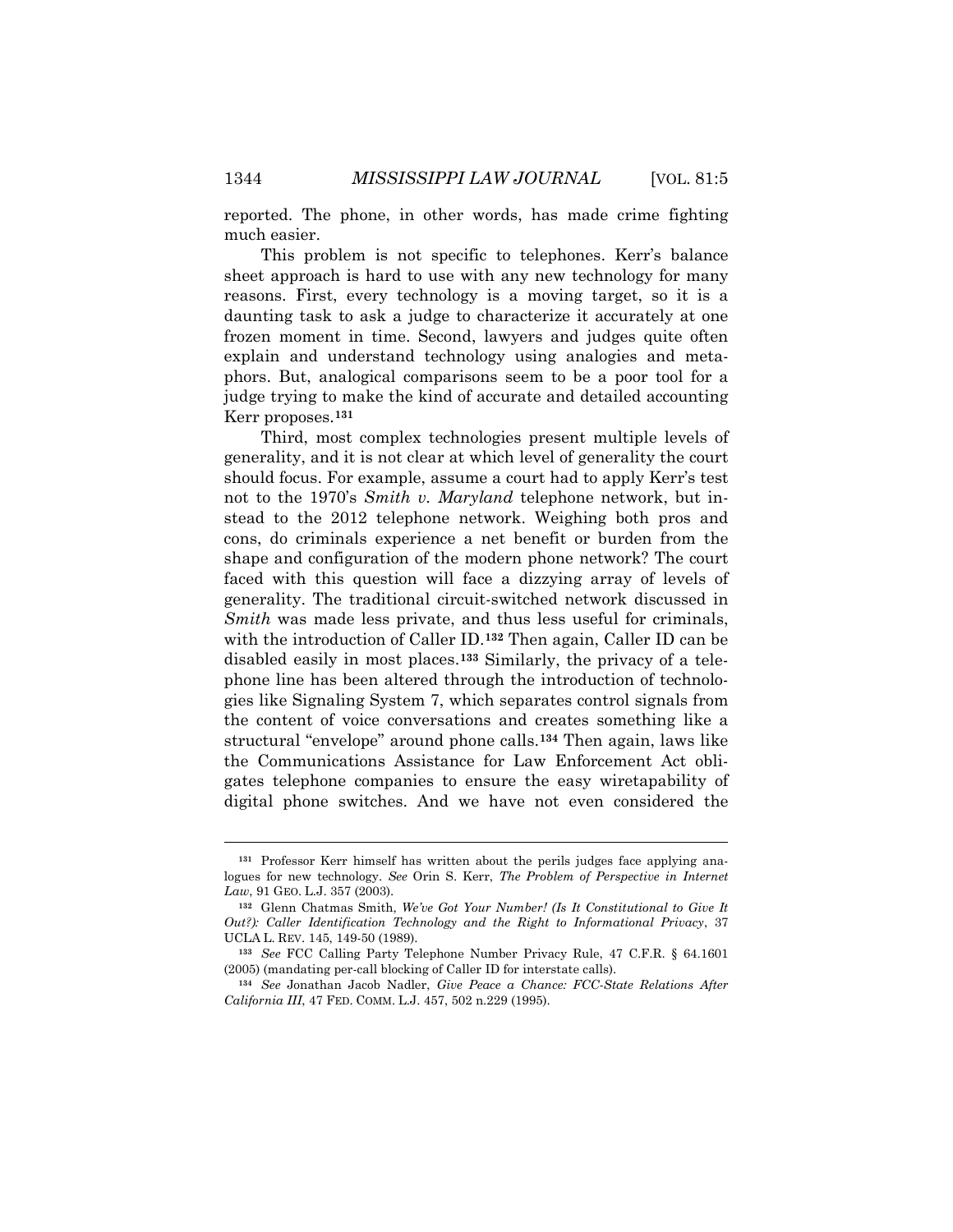Internet yet.**[135](#page-36-0)** If you include VoIP, Skype, and Google Voice, the already murky becomes almost entirely inscrutable.**[136](#page-36-1)**

Fourth, as we work our way down the back-and-forth, proand-con list making of the kind just demonstrated, we are never told by Kerr when to stop. Consider once again the pros and cons of the telephone. Telephones make it harder to catch harassers, Kerr reasons, by letting them stalk their victims from the comfort and privacy of the home.**[137](#page-36-2)** But, on the other hand, as discussed above, crimes committed in the real world do not routinely leave detailed records behind, so the life of the police has been made easier. Unless, of course, we analogize stored phone records to how eyewitnesses in the real world get to see suspicious people driving around town just before the crime. But, on the other hand, eyewitnesses may not be nearly as reliable as the stored record of an incriminating phone call. This is what happens with the balance sheet approach: each side of the ledger will grow and grow, and we will be locked in a state of seemingly infinite regress.

Fifth, and finally, assume we find our way out of infinite regress. What then? We will be left with two impressively long lists. New technology has both made it easier to commit and to fight crime. What does this mean for the Fourth Amendment? The easiest conclusion is Kerr's: to assume that the pros and cons cancel each other out, leaving us with a tool that does little more than justify the rules we have today. **[138](#page-36-3)** That seems too coincidental to be useful. For these five reasons, the balance sheet approach is not redeemable. We need another, more objective, and more rigorous way to measure the effect of a new technology on crime and crime fighting.

#### 3. New Metrics for Equilibrium Adjustment

The answer is to ask the question much more directly, never losing sight of our new normative goal, the preservation of the

**<sup>135</sup>** 47 U.S.C. §§ 1001-10 (2006).

<span id="page-36-1"></span><span id="page-36-0"></span>**<sup>136</sup>** *See In re* Commc'ns Assistance for Law Enforcement Act and Broadband Access and Servs., 20 FCC Rcd. 14,989 (2005) (granting Justice Department petition to extend authority of CALEA to VoIP services).

**<sup>137</sup>** Kerr, *supra* note 3, at 578.

<span id="page-36-3"></span><span id="page-36-2"></span>**<sup>138</sup>** Kerr, *supra* note 4, at 517 ("Taken together, *Katz* and *Smith* maintain the balance of power over the shift from physical surveillance to telephone surveillance.").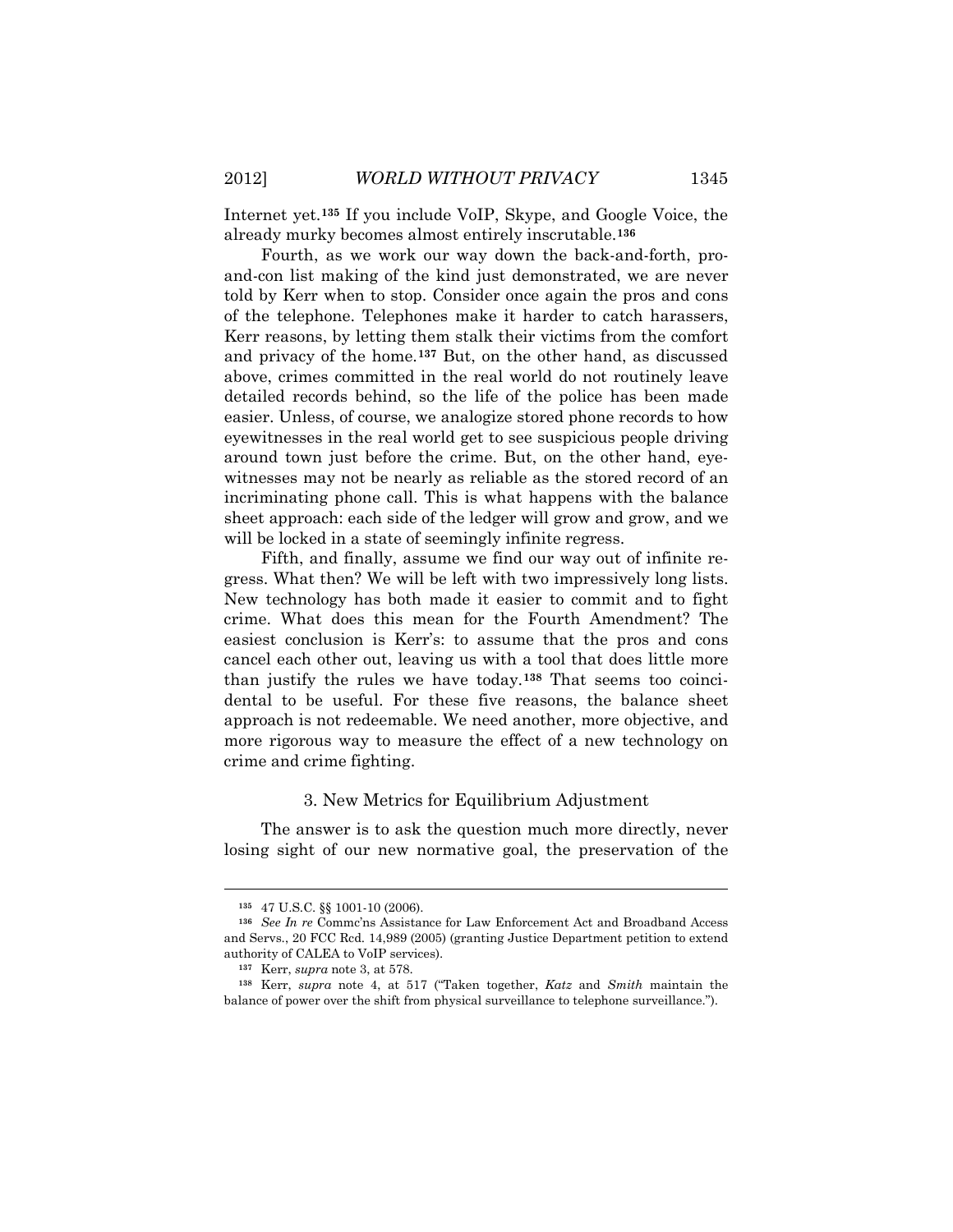balance of power between the citizens and the police. The ultimate question should be: How has technology altered the *metrics* of crime fighting? Are more people going to prison? Fewer? Are leads easier to develop today? Harder? How long does each investigative step take to accomplish? Here is an admittedly unorthodox proposal: it should take, on average, just as long to solve a crime today as it has in the past. Through the Fourth Amendment the Framers provided a fixed ratio between police efficiency and individual liberty, and as technological advances change this ratio, judges can interpret the amendment in ways to change it back.

Some might react negatively to the idea that the Constitution mandates an inefficient constabulary, particularly in cases of ongoing victimization.**[139](#page-37-0)** But throughout the history of Fourth Amendment jurisprudence the courts have enacted rules and holdings that force the police to be more inefficient in their duties than they would be without these rules and holdings. Every procedure imposed by the Fourth Amendment (and the Fifth and the Sixth, too) creates a more inefficient constabulary. Warrants take time to draft; subpoenas get met by motions to quash; and probable cause develops slowly. Until now, police efficiency standing alone has not amounted to unconstitutionality. If we reconceive of the Fourth Amendment as a regulator of power and liberty, not merely privacy, it is hard to see why the Constitution would prohibit such a construction.

A Fourth Amendment that forces police inefficiency might also be defended simply as a mirror image of the current Fourth Amendment, which often generates new rules designed to ensure criminal inefficiency. When criminals find a new tool of efficiency, such as the automobile, the Court will often decrease Fourth Amendment protections in order to rebalance the privacy/security balance that is supposedly at the heart of the reasonable expecta-

<span id="page-37-0"></span>**<sup>139</sup>** In fact, the Supreme Court has said as much, albeit speaking decades before the rise of the surveillance state. In *United States v. Knotts*, which involved the use by police of tracking beepers, responding to defendant's argument that tracking beepers made the police too efficient, the Court rejoined, "Insofar as respondent's complaint appears to be simply that scientific devices such as the beeper enabled the police to be more effective in detecting crime, it simply has no constitutional foundation. We have never equated police efficiency with unconstitutionality, and we decline to do so now." 460 U.S. 276, 284 (1983).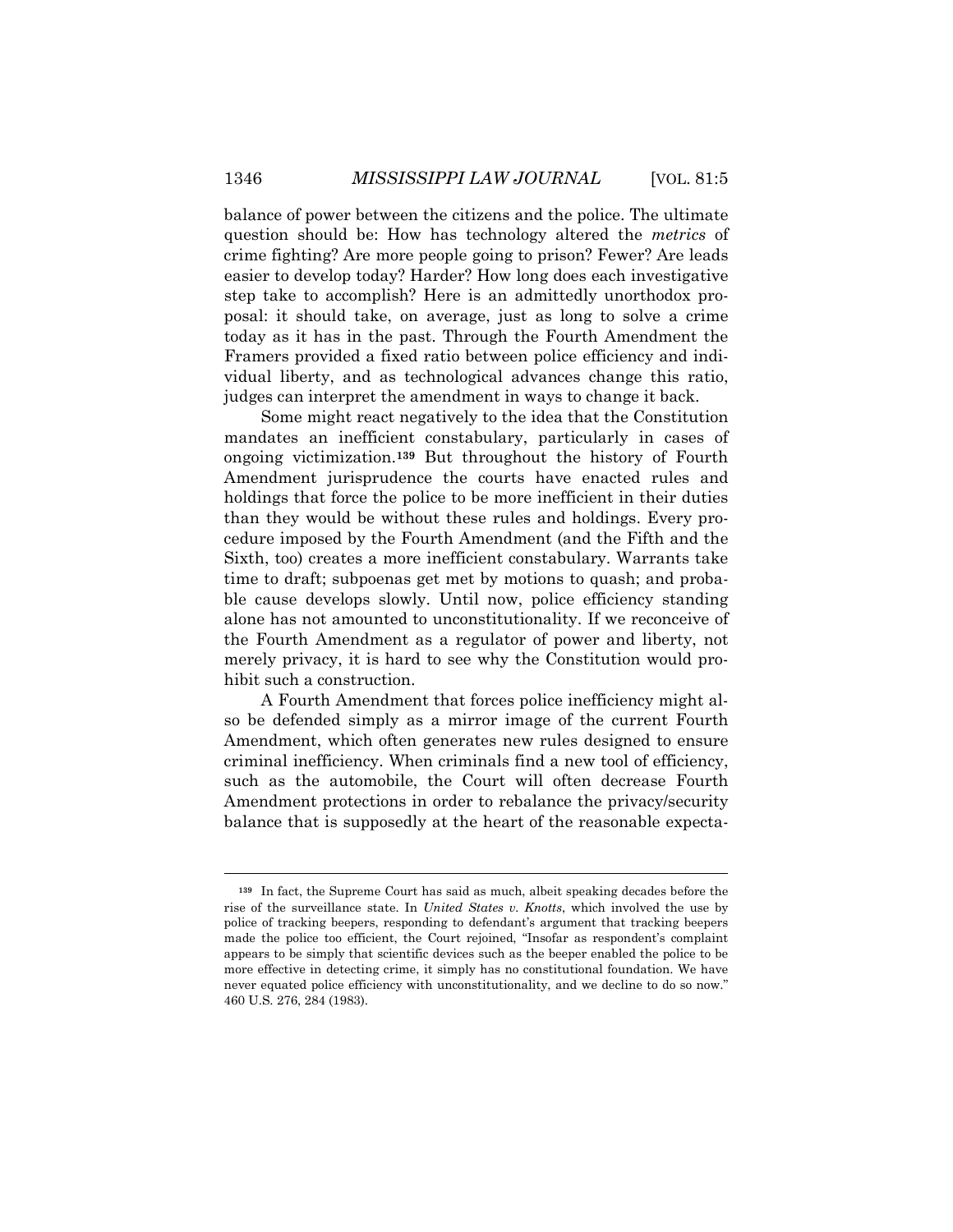tion of privacy test.**[140](#page-38-0)** Under current Fourth Amendment jurisprudence, insecurity justifies creating artificial criminal inefficiency; under the new Fourth Amendment jurisprudence, excessive government power will justify creating artificial police inefficiency.

Once we shift our view from privacy to power, we can better articulate the need for mandated police inefficiency. General warrants were powerful tools of efficiency, yet they went too far toward permitting arbitrary exercises of power on the colonies and tread too much on the liberties of the colonists. Today, with new technology, the police can often come close to exerting the power of the general warrant, as I have argued in a slightly different context. **[141](#page-38-1)** A new Fourth Amendment attuned to problems of government power might need to resort to mandated police inefficiency in response.

#### *D. Beyond Warrants and Probable Cause*

Equilibrium adjustment can help judges determine whether to turn the Fourth Amendment's tuning knobs to restore the level playing field. But it will not do enough to safeguard liberty from undue governmental power unless we also add a few new tuning knobs.

A new Fourth Amendment designed to enforce the level playing field must address the misconception that the warrant and probable cause requirements represent the high water mark, the most onerous and liberty-protective things that may be imposed on the government. The very development that brought us to this point, the rise of the surveillance society, instead reveals that the warrant and probable cause requirements are often quite toothless requirements that the government will be able to meet with ease. It is a good thing that in their wisdom (or with luck), the Framers did not bind the Fourth Amendment solely to warrant

**<sup>140</sup>** Carroll v. United States, 267 U.S. 132, 151 (1925).

<span id="page-38-1"></span><span id="page-38-0"></span>**<sup>141</sup>** Paul Ohm, *Massive Hard Drives, General Warrants, and the Power of Magistrate Judges*, 97 VA. L. REV. IN BRIEF 1, 11 (2011), http://www.virginialawreview.org/ inbrief/2011/03/20/ohm.pdf ("Computer search warrants are the closest things to general warrants we have confronted in the history of the Republic.").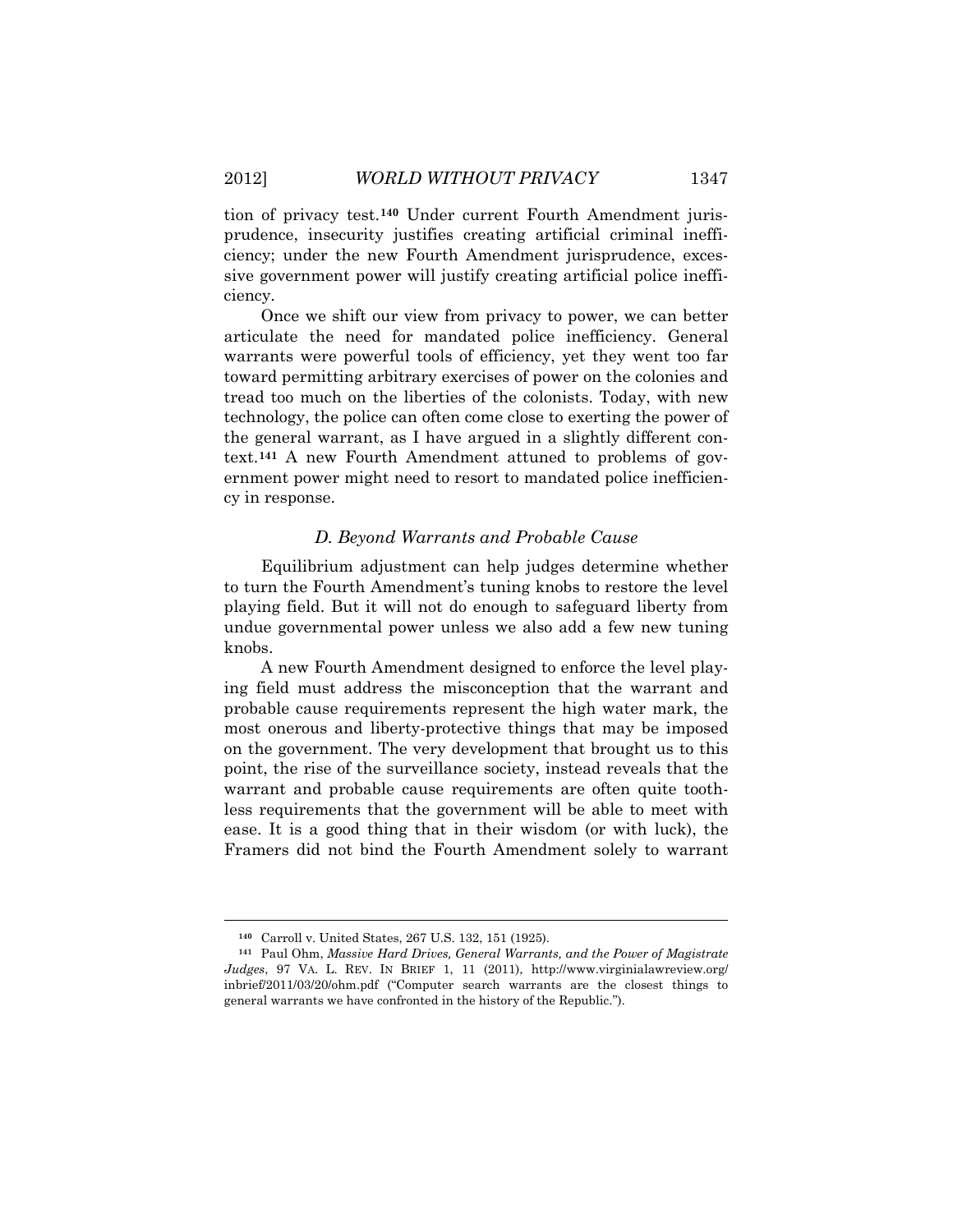and probable cause but instead required the much more flexible requirement of reasonableness.**[142](#page-39-0)**

In earlier work, I have argued that too much attention has been paid to the probable cause requirement.**[143](#page-39-1)** Especially in debates over the proper Fourth Amendment requirements for access to electronically stored information like e-mail, the only requirement that gets serious attention is whether or not the police must show probable cause before access is allowed.

But I have argued that investigations that take place on networks differ from those in the physical world in five ways that all conspire to give the police probable cause in most circumstances:

First, evidence online almost always comes surrounded by a rich context, providing a high level of built-in suspicion to a suspicious e-mail or IP address. Second, the path from victim back to suspect is fixed and often traceable. Third, the "eye witnesses" online tend to be sophisticated corporate intermediaries without relevant biases or agendas. Fourth, these intermediaries and the victims themselves deploy pervasive systems of surveillance. Fifth, these surveillance systems record precise, unambiguous evidence.**[144](#page-39-2)**

All five of these features apply to the systems of private surveillance discussed in Part I. As the police shift from self-help to outsourced surveillance, and as they morph from producer to consumer of surveillance data, they will often find themselves awash in probable cause. Increasingly, it will seem odd to us that probable cause once seemed like an onerous burden. As the probable cause and warrant requirements cease playing a meaningfully disciplining role in many contexts, courts should find within the Fourth Amendment's requirement of "reasonableness" many additional requirements.

For ideas on what other types of restrictions on the police reasonableness might require, courts should look to Congress. One good source for such restrictions is the Electronic Communications

<span id="page-39-0"></span>**<sup>142</sup>** Amar, *supra* note 74, at 762-85 (arguing against the pervasive idea that the Fourth Amendment requires warrants and probable cause).

<span id="page-39-2"></span><span id="page-39-1"></span>**<sup>143</sup>** *See* Paul Ohm, *Probably Probable Cause: The Diminishing Importance of Justification Standards*, 94 MINN. L. REV. 1514 (2010).

**<sup>144</sup>** *Id.* at 1529.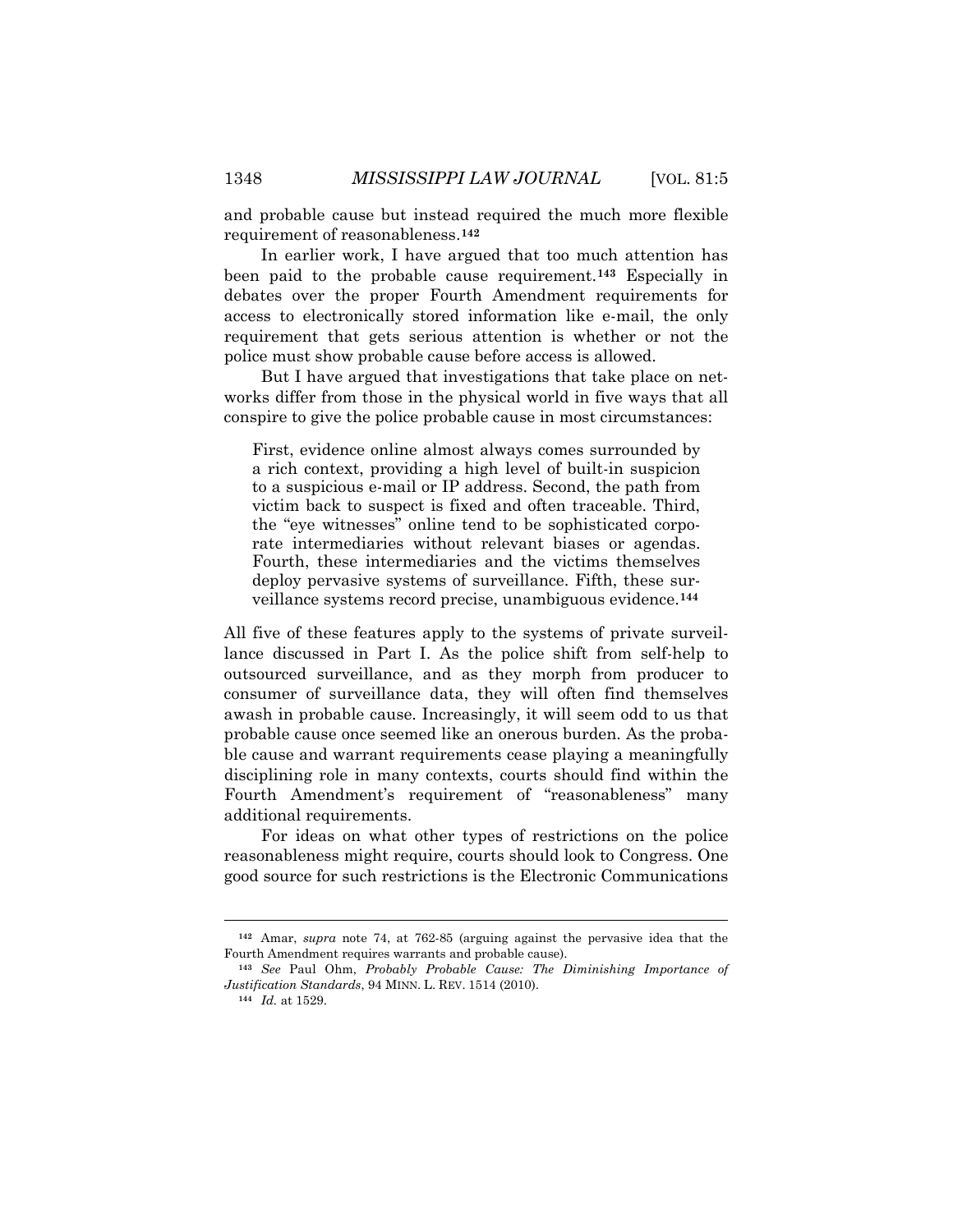Privacy Act (ECPA).**[145](#page-40-0)** In this law, Congress has found many other parameters to control aside from the mere suspicion standard. Some parts of this law require notice to the person whose records are being requested**[146](#page-40-1)** and others do not.**[147](#page-40-2)** Some require judicial review,**[148](#page-40-3)** while others require only internal approval.**[149](#page-40-4)** Among the parts of this law that require judicial review, some require searching review,**[150](#page-40-5)** while others are much more minimalist.**[151](#page-40-6)** Some surveillance can be conducted only in certain types of criminal investigations.**[152](#page-40-7)**

In addition to all of these, the courts should consider availing themselves of a tuning knob that they have too rarely deployed, the necessity requirement, as I have argued elsewhere.**[153](#page-40-8)** The necessity rule is a rule about timing. The rule provides that the court has deemed that a given police procedure is so invasive that the police must refrain from using it until late (or last) in their investigation.

Congress, again, has modeled the need for and efficiency of the necessity requirement in the federal wiretap act. Section 2518(c), Title 18 of the United States Code requires that the application for warrant include "a full and complete statement as to whether or not other investigative procedures have been tried and failed or why they reasonably appear to be unlikely to succeed if tried or to be too dangerous." **[154](#page-40-9)**

If a particular type of private surveillance tilts the balance of power in favor of the police too far, the court can find within the Fourth Amendment's requirements a new necessity rule: when the

<span id="page-40-0"></span>**<sup>145</sup>** ECPA was first enacted in 1986 as the Electronic Communications Privacy Act of 1986, Pub. L. No. 99-508, 100 Stat. 1848 (1986), and has been amended many times since. *E.g.,* Uniting and Strengthening America by Providing Appropriate Tools Required to Intercept and Obstruct Terrorism (USA PATRIOT Act) Act of 2001, Pub. L. 107-56, §§ 209(2), 210, 212(b)(1), 220(a)(1), 220(b), 115 Stat. 283, 285, 291, 292 (2001). The Act amended and added scattered provisions throughout Title 18.

<span id="page-40-1"></span>**<sup>146</sup>** 18 U.S.C. § 2703(b)(1)(A) (2006).

<span id="page-40-2"></span>**<sup>147</sup>** *Id.* § 2703(b)(1)(B).

<span id="page-40-3"></span>**<sup>148</sup>** *Id.* § 2518.

<span id="page-40-4"></span>**<sup>149</sup>** *Id.* § 2703(b)(1)(B) (permitting access to certain records with a mere subpoena).

<span id="page-40-5"></span>**<sup>150</sup>** *Id.* § 2518(3).

<span id="page-40-6"></span>**<sup>151</sup>** *Id.* § 3123(a)(1).

<span id="page-40-7"></span>**<sup>152</sup>** *Id.* § 2516.

<span id="page-40-8"></span>**<sup>153</sup>** Ohm, *supra* note 143.

<span id="page-40-9"></span>**<sup>154</sup>** 18 U.S.C. § 2518(c) (2006).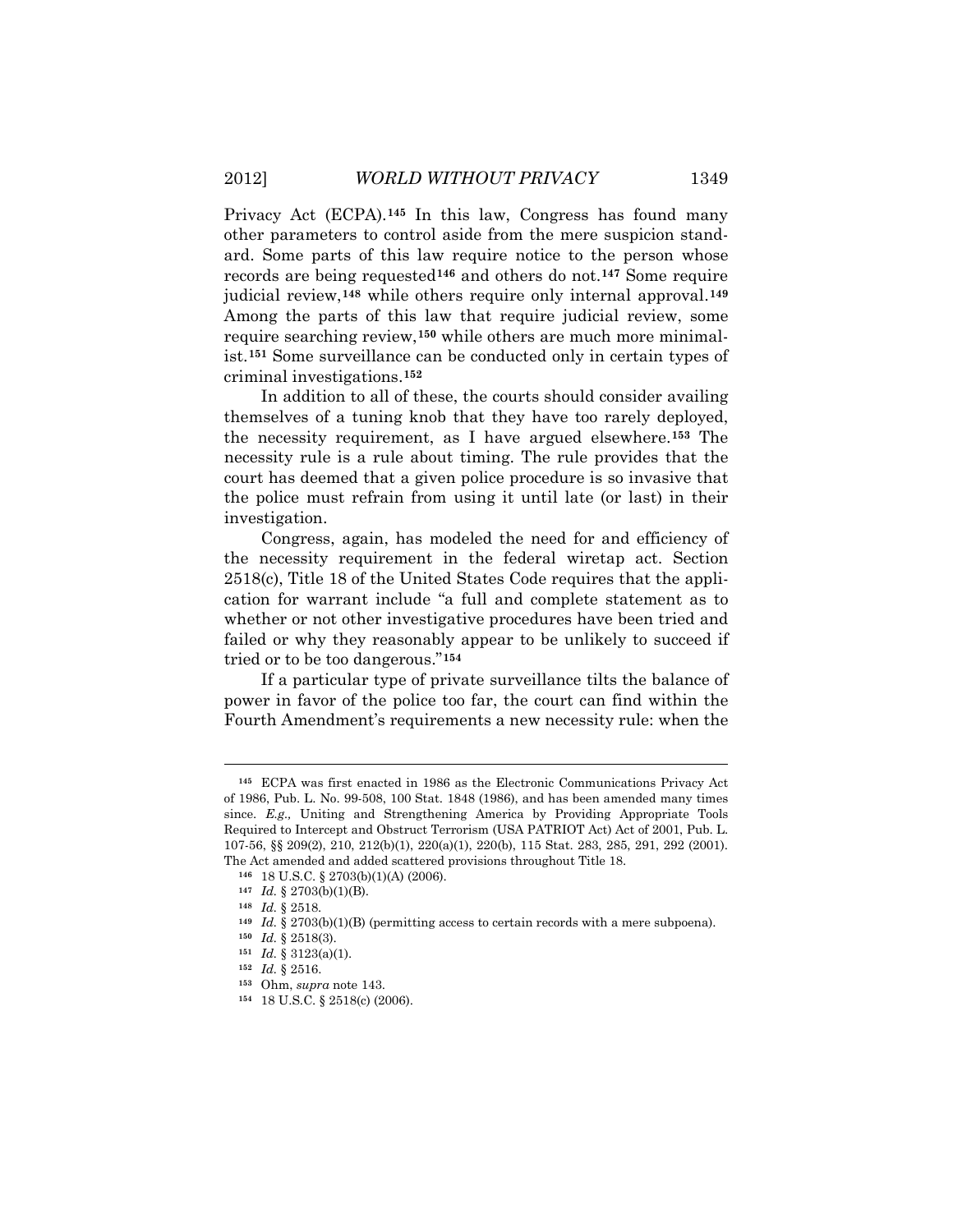police seek to monitor the records created by the third-party provider in the particular context (say location information), it should be required to first show that "other investigative procedures have been tried and failed . . . [or are] unlikely to succeed if tried or to be too dangerous."**[155](#page-41-0)** Just because my smartphone tracks my location, this does not give the police the right to follow me around town when they could tail my car or install a tracking beeper instead.

Until the courts get around to implementing this kind of rule, Congress should consider doing it. A good candidate is cell phone location tracking. At the time this Article was written, at least four bills had been introduced in the then-current Congress, which focused on the emerging problem of cell phone tracking. **[156](#page-41-1)** At least two of these would have imposed a probable cause warrant requirement on the police before they could obtain prospective records of cell phone tracking.**[157](#page-41-2)** In addition, Congress should consider requiring proof of necessity. Cell phone tracking, just like wiretapping, should not be allowed until "other investigative procedures have been tried and failed."**[158](#page-41-3)**

The courts should learn an important lesson from the many tuning knobs of ECPA: there are many ways to rebalance the playing field of criminal investigation beyond the warrant and probable cause requirements, and the Fourth Amendment can incorporate them. The courts should feel free to superintend police procedures in new, creative ways, following Congress's lead. This is true no matter which way the playing field has tipped, either in favor of the police or the criminals. Let us consider each case in turn.

In situations when the metrics suggest that a new tool has tilted the playing field to criminals too much, making investigations much longer or increasing the number of unsolved crimes, rather than rolling back all Fourth Amendment protections, the Courts should consider stepping to a middle ground by requiring

**<sup>155</sup>** *Id.*

<span id="page-41-3"></span><span id="page-41-2"></span><span id="page-41-1"></span><span id="page-41-0"></span>**<sup>156</sup>** Location Privacy Protection Act of 2011, S.1223, 112th Cong. (2011); Geolocation Privacy and Surveillance ("GPS") Act, S.1212, 112th Cong. (2011); Electronic Communications Privacy Act Amendments Act of 2011, S.1011, 112th Cong. (2011); Commercial Privacy Bill of Rights Act, S.799, 112th Cong. (2011).

**<sup>157</sup>** S.1212 § 2; S.1011 § 5.

**<sup>158</sup>** 18 U.S.C. § 2518(c) (2006).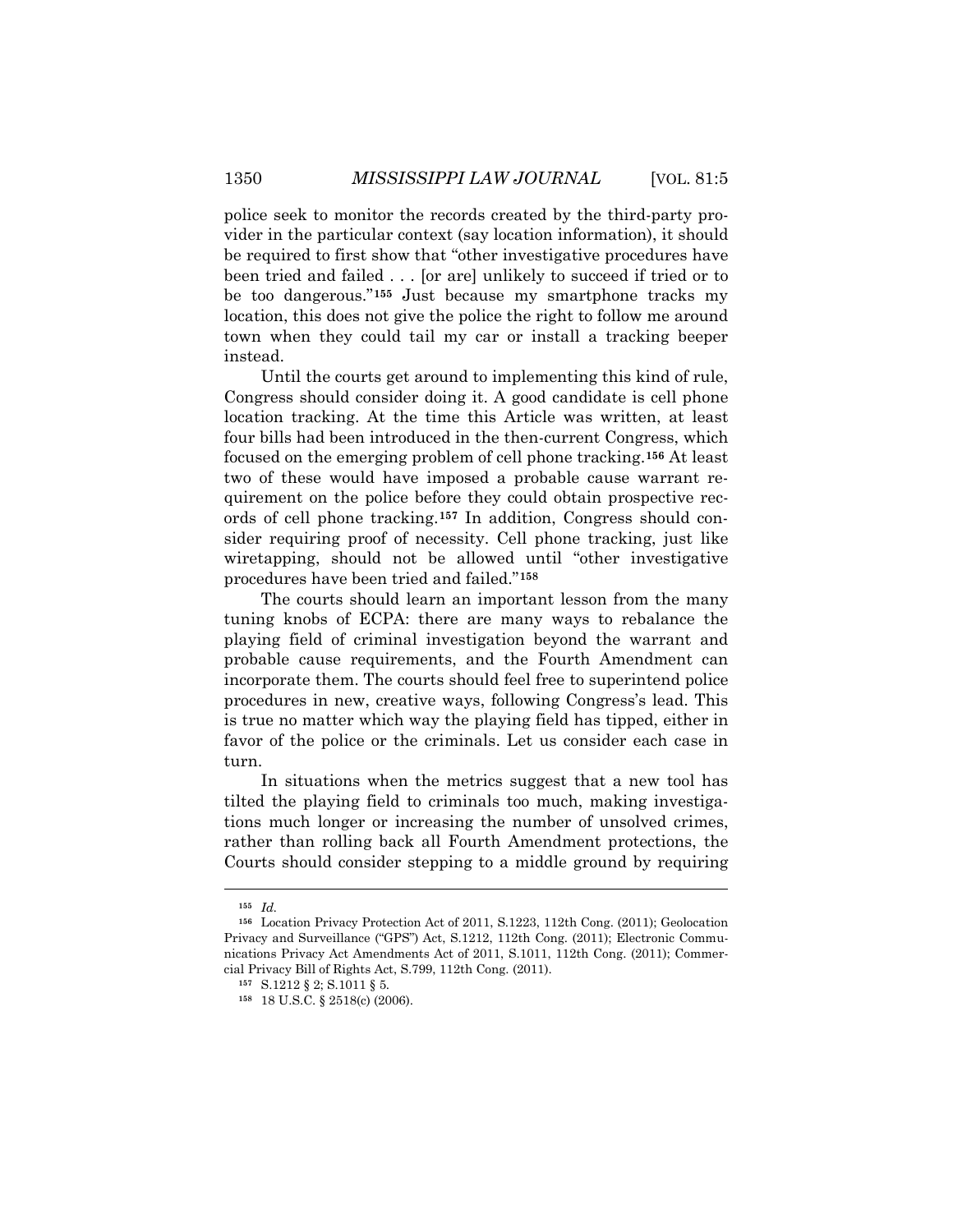the kind of sub-warrant judicial approval embodied in ECPA's "dorder" standard.

According to 18 U.S.C. § 2703(d), some types of surveillance are permitted only when the government "offers specific and articulable facts showing that there are reasonable grounds to believe that the contents of a wire or electronic communication, or the records or other information sought, are relevant and material to an ongoing criminal investigation."**[159](#page-42-0)** Many have compared this to the standard of *Terry v. Ohio*, the stop-and-frisk standard that allows limited police inspection with less than probable cause.**[160](#page-42-1)**

On the other hand, when a warrant requirement backed by the probable cause standard is found not to be enough, and a new technology made available by private providers shifts the playing field too far toward the government, making the police so hyperefficient that it offends the balance of power promised by the Fourth Amendment, courts should feel free to require additional burdens on the police, such as new necessity requirements.

#### *E. Putting the Pieces Together*

## 1. The Default Rule

We are left with the problem of the default rule. When we are faced with very new technological advances, and before we know whether these advances have aided law enforcement or criminals more, should the rules impose significant burdens on the police, zero burdens on the police, or something in between? One way we can choose is to ask who should bear the cost of errors.

Today's default rule, in the form of the third-party doctrine, places the cost of errors on society not the police. In most emerging situations, the police can access the fruits of private surveillance without a warrant or probable cause.

The opposite result is the better one. The cost of errors should be borne first by the police. Whenever a private company enables a new form of surveillance, the police should be forced to assume

**<sup>159</sup>** *Id.* § 2703(d).

<span id="page-42-1"></span><span id="page-42-0"></span>**<sup>160</sup>** United States v. Perrine, 518 F.3d 1196, 1202 (10th Cir. 2008); ORIN S. KERR, COMPUTER CRIME LAW 515-16 (2006); U.S. DEP'T OF JUSTICE, SEARCHING AND SEIZING COMPUTERS AND OBTAINING ELECTRONIC EVIDENCE IN CRIMINAL INVESTIGATIONS 131 (3d ed. 2009), *available at* http://www.cybercrime.gov/ssmanual/ssmanual2009.pdf.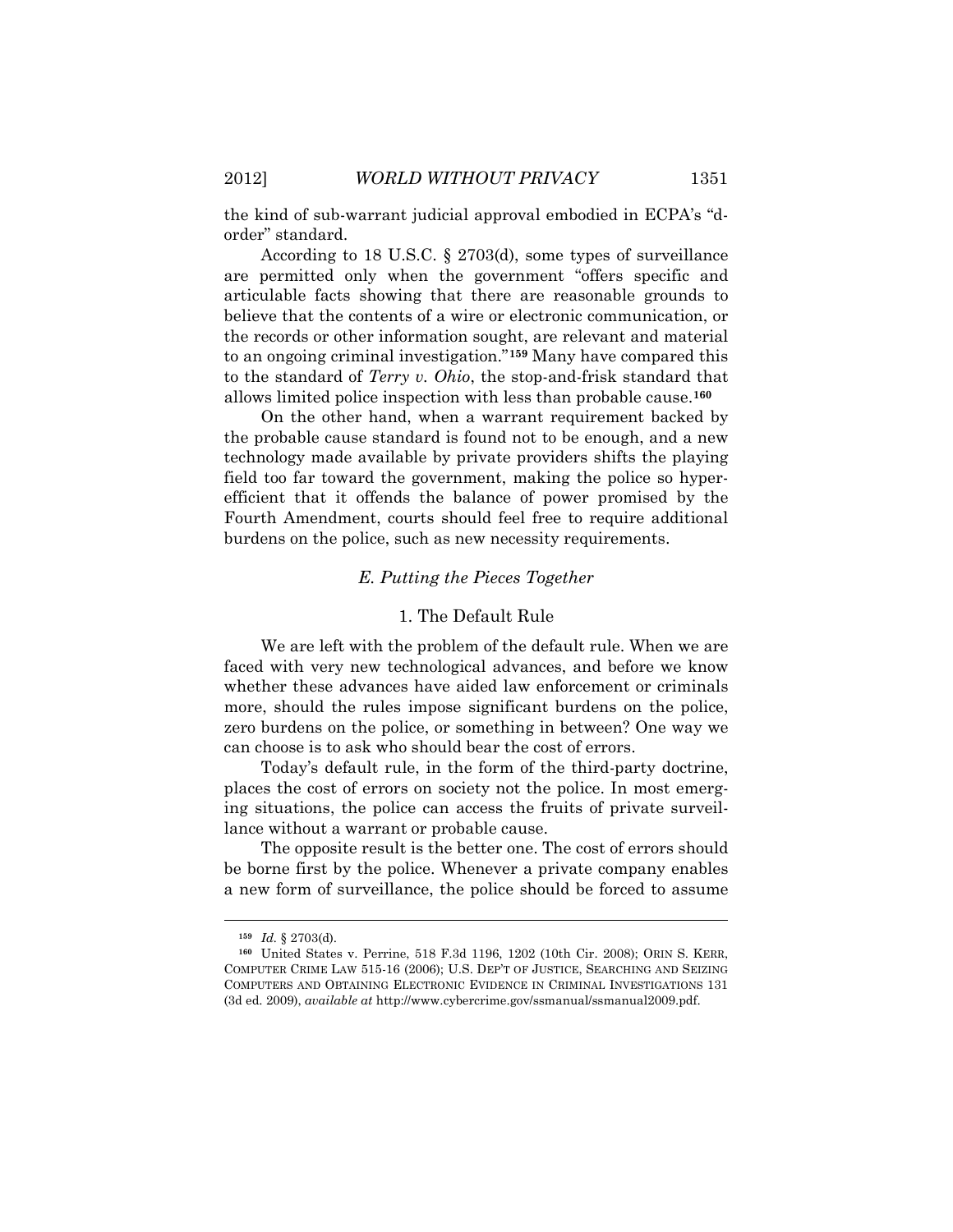that access to the fruits of the surveillance require a warrant and probable cause until we know (with the assistance of metrics) that the new service benefits criminals more than it helps the police.

A textual analysis of the amendment supports this conclusion. The amendment prohibits unreasonable searches and seizures. It does not guarantee for police the minimal burdens possible. The right is for the investigated not the investigator.**[161](#page-43-0)** If Congress passes a law permitting the search of a home without a warrant, the law is unconstitutional and void. On the other hand, if Congress passes a law forcing the use of a warrant in situations where the amendment would require none, this is fine, because it is well within the prerogative of legislatures to require more protection than the Constitution provides.

There is one last reason to favor this default rule. The metrics at issue will largely be controlled by the police. Creating a default rule of no process needed gives the police the incentive to drag their feet or obfuscate statistics. On the other hand, placing the benefit of delay against the party likeliest to delay will help improve the overall legitimacy and efficiency of the process.

## 2. Breaking the Link Between the Surveillance Society and State

Putting the pieces together, when a court must resolve a Fourth Amendment challenge to police access to information stored by a third party, particularly in cases involving new technologies like networked communications, the police must present statistics quantifying the effect the technology in question has had on criminal investigations. Having thus introduced the basic idea, this Article will not also proceed to try to identify the very best set of statistics to measure, which it expects to be the subject of much debate and litigation, should this approach ever be embraced.

If statistics are unavailable or hard to interpret because the technology is new, then the police may access the information only with a warrant and probable cause, because of the default rule. If

<span id="page-43-0"></span>**<sup>161</sup>** Similarly, Morgan Cloud, considering the "two conflicting value-based assumptions" of the Fourth Amendment, one which "favors efficient law enforcement, the other favors individual liberty," chose liberty "as the *grundnorm* of the amendment" based on the "history and text of the amendment." Cloud, *supra* note 93, at 296.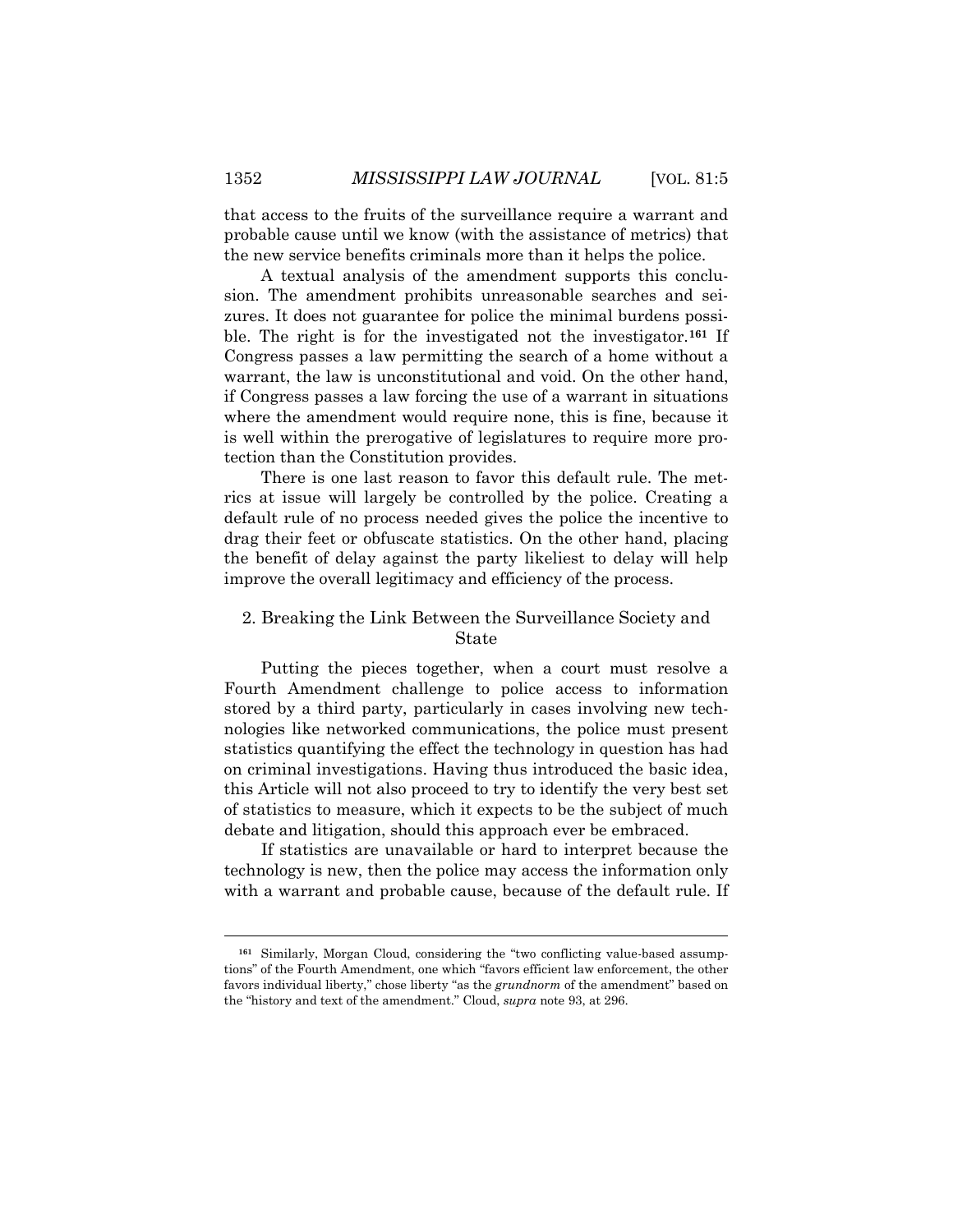the statistics indicate that the technology has greatly hampered law enforcement, by letting criminals evade detection by hiding once-visible activity online, then the court will decrease the requirements of the Fourth Amendment for access to the data, perhaps to a mere subpoena or by relaxing the requirement of notice to the user. Finally, if statistics indicate that even with a warrant and a probable cause, the technology has shifted the playing field too far to the benefit of the police, the court can impose new burdens on the police such as a requirement of necessity.

## **CONCLUSION**

For nearly fifty years, privacy has served as a useful proxy for deciding what the Fourth Amendment protects. As we witness the rapid decline of privacy, we should be prepared to rebuild the Fourth Amendment on a new foundation focused on the balance of power between the state and its citizens.

The shift from privacy will be a disruptive one, and we will be forced to abandon long-held intuitions and maxims. One especially important one that deserves some attention before we let it go is the centuries-old maxim that police on the street need not "avert their eyes" from crime in public.

The maxim is ancient and was already established by the time Lord Chief Justice Camden wrote in *Entick v. Carrington* that "the eye cannot by the laws of England be guilty of trespass."**[162](#page-44-0)** It is hard to argue with the logic behind it. There is a deeply intuitive appeal to the idea that we cannot ask police officers, sworn to protect and thrust in harm's way, to ignore what is

19 How. St. Tr. 1029 (1765)*.*

<span id="page-44-0"></span>**<sup>162</sup>** 19 How. St. Tr. 1029 (1765), 95 Eng. Rep. 807 (K.B. 1765). The full quote lends support for the argument that the police need limits with respect to private papers:

Papers are the owner's goods and chattels: they are his dearest property; and are so far from enduring a seizure, that they will hardly bear an inspection; and though the eye cannot by the laws of England be guilty of a trespass, yet where private papers are removed and carried away, the secret nature of those goods will be an aggravation of the trespass, and demand more considerable damages in that respect. Where is the written law that gives any magistrate such a power? I can safely answer, there is none; and therefore it is too much for us without such authority to pronounce a practice legal, which would be subversive of all the comforts of society.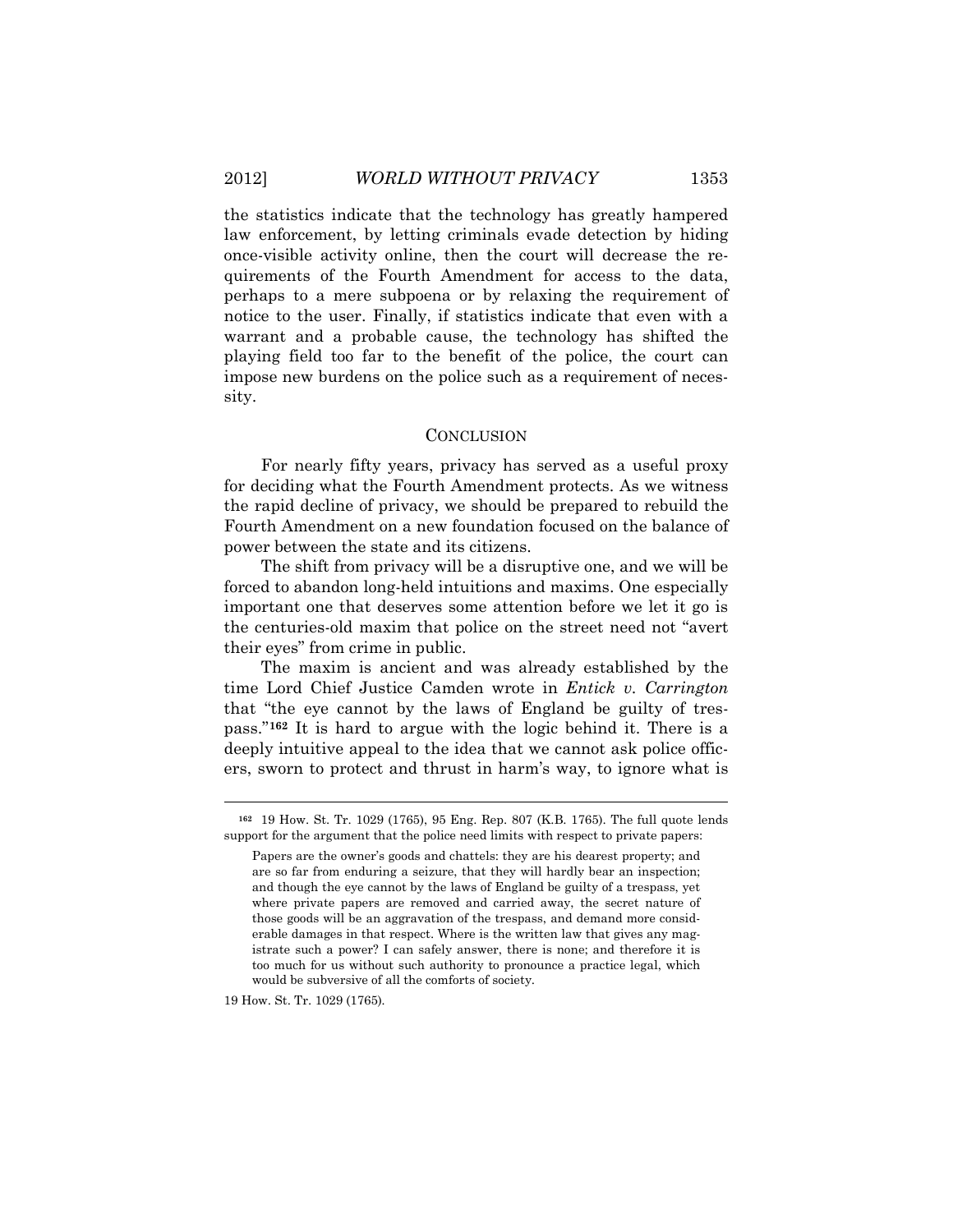right in front of them. It is hard to believe that the Framers would have intended such a result. Forcing the police to shift their eyes in physical, public places seems an unwise shift in the constitutional balance between privacy and security.

But once you move from a Fourth Amendment built on privacy to one built on power, the unassailable logic breaks down. We certainly have never presupposed that the police are entitled to every fact about behavior on earth. The list of the things the police officer on the sidewalk is prevented from learning about the activity in the immediate vicinity is much, much longer than the list of facts he can observe, because he is subject to two types of constraints, one set by the laws of physics, the other by the laws of man. On the sidewalk, the laws of physics predominate. Things happening behind walls and closed doors are unseen; conversations whispered a block away or coursing through the wires overhead are unheard; and heat patterns emanating through walls are undetected. The world—the physical world—is rich with natural, physical constraints like these.

Technology can war with physics, giving the police the ability to enhance their senses, making natural constraints irrelevant. With a wiretap, the police can listen to the conversations on the wires, and with a thermal imager, the police can detect invisible heat patterns. But in both of these cases, the Supreme Court has decided that these tools upset the constitutional balance toward security and away from privacy too much, and it has replaced the vanished physical constraint with a legal constraint.**[163](#page-45-0)**

Consistent with these cases, we should view the police officer on the sidewalk as a complicated story of constraints, some imposed by physics and some by law. I am arguing that today, many structural constraints are falling away.**[164](#page-45-1)** Until the recent past, business practices (and the laws of physics) provided many welltailored "structural rights in privacy."**[165](#page-45-2)** Private companies, by

<span id="page-45-0"></span>**<sup>163</sup>** Kyllo v. United States, 533 U.S. 27, 40 (2001); Katz v. United States, 389 U.S. 347, 358-59 (1967).

<span id="page-45-2"></span><span id="page-45-1"></span>**<sup>164</sup>** *See generally* HELEN NISSENBAUM, PRIVACY IN CONTEXT: TECHNOLOGY, POLICY, AND THE INTEGRITY OF SOCIAL LIFE (2009); Harry Surden, *Structural Rights in Privacy*, 60 SMU L. REV. 1605 (2007).

**<sup>165</sup>** Surden, *supra* note 164, at 1617-18.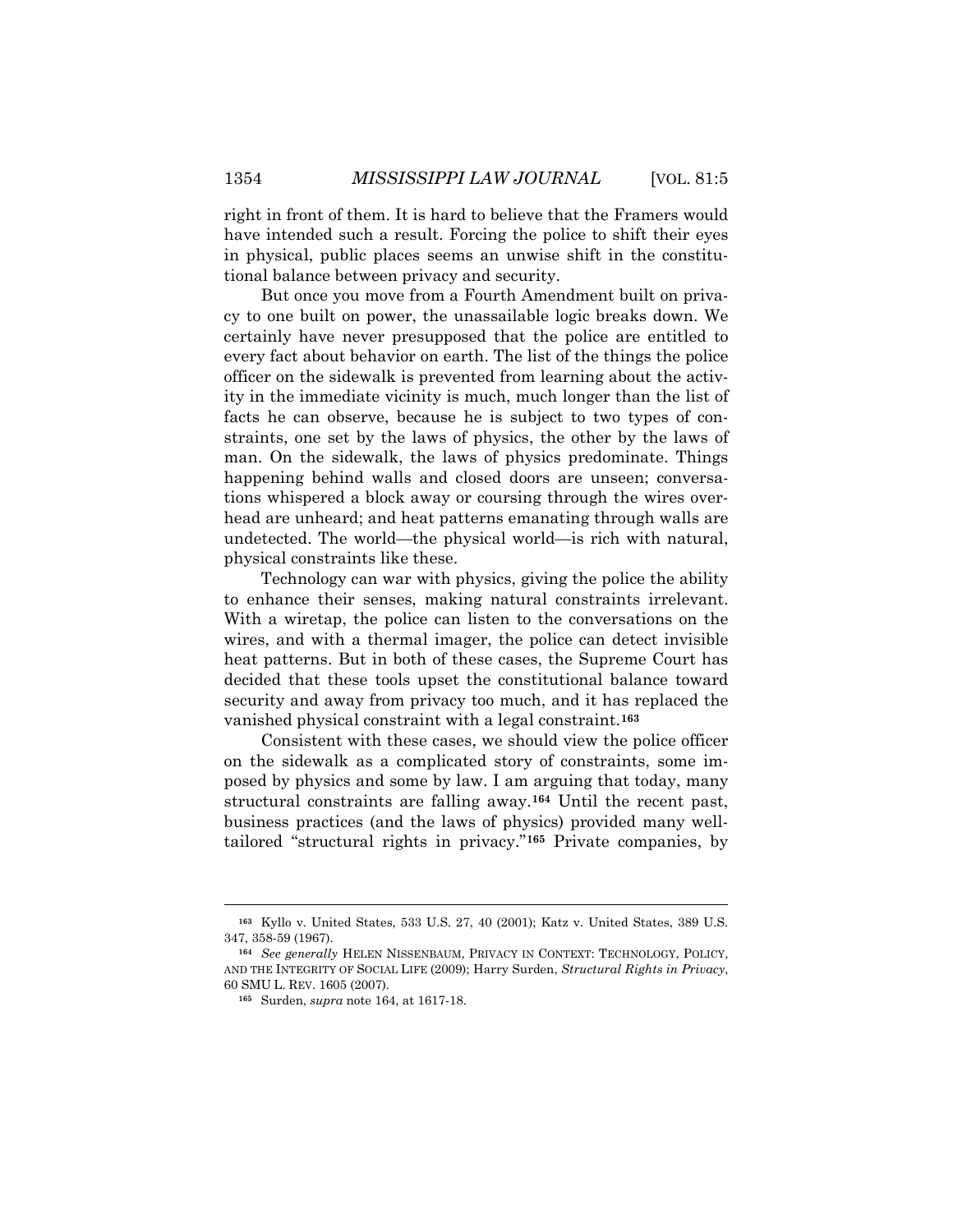$\overline{a}$ 

convincing us all to carry tracking beepers and to post status updates, have knocked down these structural rights in privacy.

Now that we are losing structural constraints of privacy, sometimes the Fourth Amendment might force the police to avert their eyes to easily and readily obtainable facts, just as it has done in other contexts.**[166](#page-46-0)** But where wiretapping and thermal imaging used to seem the exception not the rule, soon, our default stance should be to deny the police easy access to newly revealed facts out in the world. This is not unnatural, nor embarrassing, nor regrettable. It is the direct consequence of the new Fourth Amendment, which polices power not privacy, and one which serves as an important bulwark of liberty in these changing times.

<span id="page-46-0"></span>**<sup>166</sup>** *Cf.* David A. Sklansky, *Back to the Future:* Kyllo*,* Katz*, and Common Law*, 72 MISS. L.J. 143, 210 (2002) ("In the long term, sensible interpretation of the Fourth Amendment will require the Court to acknowledge the differences between government surveillance and private snooping, and to abandon the assumption that anything knowingly exposed 'to the public' is therefore fair game for the police.").